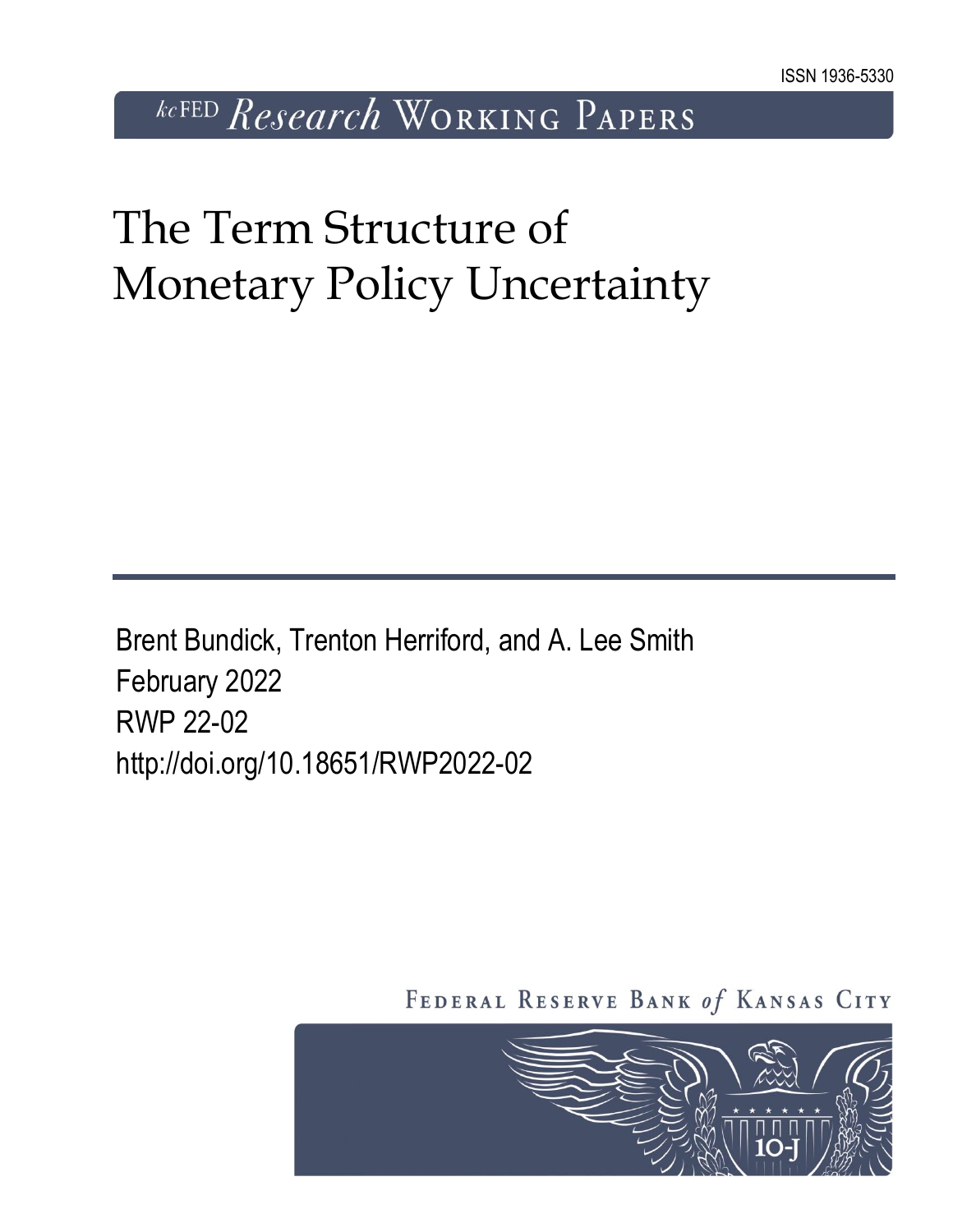### The Term Structure of Monetary Policy Uncertainty<sup>∗</sup>

Brent Bundick<sup>†</sup> Trenton Herriford<sup>‡</sup> A. Lee Smith<sup>§</sup>

February 2022

#### Abstract

This paper studies the transmission of Federal Reserve communication to financial markets and the economy using new measures of the term structure of policy rate uncertainty. Movements in the term structure of interest rate uncertainty around FOMC announcements cannot be summarized by a single measure but, instead, are two dimensional. We characterize these two dimensions as the level and slope factors of the term structure of interest rate uncertainty. These two monetary policy uncertainty factors significantly help to explain changes in Treasury yields and forward real interest rates around FOMC announcements, even after accounting for changes in the expected path of policy rates. Moreover, we demonstrate that focusing in just a single dimension of monetary policy uncertainty provides an inaccurate description of how policy uncertainty shapes the transmission of FOMC announcements. Finally, our policy uncertainty factors provide stronger first-stage instruments in a proxy SVAR setting, which implies more expansionary macroeconomic effects of forward guidance than those estimated only using the expected path of policy rates.

#### JEL Classification: E32, E52

Keywords: Monetary Policy Uncertainty, Forward Guidance, Proxy VAR

<sup>∗</sup>A previous version of this paper was circulated under the title: "Forward Guidance, Monetary Policy Uncertainty, and the Term Premium." We thank Michael Bauer, Thomas King, John Rogers, Barbara Rossi, Eric Swanson, Jonathan Wright, and Dora Fan Xia for helpful discussions. We have benefited from comments made by participants at various seminars and conferences. Logan Hotz provided excellent research assistance. We thank Courtney Butler, Brett Currier, and Tim Morley for help in obtaining the Eurodollar options data. We would also like to thank Samuel Hanson and Jeremy Stein for generously sharing their data and code. The views expressed herein are solely those of the authors and do not necessarily reflect the views of the Federal Reserve Bank of Kansas City or the Federal Reserve System.

<sup>†</sup>[Federal Reserve Bank of Kansas City.](https://www.kansascityfed.org/people/brentbundick) Email: brent.bundick@kc.frb.org

<sup>‡</sup>[University of Texas at Austin.](https://sites.google.com/view/trentonherriford) Email: trenton.herriford@utexas.edu

<sup>§</sup>[Federal Reserve Bank of Kansas City.](https://www.kansascityfed.org/people/andrewleesmith) Email: andrew.smith@kc.frb.org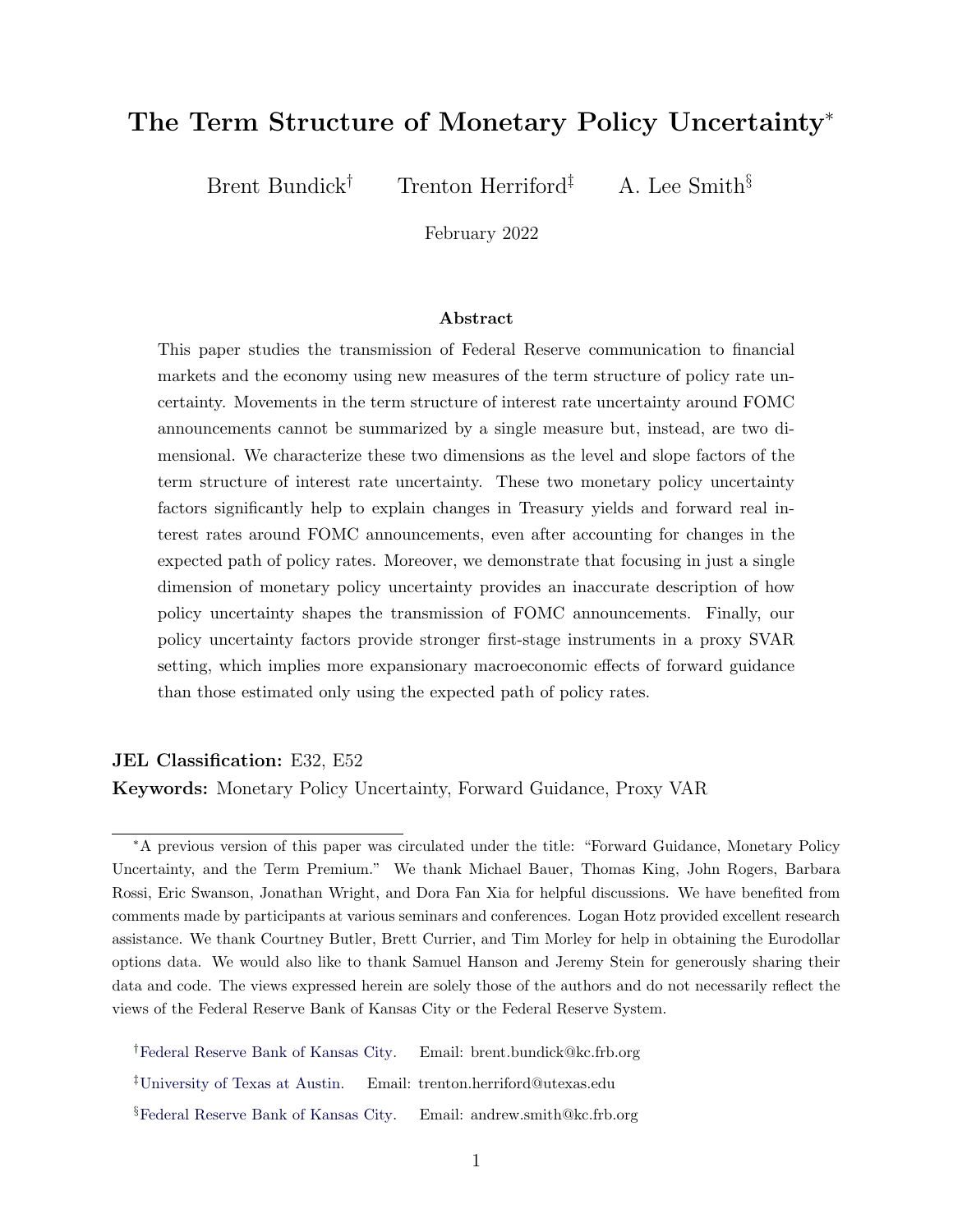#### 1 Introduction

Recent research highlights uncertainty about future short-term interest rates as a salient factor shaping the transmission of monetary policy [\(Cieslak and Povala,](#page-29-0) [2016;](#page-29-0) [Creal and](#page-29-1) [Wu,](#page-29-1) [2017;](#page-29-1) [Husted, Rogers and Sun,](#page-30-0) [2019;](#page-30-0) [Tillmann,](#page-31-0) [2020;](#page-31-0) [De Pooter et al.,](#page-29-2) [2021;](#page-29-2) [Bauer,](#page-29-3) [Lakdawala and Mueller,](#page-29-3) [2021;](#page-29-3) [Grisse,](#page-30-1) [2021\)](#page-30-1). However, these recent contributions almost exclusively focus their attention on a single measure of monetary policy uncertainty, typically at a fixed horizon. This univariate characterization of monetary policy uncertainty is especially prevalent among recent work carrying out event studies of FOMC announcements on asset prices. In contrast, standard asset pricing frameworks predict that it is not just the amount of uncertainty that matters for asset prices, but that the timing of uncertainty is also highly relevant. For instance, common preferences used in asset pricing imply that investors may prefer the early resolution of uncertainty and therefore would require extra compensation to bear uncertainty at a longer horizon than at a shorter horizon.

We make a novel contribution to the flourishing literature on monetary policy uncertainty by studying shifts in the term structure of interest rate uncertainty around monetary policy announcements. We show that previous approaches, which focus on a single dimension of interest rate uncertainty, omit an important channel through which monetary policy announcements operate. Specifically, policy announcements transmit in part to financial markets and the macroeconomy by reshaping the term structure of interest rate uncertainty. Using data on interest rate options expiring at horizons ranging from 1-quarter to 5-quarters ahead, we formally test for the number of factors needed to summarize changes in interest rate uncertainty around FOMC announcements. We find strong evidence that two factors are necessary to approximate movements in the term structure. We refer to the first factor as the level factor as it is strongly correlated with changes in interest rate uncertainty at all horizons. We denote the second factor as the slope factor and it strongly correlates with changes in the spread between long- and near-horizon measures of interest rate uncertainty.

We establish that changes in the term structure of interest rate uncertainty are an important channel through which monetary policy announcements transmit to longer-term Treasury rates. For instance, adding our level and slope factors to the [Hanson and Stein](#page-30-2) [\(2015\)](#page-30-2) forward-rate regressions increases the  $R^2$  by a factor of 1.5 to 3, depending on the maturity. These gains in explanatory power are concentrated in real rates, strengthening the evidence from [Hanson and Stein](#page-30-2) [\(2015\)](#page-30-2) and [Nakamura and Steinsson](#page-31-1) [\(2018\)](#page-31-1) that monetary policy has powerful effects on far forward real yields.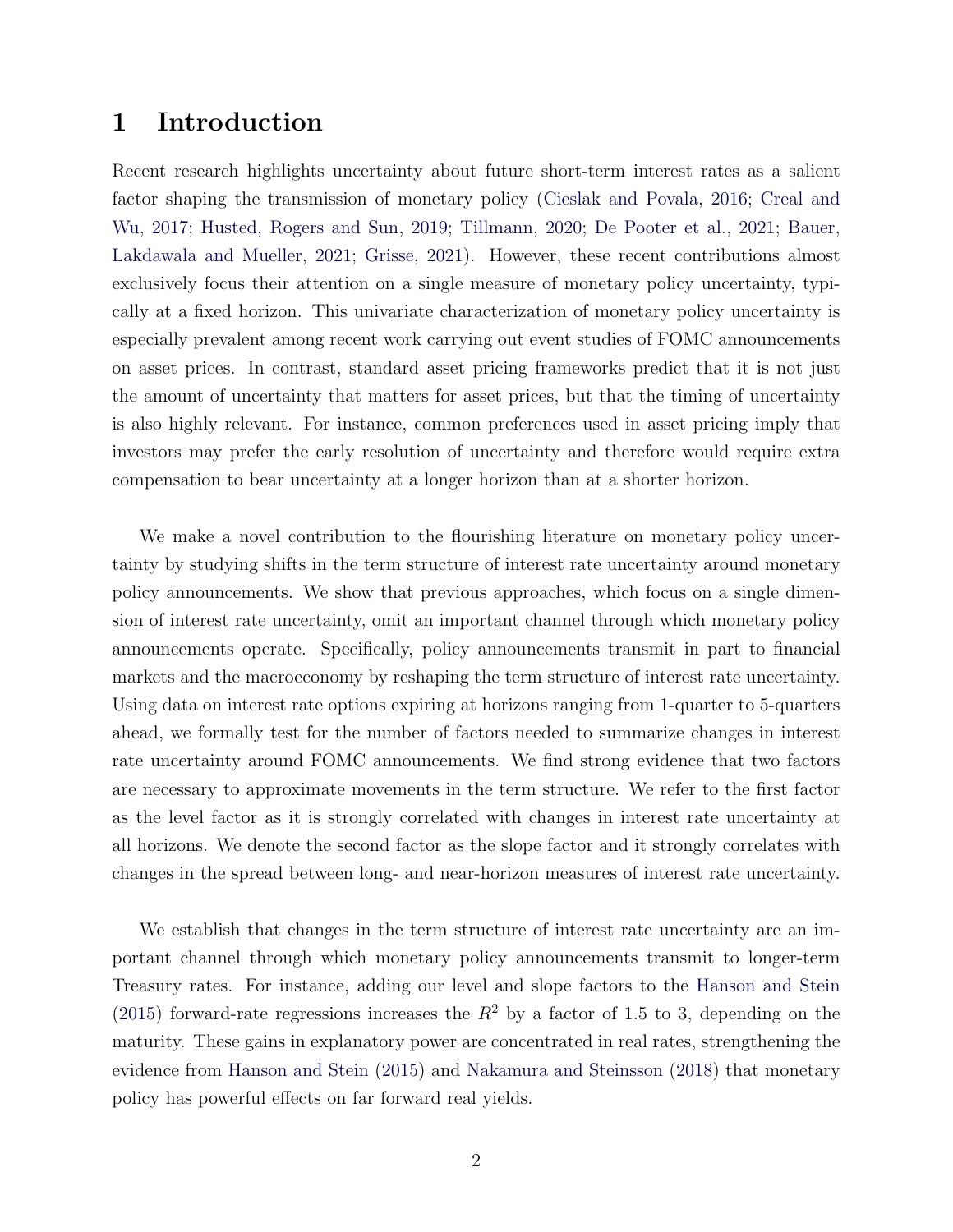In contrast to the evidence from the existing monetary policy uncertainty literature, the explanatory power of our interest rate uncertainty factors in driving Treasury yields is not derived from the way in which they shape the transmission of first-moment monetary policy surprises. For example, [De Pooter et al.](#page-29-2) [\(2021\)](#page-29-2) and [Bauer, Lakdawala and Mueller](#page-29-3) [\(2021\)](#page-29-3) present evidence of a negative and statistically significant interaction term between the level of interest rate uncertainty ahead of the FOMC announcement and the first-moment monetary policy surprise in regressions of changes in Treasury yields around FOMC meetings. We however find that introducing the slope factor of interest rate uncertainty to this regression results in an insignificant interaction term and, instead, the slope factor itself is highly statistically significant. Based on these results, we argue that by disregarding the second factor from the term structure of monetary policy uncertainty, the existing literature may have overstated the importance of the interaction between the prevailing level of monetary policy uncertainty and first-moment monetary policy surprises.

Movements in the term structure of interest rate uncertainty around FOMC announcements appear to be predominantly driven by forward interest rate guidance. We document that the term structure of interest rate uncertainty slopes upward both on average and especially when the zero lower bound truncates the distribution of near-term interest rates from below. Thus, if policymakers convey a longer-than-expected stay at the zero lower bound, as the Federal Reserve did on August 9, 2011, not only is the level of interest rate uncertainty reduced, but the slope of the term structure of interest rate uncertainty is also reduced. This August 9, 2011 FOMC announcement is the largest observed 1-day flattening of the term structure of interest rate uncertainty in our sample which ranges from 1994 through 2019. However, we document that this uncertainty channel of forward guidance is also operative away from the zero lower bound. For instance, the next largest observed flattening of the term structure of interest rate uncertainty following a monetary policy announcement occurred on May 6, 2003, a forward guidance episode documented in [Gurkaynak, Sack and](#page-30-3) [Swanson](#page-30-3) [\(2005,](#page-30-3) pg. 81).

After establishing the importance of these level and slope factors as a channel through which forward guidance transmits to Treasury rates, we revisit the macroeconomic consequences of FOMC forward guidance announcements. While several studies have demonstrated the ability of forward guidance to shape medium- and longer-term interest rates, the existing literature finds much more varied evidence regarding the macroeconomic effects of FOMC forward guidance. This shortcoming has important implications for interpreting the sensitivity of forward real rates to FOMC announcements. If the movement in real yields re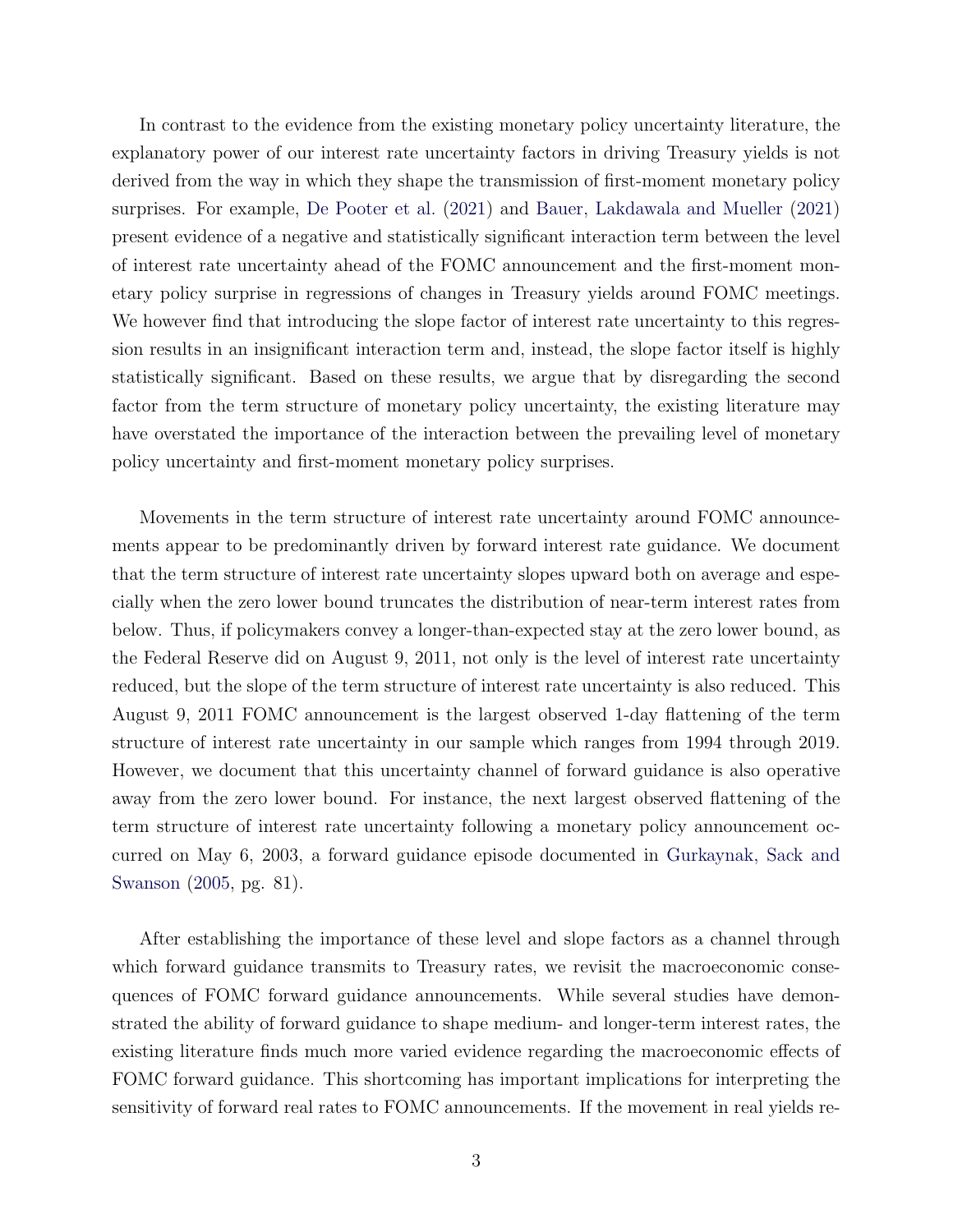flects the "Fed information effect," as [Nakamura and Steinsson](#page-31-1) [\(2018\)](#page-31-1) argue, then economic activity would be expected to slow following an FOMC announcement which incites a decline in forward rates. On the other hand, if changes in forward rates reflect shifts in term premia, as [Hanson and Stein](#page-30-2) [\(2015\)](#page-30-2) conclude, then a decline in forward rates emanating from Federal Reserve forward guidance should boost economic activity. These alternative interpretations imply very different practical implications for the efficacy of forward guidance as a monetary policy tool.

A critical challenge in assessing the macroeconomic effects of forward guidance arises from the fact that high-frequency measures of forward guidance surprises derived solely from interest rate futures are typically weak instruments in proxy-SVAR settings. Specifically, measures of first-moment forward guidance surprises fail to explain a sufficient amount of the month-to-month variation in Treasury yields to serve as reliable instruments in a proxy structural vector autoregression (SVAR) [\(Gertler and Karadi,](#page-29-4) [2015\)](#page-29-4). However, our eventstudy regressions suggest that our level and slope factors can better explain Treasury yields than can measures of forward guidance derived solely from first-moment interest rate futures and thus may strengthen the high-frequency forward guidance instrument set.

We therefore estimate a structural VAR model of the sorts estimated in [Gertler and](#page-29-4) [Karadi](#page-29-4) [\(2015\)](#page-29-4) using both [Swanson's](#page-31-2) [\(2021\)](#page-31-2) forward guidance factor derived from interest rate futures and our level and slope factors derived from interest rate options. The proxy-SVAR models estimated with Swanson's forward guidance factor yield weak instruments and often contractionary effects from forward guidance inciting lower rates, consistent with the findings in [Lakdawala](#page-30-4) [\(2019\)](#page-30-4) who uses a similar proxy and argues in favor of a "Fed information effect."[1](#page-4-0) In contrast, our level and slope factors can help to solve the weak-instrument problem, reflecting the power that these factors possess in explaining movements in Treasury yields around FOMC announcements. Moreover, when we use our level and slope factors as external instruments, we estimate that FOMC forward guidance which lowers Treasury rates leads to increases in economic activity. Therefore, we argue that evidence of a "Fed information effect" may be an artifact of weak-instrument bias that vanishes in the presence of stronger instruments.

These structural VAR results suggest that movements in forward real rates around FOMC announcements predominantly reflect movements in term premia, as suggested by [Hanson](#page-30-2)

<span id="page-4-0"></span><sup>1</sup>[Lakdawala](#page-30-4) [\(2019\) uses an updated version of the](#page-30-2) [Gurkaynak, Sack and Swanson](#page-30-3) [\(2005\)](#page-30-3) "path factor," the predecessor to [Swanson's](#page-31-2) [\(2021\) "forward guidance factor".](#page-30-2)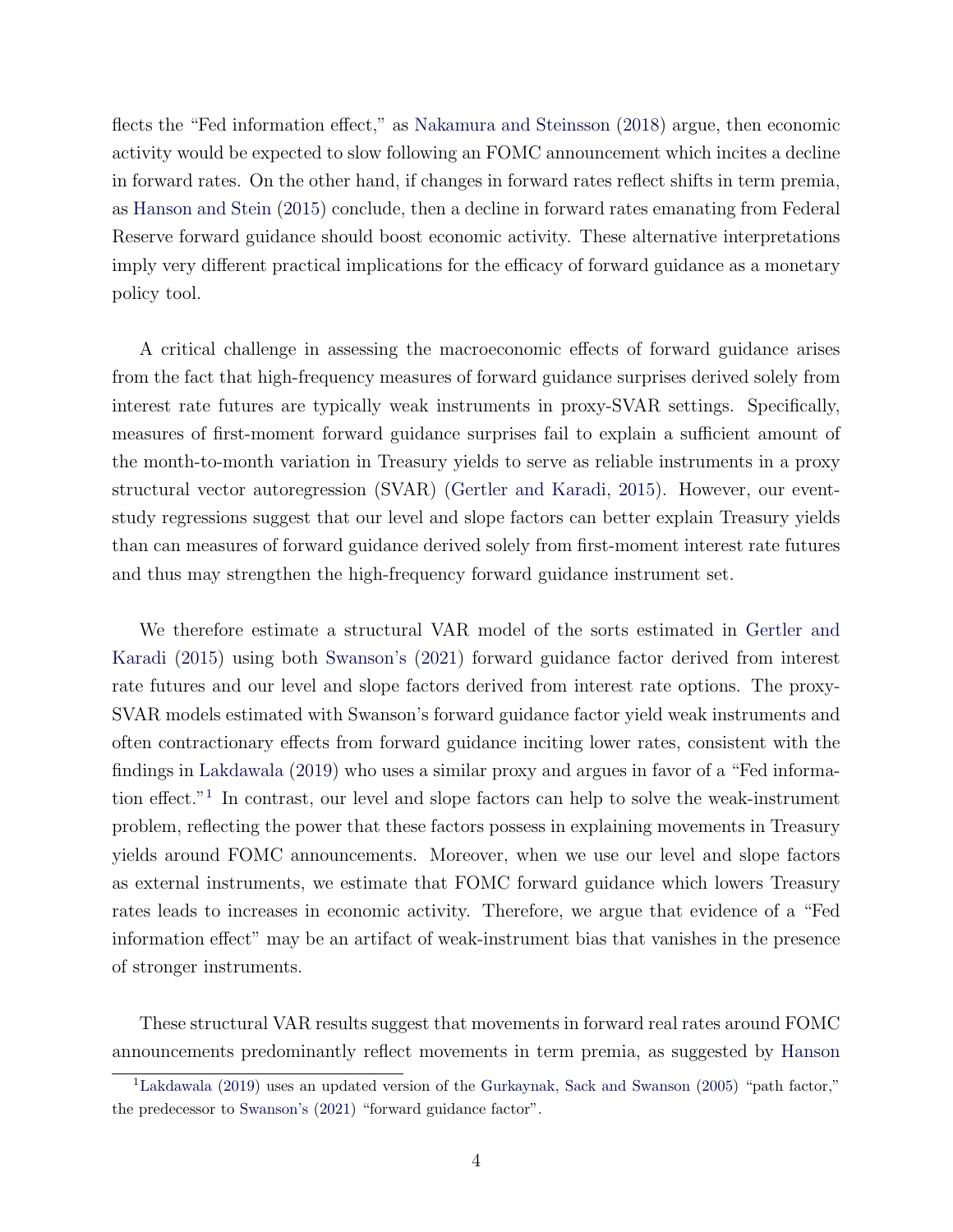[and Stein](#page-30-2) [\(2015\)](#page-30-2), rather than revisions to longer-run growth prospects associated with the "Fed information" effect posited in [Nakamura and Steinsson](#page-31-1) [\(2018\)](#page-31-1). To bolster this interpretation arising from our proxy SVAR results, we return to our event study regressions to decompose the source of the movements in longer-term Treasury yields between estimates of term premiums and estimates of expected future interest rates. These decomposition regressions suggest that changes in Treasury rates driven by the level and slope factors are indeed concentrated in term premia, consistent with the model of [King](#page-30-5) [\(2019\)](#page-30-5). However, in contrast to his mechanism, we show that changes in the term structure of interest rate uncertainty also transmit to Treasury term premia away from the zero lower bound.

The remainder of this paper proceeds as follows. Section [2](#page-5-0) introduces the data and methodology we use to measure the term structure of interest rate uncertainty. Section [3](#page-11-0) revisits event-study regressions of FOMC announcements on Treasury yields using our level and slope factors. Section [4](#page-19-0) studies the macroeconomic effects of forward guidance using a proxy SVAR. Section [5](#page-26-0) relates our findings to other recent research on monetary policy uncertainty and presents additional evidence on the channels through which FOMC announcements transmit to longer-term Treasury yields and the economy. Section [6](#page-28-0) concludes.

#### <span id="page-5-0"></span>2 The Term Structure of Interest Rate Uncertainty

Our primary objective is to measure and study how FOMC announcements reshape the term structure of interest rate uncertainty, which requires high-frequency measures of interest rate uncertainty at various horizons. Therefore, we apply the VIX methodology to Eurodollar options maturing at several horizons to measure uncertainty about future short-term interest rates at a daily frequency. In this section, we describe this methodology and use the resulting uncertainty measures to formally test for the number of factors needed to summarize changes in the term structure of interest rate uncertainty around FOMC announcements. We also relate our VIX-based approach to other measures of option-implied interest rate uncertainty from the previous literature.

#### 2.1 Measuring Option-Implied Interest Rate Uncertainty

The VIX methodology was initially applied to measure option-implied volatility of S&P stock indexes, but the methodology has since been applied to measure option-implied volatility in a number of different markets, including foreign exchange and commodities. However, no exchange currently produces an index to measure option-implied volatility on Eurodollar fu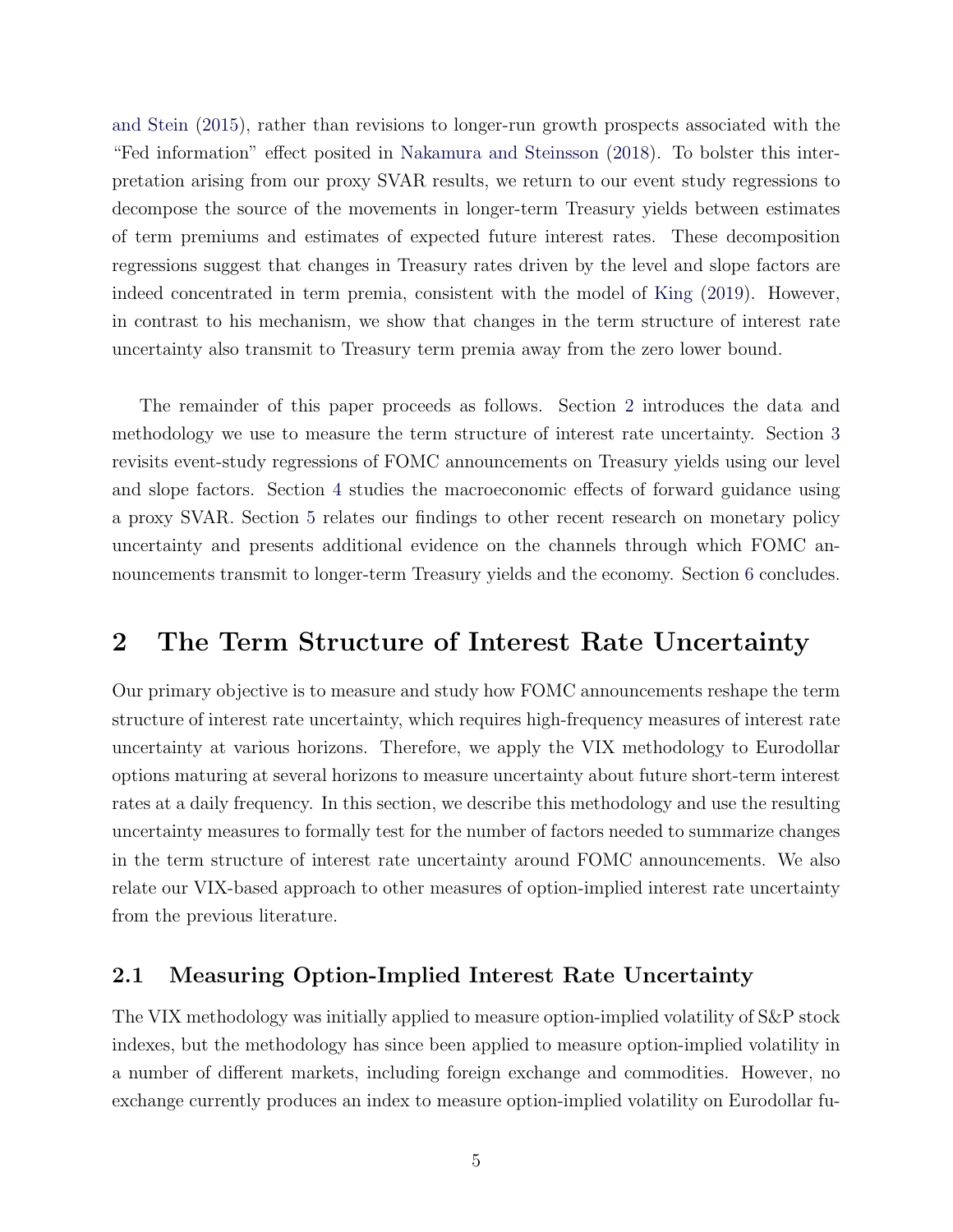tures. Eurodollar options are actively traded derivatives which provide investors the option to buy or sell Eurodollar futures at various strike prices. The existence of an active options market enables us to apply the widely-used, efficient, and model-free VIX methodology to calculate option-implied volatility of Eurodollar futures.<sup>[2](#page-6-0)</sup> Eurodollar futures, and therefore options on these futures, settle based on the future value of the London Interbank Offer Rate (LIBOR), a benchmark short-term interest rate that is highly correlated with the federal funds rate. Using all out-of-the-money put and call options of a given expiration date, we use the VIX methodology to calculate the option-implied volatility of short-term interest rates for each horizon from 1- to 5-quarters ahead.<sup>[3](#page-6-1)</sup> In practice, we find that options in these horizons have enough liquidity and available strike prices to reliably calculate implied interest rate volatility at a daily frequency.

We refer to our option-implied measures of short-term rate uncertainty by  $EDX$ , short for Eurodollar Volatility Index. By definition, the EDX index measures the implied volatility of returns on Eurodollar futures. However, to a first order approximation, the return on a Eurodollar future is proportional to the change in interest rates measured in annualized percentage points, with the coefficient of proportionality very close to one.[4](#page-6-2) Therefore, we report the unit of measurement of our EDX series as annualized percentage points.

Table [1](#page-32-0) reports summary statistics of the EDX-implied term structure of interest rate uncertainty over our 1994-2019 sample. We highlight three key stylized facts. First, our EDX measure of implied volatility averages 0.95 percentage points at the four-quarter ahead

<span id="page-6-0"></span><sup>&</sup>lt;sup>2</sup>The CBOE details the VIX methodology at <https://www.cboe.com/micro/vix/vixwhite.pdf>. We purchased the Eurodollar futures and options data from the CME Group.

<span id="page-6-1"></span><sup>3</sup>Eurodollar options most often trade for settlement in March, June, September, and December of a given year. For each month within a quarter, we assign the horizon based on the next available settlement date 1-5 quarters ahead. For example, for days in January, February, and March, we compute the 1-quarter ahead horizon using options with a June settlement of the same year. Thus, our 1-quarter ahead horizon actually refers to a 3-6 month horizon depending on the exact date within the quarter. This method of assigning horizons leads to some predictable variation in interest rate uncertainty around the date that the options expire. Alternatively, we could choose to average adjacent horizons in order to keep an exact horizon constant during the quarter. However, we prefer our method for two reasons. First, our primary interest is examining the one-day changes in our EDX measure, which is not affected by this variation around expiration. Second, averaging between two adjacent horizons would shorten our longest maturity horizon.

<span id="page-6-2"></span><sup>&</sup>lt;sup>4</sup>Let  $P'(h)$  denote the expected price of a Eurodollar future maturing h periods ahead and let  $P(h)$ denote the current price. The expected percent return on the Eurodollar future is therefore given by  $R(h)$  =  $100\left(\frac{P'(h)}{P(h)}-1\right) \approx \frac{100}{P}(P'(h)-P(h)) = \frac{100}{P}(i-i')$ , where P denotes the price around which we approximate returns and the last equality uses the fact that Eurodollar futures prices are quoted as 100 less the LIBOR rate. For P near 100 (*i* near zero), the EDX closely approximates the implied-volatility in LIBOR rates.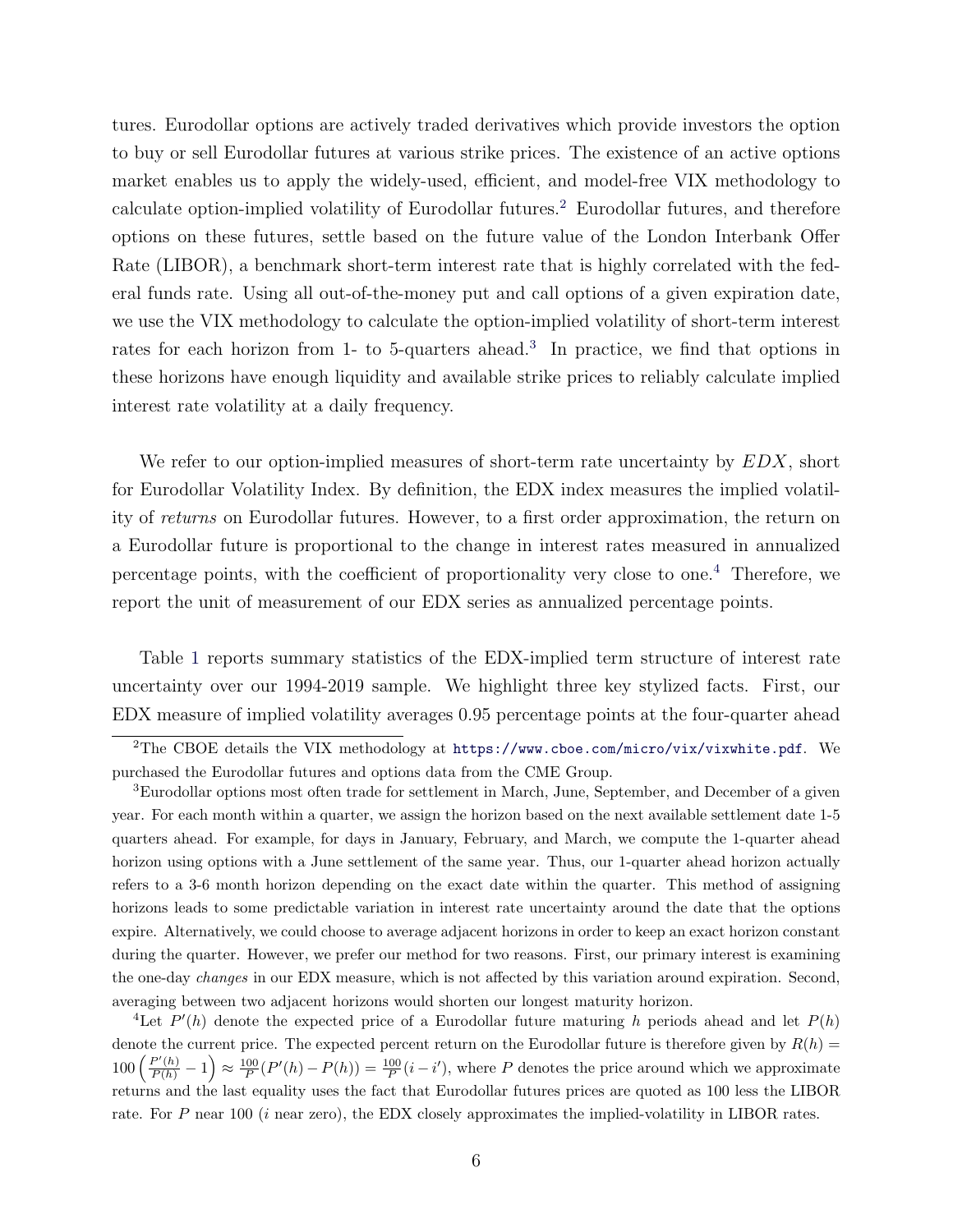horizon, which is within the range of root-mean squared error (RMSE) of historical one-year ahead short-term interest rate forecasts compiled by [Reifschneider and Tulip](#page-31-3) [\(2019\)](#page-31-3).<sup>[5](#page-7-0)</sup> The proximity of the 4-quarter EDX to the RMSE of forecasts suggests that risk premiums do not significantly distort our implied volatility measures on average. Second, the term structure of interest rate uncertainty is upward sloping. Figure [1](#page-39-0) shows that the 5-quarter ahead always lies above the shorter-horizon measures. Finally, the second and third rows of Table [1](#page-32-0) show that the term structure of interest rate uncertainty shifted lower and flattened during the 2009-2015 zero lower bound period, likely reflecting not only the truncation of downside interest rate uncertainty by the zero lower bound but also the FOMC's increased transparency. [Swanson](#page-31-4) [\(2006\)](#page-31-4) and [Bundick and Herriford](#page-29-5) [\(2017\)](#page-29-5) document that greater transparency reduces market-implied interest rate uncertainty. To this point, Figure [1](#page-39-0) shows that the flattening of the term structure of interest rate uncertainty persisted after rates were lifted from zero in late 2015. Recent changes in FOMC communication which increased transparency included the addition of interest rates to the quarterly Summary of Economic Projections, regular post-meeting press conferences, and forward guidance which became more explicit and covered longer time horizons.

### 2.2 Shifts in the Term Structure of Interest Rate Uncertainty Around FOMC Announcements

While we construct our EDX measures for every trading day, we aim to identify fluctuations in interest rate uncertainty arising from FOMC announcements. Therefore, our econometric identification follows the pioneering work of [Kuttner](#page-30-6) [\(2001\)](#page-30-6). He uses a one-day window around FOMC meetings to identify the effect of "unanticipated" changes in policy rates on Treasury yields. We make the same identifying assumption as [Kuttner](#page-30-6) [\(2001\)](#page-30-6): the prices of Eurodollar options reflect the expected distribution of future policy rates on the day before FOMC announcements. Then, we attribute the change in the price of Eurodollar options on the day of an FOMC announcement to unanticipated monetary policy. For our baseline results, we study the one-day change in our EDX measures around scheduled FOMC meetings over the 1994-2019 period. We later demonstrate the robustness of our results to using a two-day window over the 1999-2012 sample, as in [Hanson and Stein](#page-30-2) [\(2015\)](#page-30-2).

The top panel of Figure [2](#page-40-0) shows that shifts in the EDX measures around FOMC announcements exhibit some common variation across horizon. Therefore, following the ap-

<span id="page-7-0"></span><sup>5</sup>These authors report the average root-mean squared error of four-quarter-ahead short-term interest rate forecasts to be 1.40 percentage points with a range across forecast sources of 0.86 to 1.44 percentage points.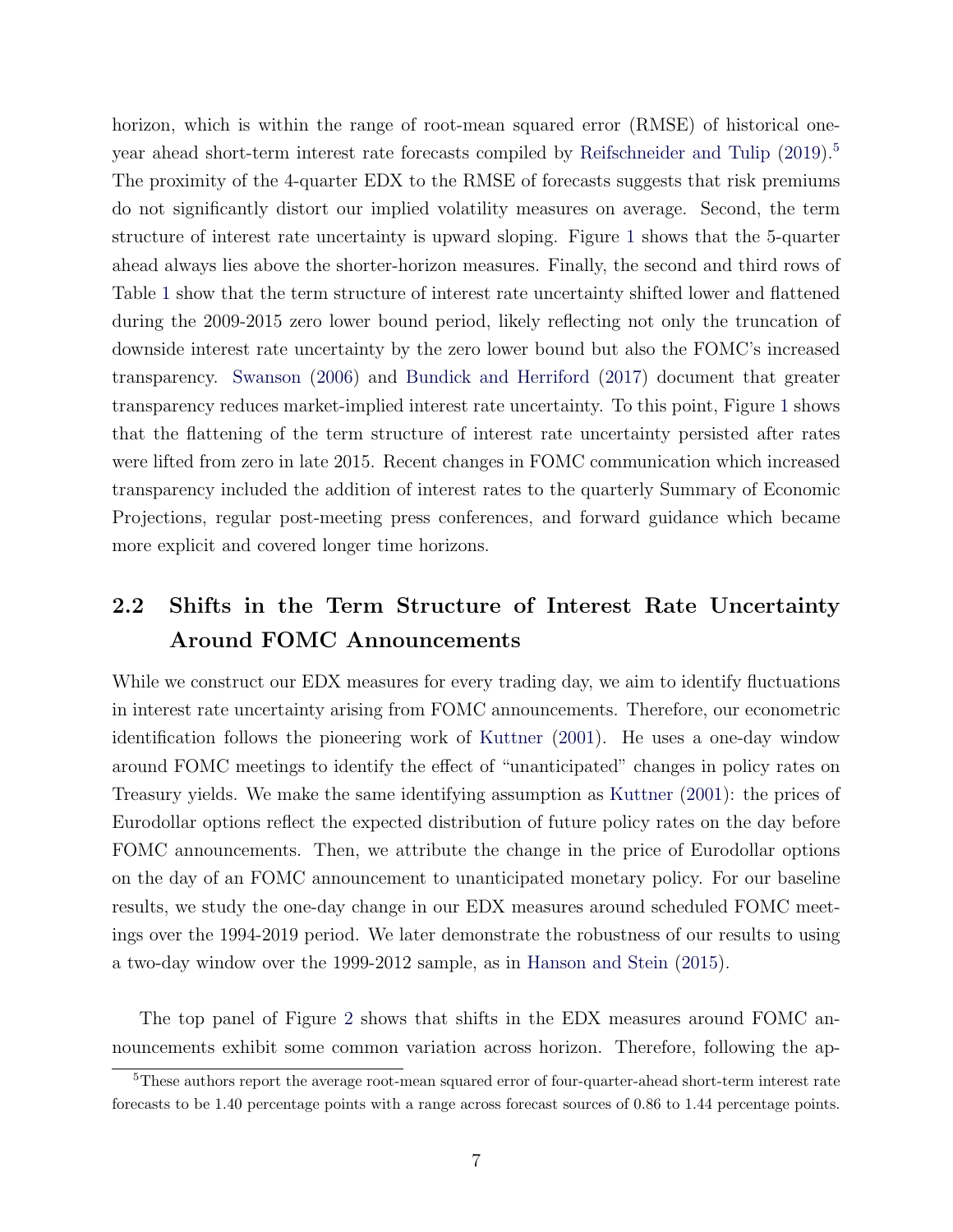proach of [Gurkaynak, Sack and Swanson](#page-30-3) [\(2005\)](#page-30-3), [Nakamura and Steinsson](#page-31-1) [\(2018\)](#page-31-1), and [Swan](#page-31-2)[son](#page-31-2) [\(2021\)](#page-31-2) for first-moment monetary policy surprises at various horizons, we look to reduce the dimensions needed for empirical analysis. Specifically, we analyze the principle components of the changes in the EDX 1-quarter through EDX 5-quarter measures around FOMC meetings. Table [2](#page-32-1) shows the factor loadings of the first two principal components. These two principal components jointly explain 94% of the variation in the five EDX series around FOMC announcements. Therefore, it appears that we can capture much of the FOMCinduced shifts in the EDX term structure using only two dimensions. Importantly, using only one dimension of option-implied interest rate uncertainty, which has been the focus of the existing literature on market-based measures of monetary policy uncertainty, explains just 86% of the variation in these five components.

We use a statistical rank test to formally test for the number of factors necessary to summarize the observed changes in the term structure of option-implied interest rate uncertainty around FOMC announcements. We choose to work with the [Kleibergen and Paap](#page-30-7) [\(2006\)](#page-30-7) rk test statistic, implemented by way of the STATA module developed by [Kleibergen and](#page-30-8) [Schaffer](#page-30-8) [\(2015\)](#page-30-8). When testing the null that the number of factors is zero under homoskedasticity, this test is equivalent to testing the joint significance of the coefficients from an OLS regression. However, the [Kleibergen and Paap](#page-30-7) [\(2006\)](#page-30-7) rk-statistics can be applied in more general settings, including situations in which residuals exhibit heteroskedasticity.

In principle, we would like to examine the number of factors needed to summarize all five horizons of our EDX measures, ranging from 1-quarter ahead to 5-quarters ahead. However, the changes in some of the EDX measures are highly correlated with one another, which leads to the inclusion of uninteresting factors summarizing these commonalities.<sup>[6](#page-8-0)</sup> We therefore test for the number of factors needed to describe changes in the EDX 1-quarter, 4-quarter, and 5-quarter measures around FOMC announcements. We choose the 1-quarter and the 5-quarter contracts because they are, respectively, the shortest and longest horizons over which Eurodollar options reliably trade over our sample. We also elect to include changes in the 4-quarter ahead Eurodollar options contracts as this 1-year ahead horizon has been the focus of much of the recent empirical literature on monetary policy uncertainty [\(Husted, Rogers and Sun,](#page-30-0) [2019;](#page-30-0) [De Pooter et al.,](#page-29-2) [2021;](#page-29-2) [Bauer, Lakdawala and Mueller,](#page-29-3)

<span id="page-8-0"></span><sup>&</sup>lt;sup>6</sup>Indeed, when including EDX measures at all five contract horizons the [Kleibergen and Paap](#page-30-7) [\(2006\)](#page-30-7) test suggests that five factors are needed. [Swanson](#page-31-2) [\(2021\)](#page-31-2) also reduces the dimension of the asset price changes when testing for the number of factors needed to explain changes in interest rate futures and Treasury yields around FOMC announcements to avoid selecting uninteresting factors.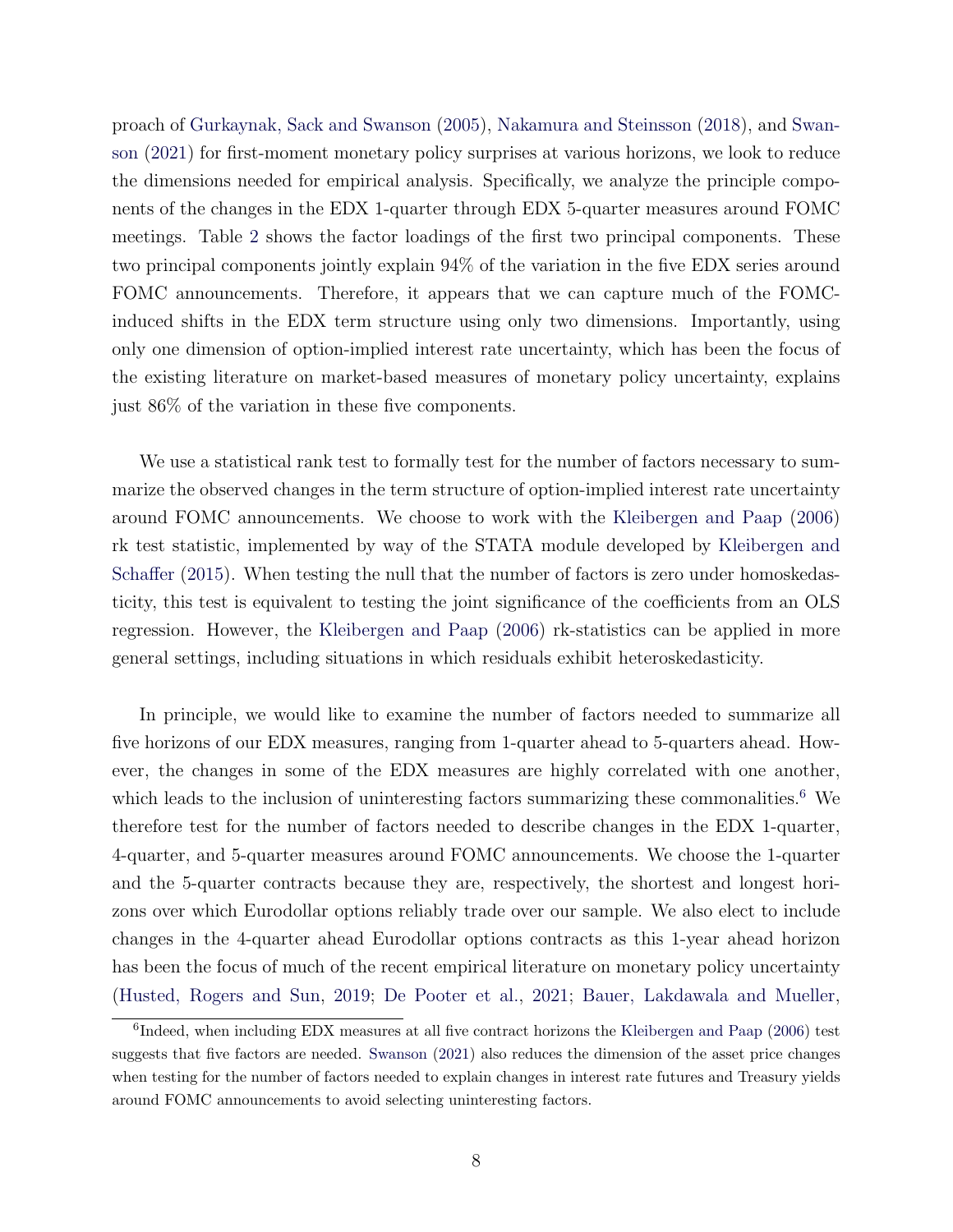$2021$ .<sup>[7](#page-9-0)</sup> Our approach is conservative in the sense that if more than one factor is needed to explain changes across these three maturities of interest-rate options contracts, then one factor would similarly be insufficient to explain FOMC-induced shifts across a wider range of interest-rate options contracts.

Formally, we test whether one factor is sufficient to summarize the salient movements in EDX option-implied volatility contracts around FOMC meetings using the following specification:

$$
Y_t = F_t \Lambda + \varepsilon_t
$$

where  $Y_t$  is a 208  $\times$  3 matrix containing the one-day change in the EDX 1-quarter, EDX 4-quarter, and EDX 5-quarter around scheduled FOMC meetings from 1994 through 2019,  $F_t$  is a 208  $\times$  k matrix containing the time series of the  $k \leq 3$  factors (principal components), and  $\Lambda$  is a  $k \times 3$  matrix with the loading of the k factors on the changes in the three EDX contracts, and  $\varepsilon_t$  is a vector of residuals.

Table [3](#page-33-0) shows the results which test the null hypothesis that:  $\mathcal{H}_0 : k = k_0$  versus the alternative that  $\mathcal{H}_1 : k > k_0$ , for  $k_0 = 0$ ,  $k_0 = 1$ , and  $k_0 = 2$ . We very strongly reject the null that  $k_0 = 0$ , consistent with the recent literature that has emphasized the importance of changes in monetary policy uncertainty around FOMC announcements in explaining the transmission of monetary policy. However, in sharp contrast to the existing literature studying monetary policy uncertainty, we also strongly reject the null that  $k_0 = 1$ , suggesting that a single measure of monetary policy uncertainty is insufficient to explain the observed shifts in the term structure of option-implied interest rate uncertainty around FOMC announcements. Finally, the last row shows that we can not reject the null that  $k_0 = 2$  given observed changes in the 1-, 4-, and 5-quarter EDX measures.<sup>[8](#page-9-1)</sup> We therefore choose to work with two factors to summarize changes in market-implied interest rate uncertainty around FOMC meetings.

<span id="page-9-0"></span><sup>7</sup>[Gurkaynak, Sack and Swanson](#page-30-3) [\(2005\)](#page-30-3) and [Swanson](#page-31-2) [\(2021\)](#page-31-2) similarly test for the number of factors needed to summarize changes in the first moment of market-implied interest rates around FOMC announcements but, instead, use the [Cragg and Donald](#page-29-6) [\(1997\)](#page-29-6) test. However, [Kleibergen and Paap](#page-30-7) [\(2006\)](#page-30-7) argue that this test is numerically unstable when testing the null that the number of factors is greater than the true number of factors. In their application, they show that the [Cragg and Donald](#page-29-6) [\(1997\)](#page-29-6) factor test could therefore overestimate the number of factors.

<span id="page-9-1"></span><sup>&</sup>lt;sup>8</sup>The null that  $k_0 = 2$  is also rejected under several choices of the three horizons, suggesting that three factors may be needed. However, to remain conservative, we choose work with two factors since the null that  $k_0 = 2$  can not be rejected under every specification.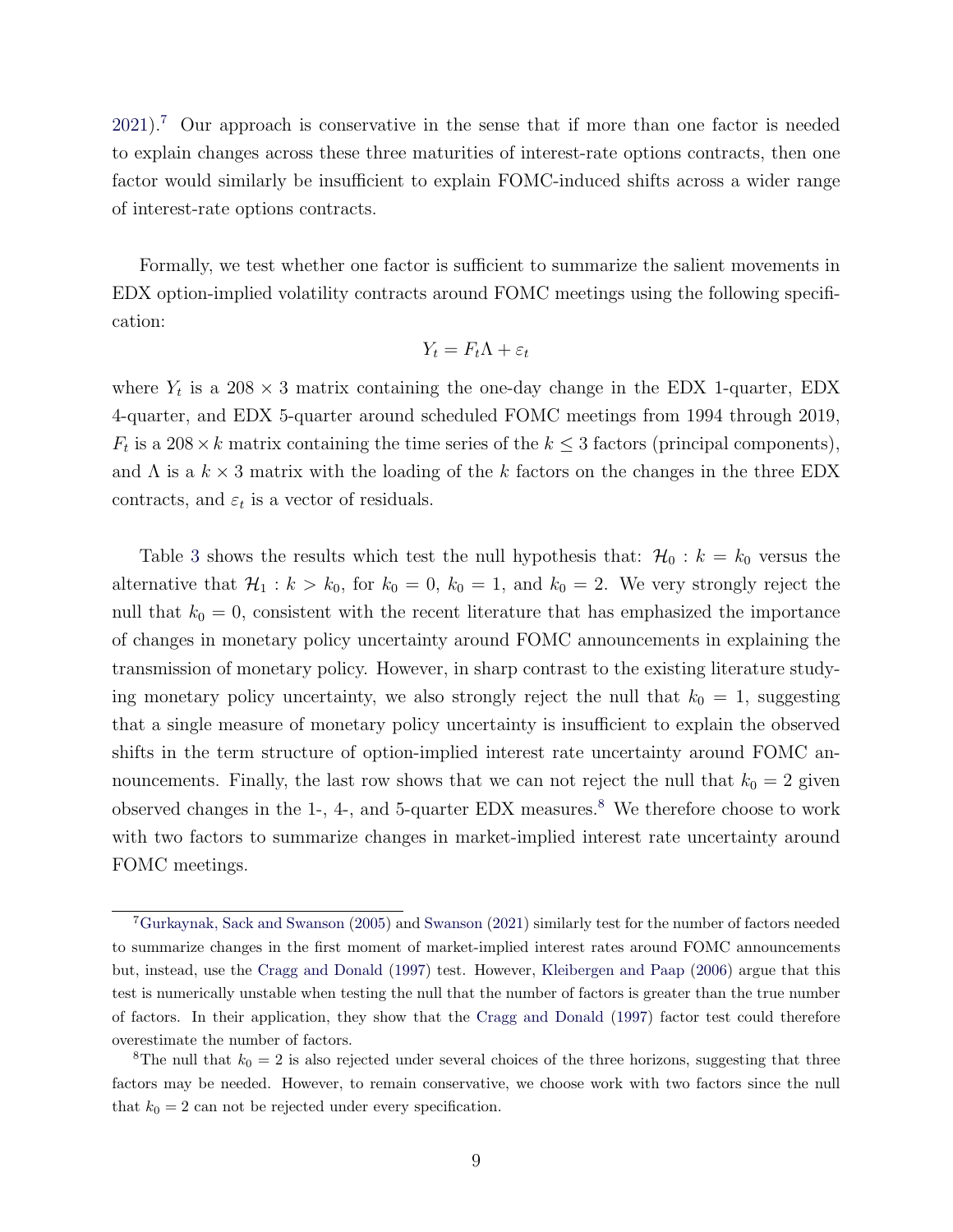The factor loading of the first two principal components offer a relatively straightforward interpretation of these two factors: the first principal components loads evenly across most horizons of option-implied interest rate volatility whereas the second principal component loads negatively on the near-term measures and positively on longer-term measures of option implied interest rate volatility. Therefore, we will refer to a scaled version of the first principal component as the EDX Level, and we term a scaled version of the second principal component the EDX Slope. To reinforce these interpretations, we scale the first principal component to have a one-for-one effect on changes in 4-quarter ahead EDX measure around FOMC announcements and we scale the second principal component to have a one-for-one effect on the difference between changes in 5-quarter and 1-quarter ahead EDX measures around FOMC announcements.

We can also measure the term structure factors, level and slope, using the methodology in [Swanson](#page-31-4) [\(2006\)](#page-31-4) to compute kernel densities and implied standard deviations in interest rate level space rather than the return space of our VIX methodology.[9](#page-10-0) Our key findings are robust to using this alternative measure of market-implied interest rate uncertainty and, therefore, our particular measure of interest rate uncertainty is not instrumental for our results.[10](#page-10-1) Reinforcing this point, our EDX level and EDX slope and similar level and slope measures constructed from the PDF-methodology in [Swanson](#page-31-4) [\(2006\)](#page-31-4), denoted by PDF Level and PDF Slope possess the following correlation structure: Given the strong correlation

|           |      | PDF Level PDF Slope |
|-----------|------|---------------------|
| EDX Level | 1.00 | $-0.02$             |
| EDX Slope | 0.01 | 0.97                |

across the EDX and PDF-measures of the term structure of monetary policy uncertainty, our forthcoming regression results are very similar when we instead employ the PDF mea-sures rather than the EDX measures.<sup>[11](#page-10-2)</sup> For brevity, we report these robustness exercises in the appendix and employ our EDX measure for our baseline results.

A visual inspection of our EDX level and slope measures reveals that FOMC forward guidance has the potential to both reduce the level and flatten the slope of the term struc-

<span id="page-10-1"></span><span id="page-10-0"></span><sup>9</sup>We thank Eric Swanson for kindly sharing his code with us to calculate these PDF measures.

<sup>&</sup>lt;sup>10</sup>Importantly, we find strong evidence from this test that rejects the null that  $k_0 = 1$  when measuring monetary-policy uncertainty using the PDF-measure employed in [Swanson](#page-31-4) [\(2006\)](#page-31-4).

<span id="page-10-2"></span><sup>11</sup>See [Bauer, Lakdawala and Mueller](#page-29-3) [\(2021\)](#page-29-3) for a comparison of alternative measures of market-based interest rate uncertainty, including a comparison between their measure and our 4-quarter EDX measure.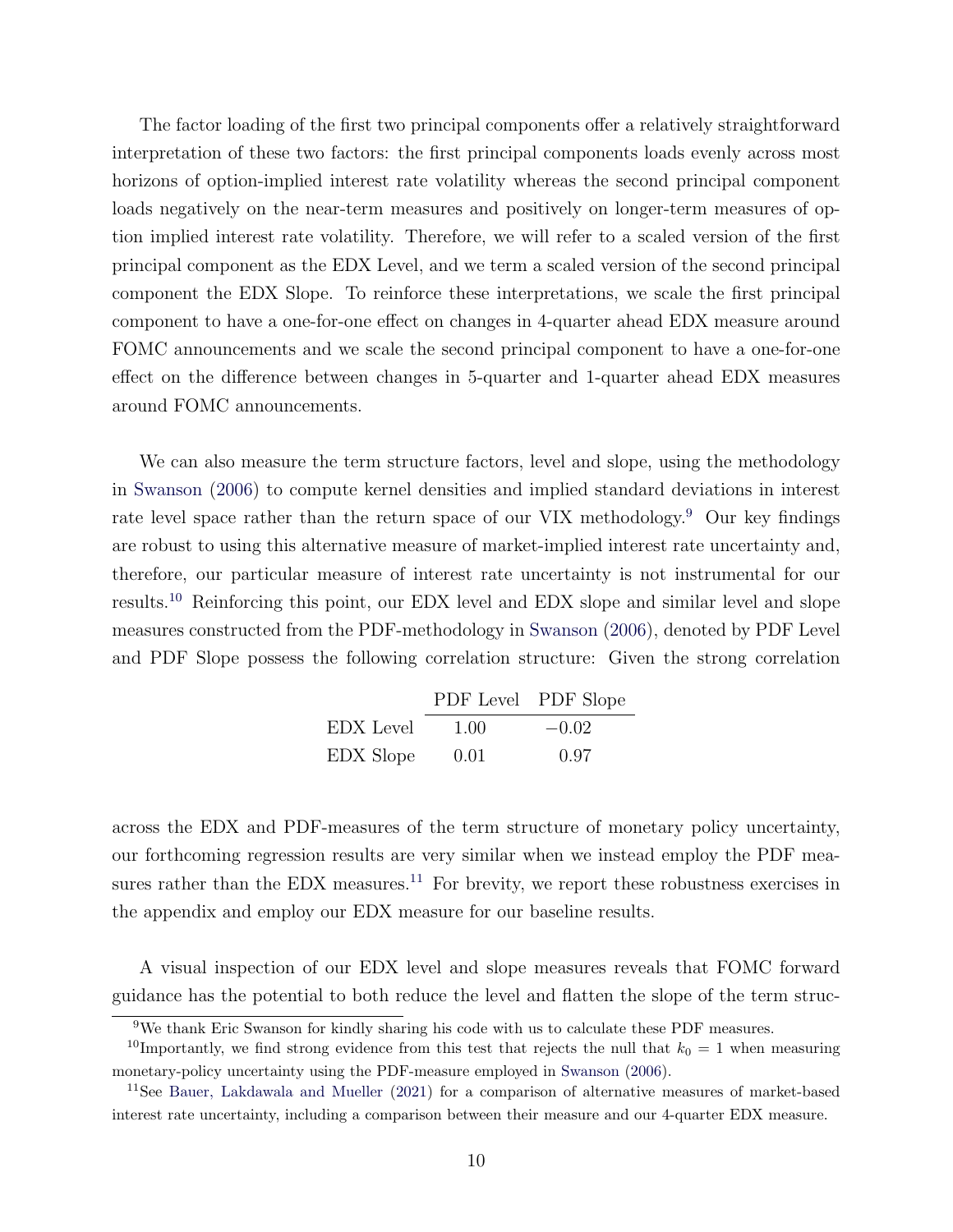ture of interest rate uncertainty. The bottom panel of Figure [2](#page-40-0) plots our EDX level and slope factors and annotates significant FOMC announcements that underlie the observed movements in the EDX level and slope factors. Many, but certainly not all, forward guidance announcements elicit sharp reductions in both the level and slope factors. This was the case for instance after the implicit forward guidance offered by the May-2003 and June-2004 FOMC post-meeting statements, as well as the more explicit rate guidance offered in Dec-2008, Mar-2008, and Aug-2011. The large declines in the EDX slope factor following these announcements underscores that forward guidance has the ability to significantly flatten the term structure of interest rate uncertainty when there is heightened uncertainty about the trajectory of the funds rate, as was the case following the initial Iraq invasion in early 2003; the early stages of the Great Financial Crisis in 2008-2009, which saw severe credit dislocations alongside inflationary pressures; and the summer of 2011 which saw diffuse expectations for the funds rate against a backdrop of rising inflation and still elevated unemployment.

However, there are other instances in which FOMC announcements elicited distinct effects on the level and slope of the term structure of interest rate uncertainty. For example, the July-1995 and January-2004 announcements — the two single largest changes [Gurkaynak,](#page-30-3) [Sack and Swanson](#page-30-3) [\(2005\)](#page-30-3) document in their path factor — resulted in large adjustments in the level of interest rate uncertainty but had a much smaller impact on the slope of the term structure of interest rate uncertainty. This foreshadows the key theme of this paper: the term structure of interest rate uncertainty contains distinct information that cannot be sufficiently summarized by first-moment monetary policy surprises nor can this information be summarized solely by the level of interest rate uncertainty at a fixed future horizon.

# <span id="page-11-0"></span>3 The Effects of FOMC Announcements on Interest Rates

We first demonstrate the information contained in the term structure of interest rate uncertainty by revisiting event-study regressions which explore the effects of FOMC announcements on Treasury yields. This literature dates back to [Kuttner](#page-30-6) [\(2001\)](#page-30-6) who studied the surprise component of monetary policy announcements as measured by changes in interest rate futures around FOMC announcements. A seminal contribution from [Gurkaynak, Sack](#page-30-3) [and Swanson](#page-30-3) [\(2005\)](#page-30-3) showed that changes in interest rate futures around FOMC announcements cannot be summarized by a single factor but rather require two factors, a target factor and a path factor. They show that the latter is closely linked to FOMC communication about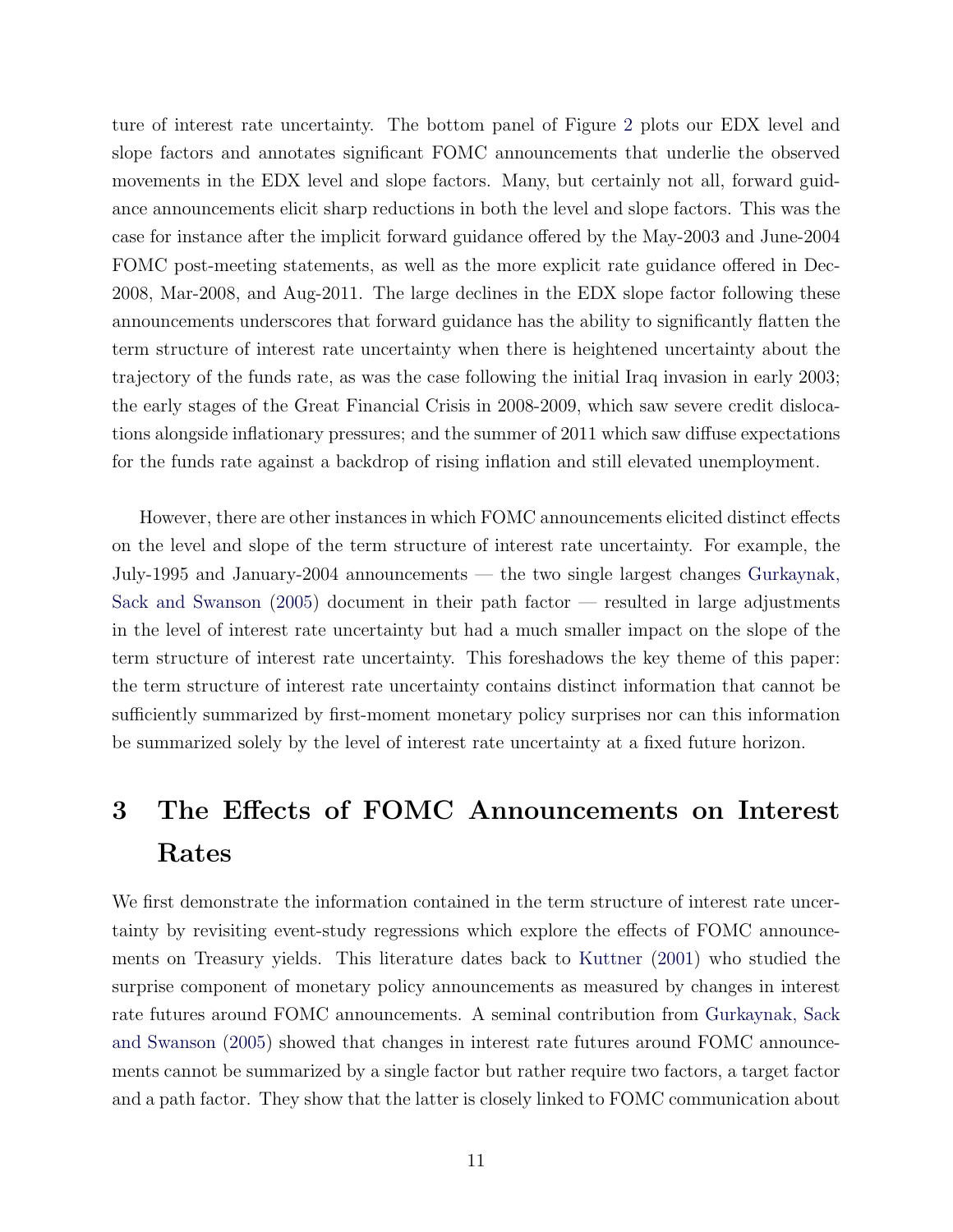future policy, or what is now called forward guidance, and transmits most strongly to longer-term Treasury rates.<sup>[12](#page-12-0)</sup> [Hanson and Stein](#page-30-2) [\(2015\)](#page-30-2) and [Nakamura and Steinsson](#page-31-1) [\(2018\)](#page-31-1), among others, furthered this line of research by showing that, counter to conventional macroeconomic thought, forward guidance transmits most strongly through real rather than nominal interest rates.

More recent work has extended these event study regressions to show a link between the effect of monetary policy announcements on longer-term interest rates and the prevailing level of interest rate uncertainty just ahead of the announcement. [De Pooter et al.](#page-29-2) [\(2021\)](#page-29-2) show that high (low) levels of monetary policy uncertainty dampen (amplify) the response of longer-term Treasury yields to surprise monetary policy announcements. [Bauer, Lakdawala](#page-29-3) [and Mueller](#page-29-3) [\(2021\)](#page-29-3) present similar evidence across a broader range of assets. Both papers explore this channel by studying the sign and significance of the coefficient on the interaction between the first-moment monetary policy surprise and the level of interest rate uncertainty ahead of the FOMC announcement.<sup>[13](#page-12-1)</sup> Though these two papers ascribe these effects to different channels, they both find negative and statistically significant coefficients on this interaction term and therefore argue that the prevailing level of interest rate uncertainty is an important factor that shapes the transmission of monetary policy announcements. However, neither study explored the possible role played by shifts in both the level and slope of the term structure of interest rate uncertainty in driving these results.

In this section, we revisit these event studies using our broader, two factor, measurement of monetary policy uncertainty. We first study the role these uncertainty factors play in shaping the response of Treasury yields to FOMC announcements in the presence of first moment monetary policy surprises. We find that the EDX factors play an economically meaningful and statistically significant role in explaining the response of 10-year Treasury yields, regardless of which measure of first-moment monetary policy surprises are included in the regression. Importantly, in light of the work by [De Pooter et al.](#page-29-2) [\(2021\)](#page-29-2) and [Bauer,](#page-29-3) [Lakdawala and Mueller](#page-29-3) [\(2021\)](#page-29-3), we find little evidence of significant interaction effects between first-moment monetary policy surprises and the level of interest rate uncertainty *after* accounting for shifts in both the level and slope of interest rate uncertainty incited by the announcement. These results therefore call into question the quantitative importance of

<span id="page-12-0"></span> $12$ Interestingly, the words "forward guidance" do not appear in their paper though this work is arguably the foundation for much of the existing forward guidance literature.

<span id="page-12-1"></span><sup>&</sup>lt;sup>13</sup>[Tillmann](#page-31-0) [\(2020\)](#page-31-0) similarly shows that high levels of monetary policy uncertainty dampen the response of the Treasury yield curve to unexpected monetary tightenings, though not in an event-study framework.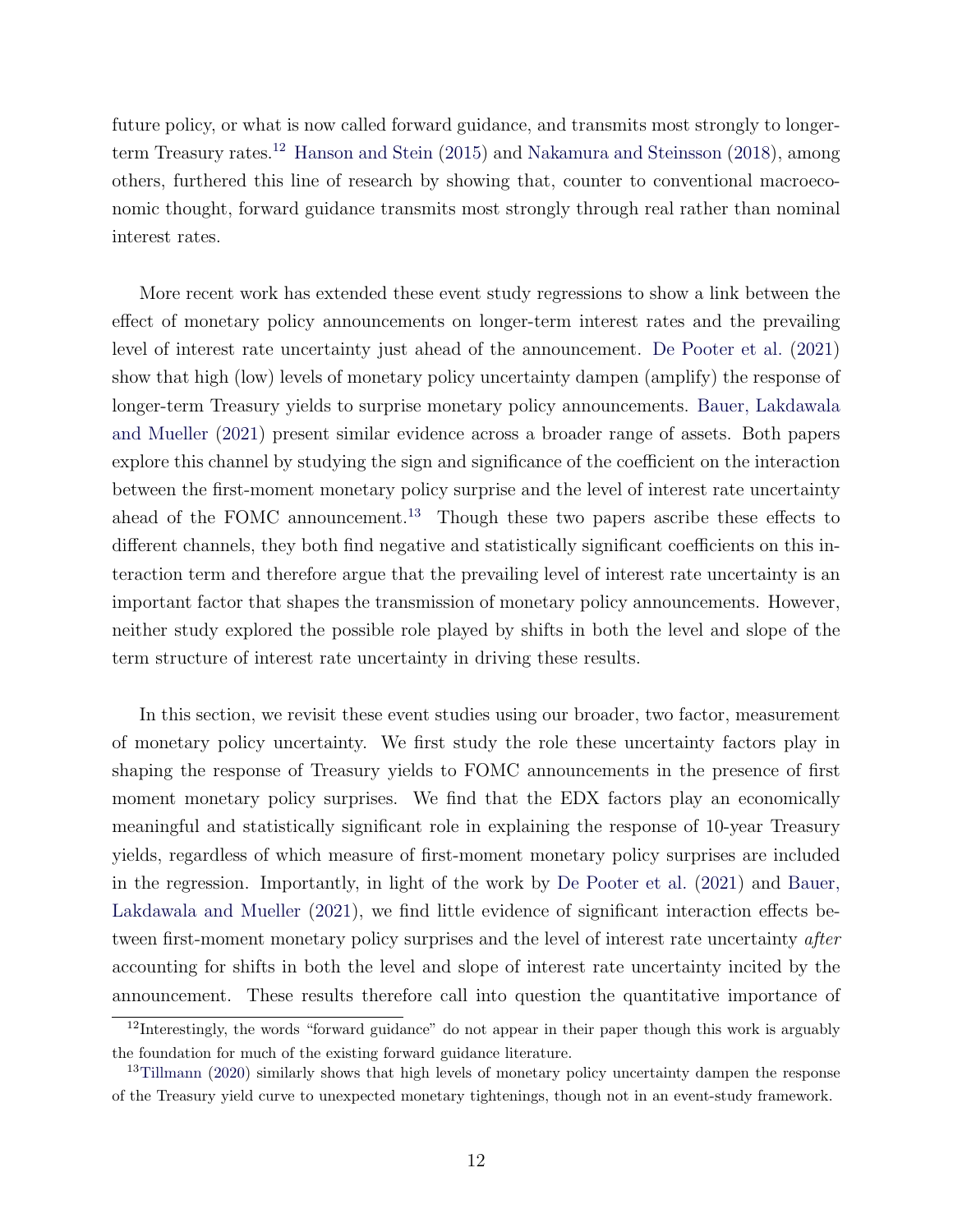both the Treasury positioning channel put forth by [De Pooter et al.](#page-29-2) [\(2021\)](#page-29-2) as well as the signal extraction channel put forth by [Bauer, Lakdawala and Mueller](#page-29-3) [\(2021\)](#page-29-3). Instead, our results suggest that FOMC announcements can broadly shape expectations as well as uncertainty surrounding the trajectory of future policy rates to a greater extent than previously recognized. In this regard, we revisit the [Hanson and Stein](#page-30-2) [\(2015\)](#page-30-2) regressions of Treasury forward rates around FOMC announcements. We find significant increases in explanatory power of nominal and real Treasury forward rates from our EDX level and slope factors.

### <span id="page-13-1"></span>3.1 Monetary Policy Uncertainty & The Response of Treasury Yields To FOMC Announcements

We begin by studying how our EDX level and slope factors correlate with the response of the benchmark 10-year Treasury yield around FOMC announcements. In Table [4,](#page-34-0) we report results from the following regression:

<span id="page-13-0"></span>
$$
\Delta y_t^{10} = \alpha + \beta^L L_t + \beta^S S_t + \varepsilon_t,\tag{1}
$$

where  $\Delta y_t^{10}$  is the one-day change in the zero coupon 10-year Treasury yield around FOMC announcements,  $L_t$  denotes our EDX level factor, and  $S_t$  denotes our EDX slope factor. Zero-coupon Treasury yield data is produced by the Federal Reserve Board (Gürkaynak, [Sack and Wright,](#page-30-9) [2007\)](#page-30-9) and was obtained from Haver Analytics. The far left column shows that including only the EDX level factor in regression [\(1\)](#page-13-0) elucidates a large positive and statistically significant relationship between longer-term yields and changes in the level of interest rate uncertainty. However, the second column, which adds the EDX slope factor to the regression, shows that the relationship between longer-term yields and interest rate uncertainty is richer than a single measure of interest rate uncertainty might suggest. Adding the EDX slope factor to the regression more than doubles the regression  $R^2$  and the regression coefficient on this slope factor is also positive and even larger in magnitude than the coefficient on the EDX level factor.

The last three columns of Table [4](#page-34-0) explore the novelty of the information content of our EDX measures as they compare to various first-moment monetary policy surprises. There is no agreed upon measure of the first-moment monetary policy surprise. Therefore, to ensure that the most robust empirical evidence surfaces, we examine the three most commonly used measures of monetary policy surprises in the monetary policy event-study literature: the change in the nominal 2-year zero coupon Treasury yield [\(Hanson and Stein,](#page-30-2) [2015;](#page-30-2) [De Pooter](#page-29-2) [et al.,](#page-29-2) [2021\)](#page-29-2), the target & path factors [\(Gurkaynak, Sack and Swanson,](#page-30-3) [2005\)](#page-30-3), and the pol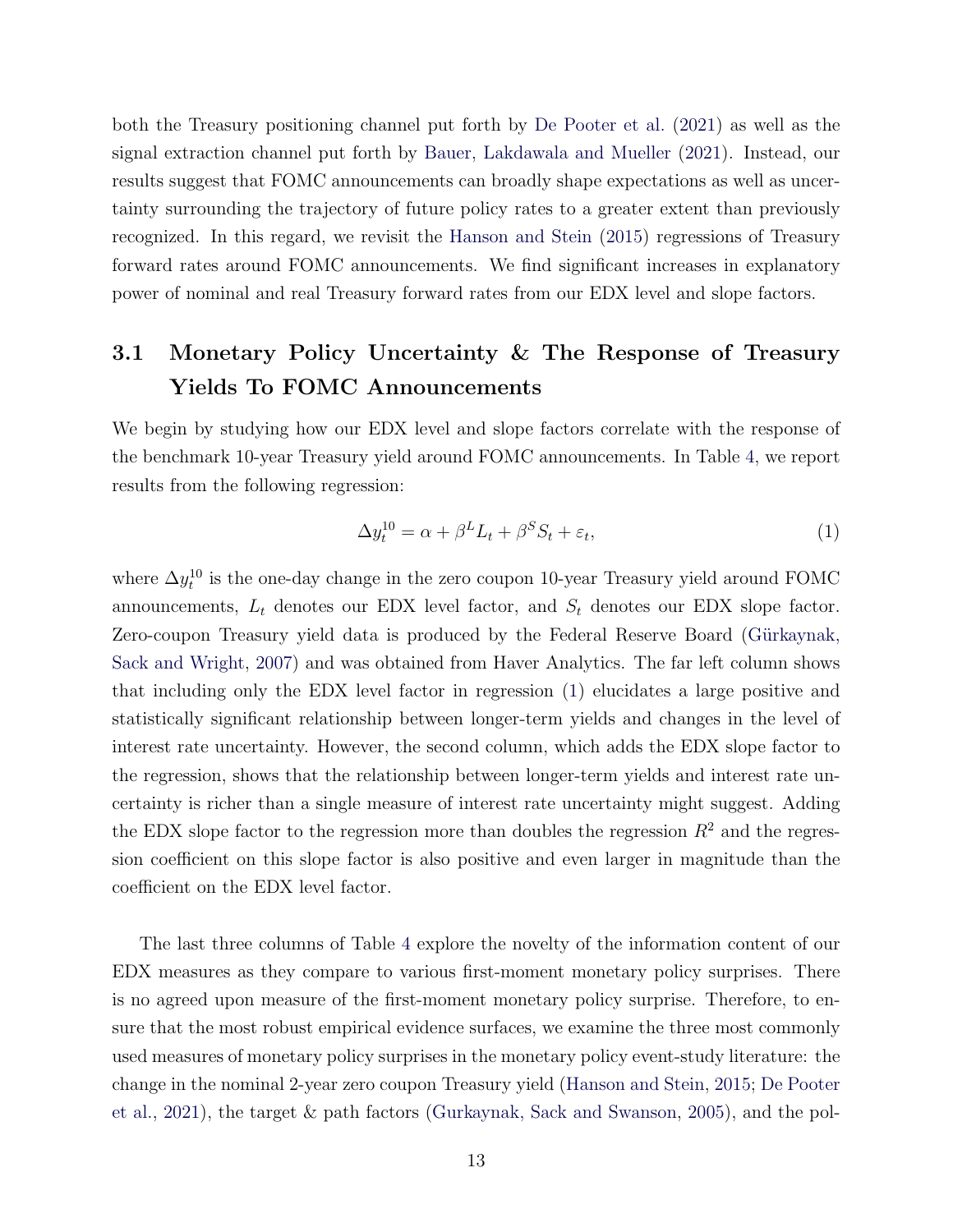icy news surprise [\(Nakamura and Steinsson,](#page-31-1) [2018;](#page-31-1) [Bauer, Lakdawala and Mueller,](#page-29-3) [2021\)](#page-29-3). To fix the horizon of these measures, we construct both the [Gurkaynak, Sack and Swanson](#page-30-3) [\(2005\)](#page-30-3) target and path factors and the [Nakamura and Steinsson](#page-31-1) [\(2018\)](#page-31-1) policy news surprise measure using Eurodollar futures out to 8 quarters (2 years). We note that this horizon is longer than was used in the original works of [Gurkaynak, Sack and Swanson](#page-30-3) [\(2005\)](#page-30-3) and [Nakamura and Steinsson](#page-31-1) [\(2018\)](#page-31-1), both of which used Eurodollar futures extending out to 4 quarters (1 year). However, expectations of interest rates 1-year ahead were constrained for much of the 2008-2015 zero-lower-bound period. Moreover, over this period, the Federal Reserve regularly offered forward guidance at horizons well beyond one year. Therefore, extending the horizon of these measures to 2-years is important to ensure that the role of the term structure of interest rate uncertainty isn't proxying for changes in the first-moment of monetary policy surprises at longer-horizons. In this sense, our measures of the first moment of monetary policy surprises provide a conservative estimate of the role of monetary policy uncertainty. For all three measures of monetary policy surprises, we use the same methodology used to construct our EDX factors and use a one-day window around scheduled FOMC meetings from January 1994 through December 2019. We scale both the path factor and the policy news surprise measure to have a one-for-one effect on the 8-quarter (2 year) ahead Eurodollar future rate.

We sequentially add each first-moment monetary policy surprise measure to our regression equation, which now takes the following form:

<span id="page-14-0"></span>
$$
\Delta y_t^{10} = \alpha + \beta^L L_t + \beta^S S_t + \beta^F F_t + \varepsilon_t,
$$
\n(2)

where  $F_t$  denotes one of the three measures of first-moment monetary policy surprises. The coefficient on each of the three first-moment measures is near 0.6 and strongly significant. Importantly though, none of the three first-moment measures of monetary policy surprises encapsulate the information contained in our EDX factors. The next-to-last row of Table [4](#page-34-0) reports the p-value of the hypothesis test  $\mathcal{H}_0 = \beta^L = \beta^S = 0$ . Regardless of the first moment measure, the EDX term structure factors are jointly statically significant. Inspecting the individual  $\beta^L$  and  $\beta^S$  coefficients reveals that it is especially the slope factor that retains statistical significance in the presence of first-moment monetary policy surprises.

While the magnitude of the coefficient on the EDX slope factor,  $\beta^S$ , is reduced in the presence of these other shock measures, it remains just as large as the coefficients on first-moment policy shocks. This suggests that a 1-percentage point flattening of the term structure of interest rate uncertainty has a slightly larger effect on 10-year Treasury yields than does a 1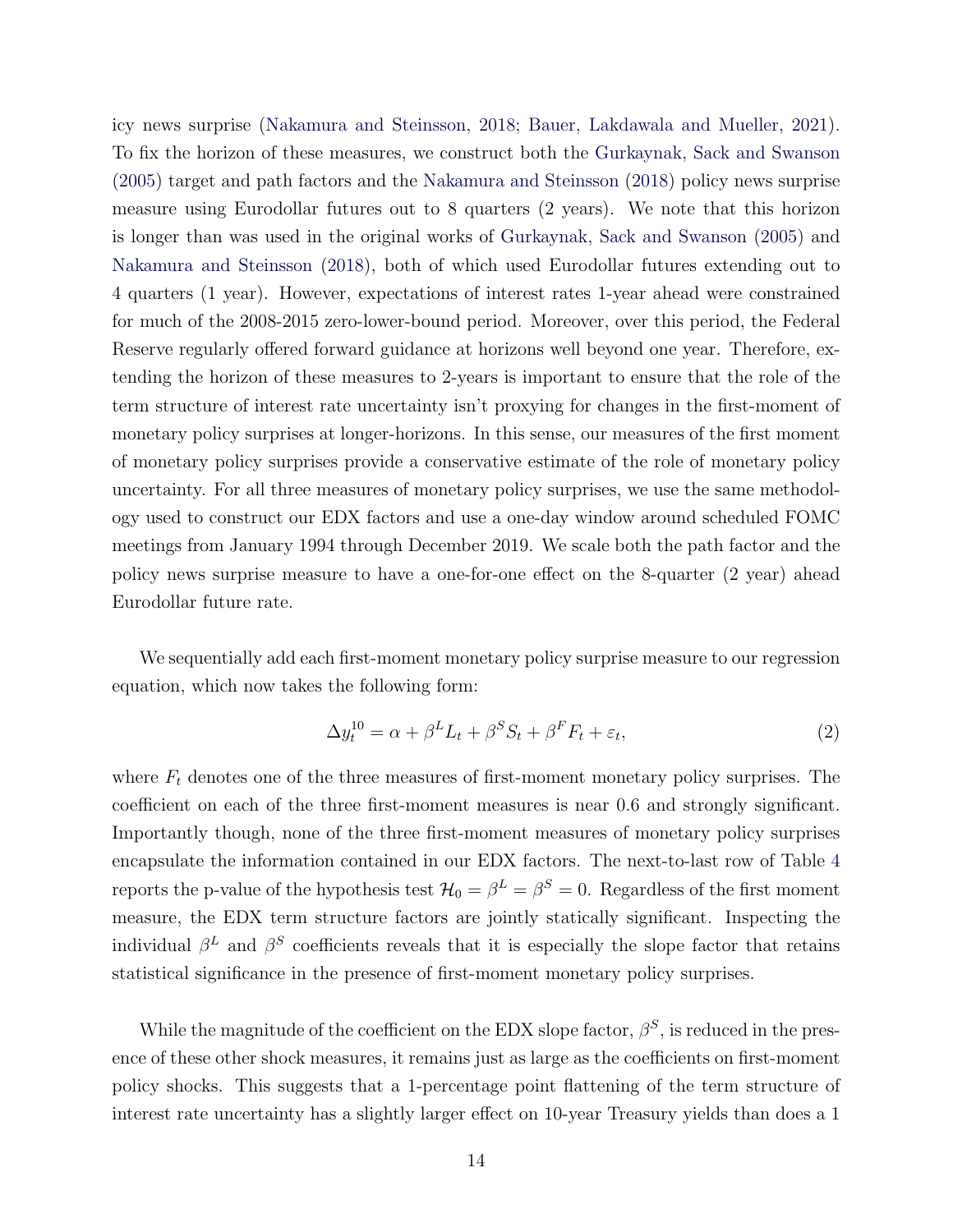percentage point reduction in 2-year (ahead) interest rates.

For both historical and quantitative context, it is useful to revisit the August 9, 2011 forward guidance episode which is the largest one-day decline in our EDX slope factor. On this day, the FOMC revised its forward guidance from signaling low levels of the funds rate "for an extended period" to instead state that the Committee expects low levels of the funds rate "at least through mid-2013." Despite no adjustments in its asset purchase program, this first ever use of date-based forward guidance led the 10-year Treasury yield to fall more than 20 basis points. Regression [\(2\)](#page-14-0), which includes the target and path factors, can explain all but 3 basis points of this decline. The decline in the EDX level factor explains a little more than 1 basis point of this decline whereas the decline in the EDX slope factor explains 5 basis points of this decline with the rest of the explained 10-year yield decline (about 11 basis points) attributed to a large change in the path factor.<sup>[14](#page-15-0)</sup> Intuitively, we might expect that this announcement reduced uncertainty about the funds rate several years in the future, thereby explaining the flattening in the term structure of interest rate uncertainty. This episode therefore underscores the potential for forward guidance to operate through the term structure of interest rate uncertainty.

### 3.2 Revisiting the Role of Monetary Policy Uncertainty in Transmitting First-Moment Monetary Policy Surprises

Recent work exploring the response of Treasury yields to FOMC announcements, by [De Pooter](#page-29-2) [et al.](#page-29-2) [\(2021\)](#page-29-2) and [Bauer, Lakdawala and Mueller](#page-29-3) [\(2021\)](#page-29-3), assigns an important role to the prevailing level of interest rate uncertainty ahead of an FOMC announcement. By omitting any interaction terms between first-moment monetary policy surprises in regression [\(2\)](#page-14-0), we may have overstated the importance of shifts in the term structure of interest rate uncertainty around announcements. After all, for a monetary policy announcement to reduce or flatten the term structure of interest rate uncertainty, it must be the case that uncertainty was elevated ahead of the announcement, thereby giving policymakers some scope to reduce future uncertainty. We now more formally explore the distinct role played by the prevailing shape of the term structure of interest rate uncertainty ahead of the announcement versus shifts in the term structure of interest rate uncertainty incited by FOMC announcements.

<span id="page-15-0"></span><sup>&</sup>lt;sup>14</sup>This episode is the 6th largest decline in the path factor over our sample. Dropping the EDX factors from regression [\(2\)](#page-14-0) leads to a residual of 8 basis points rather than 3 basis points on August 9, 2011.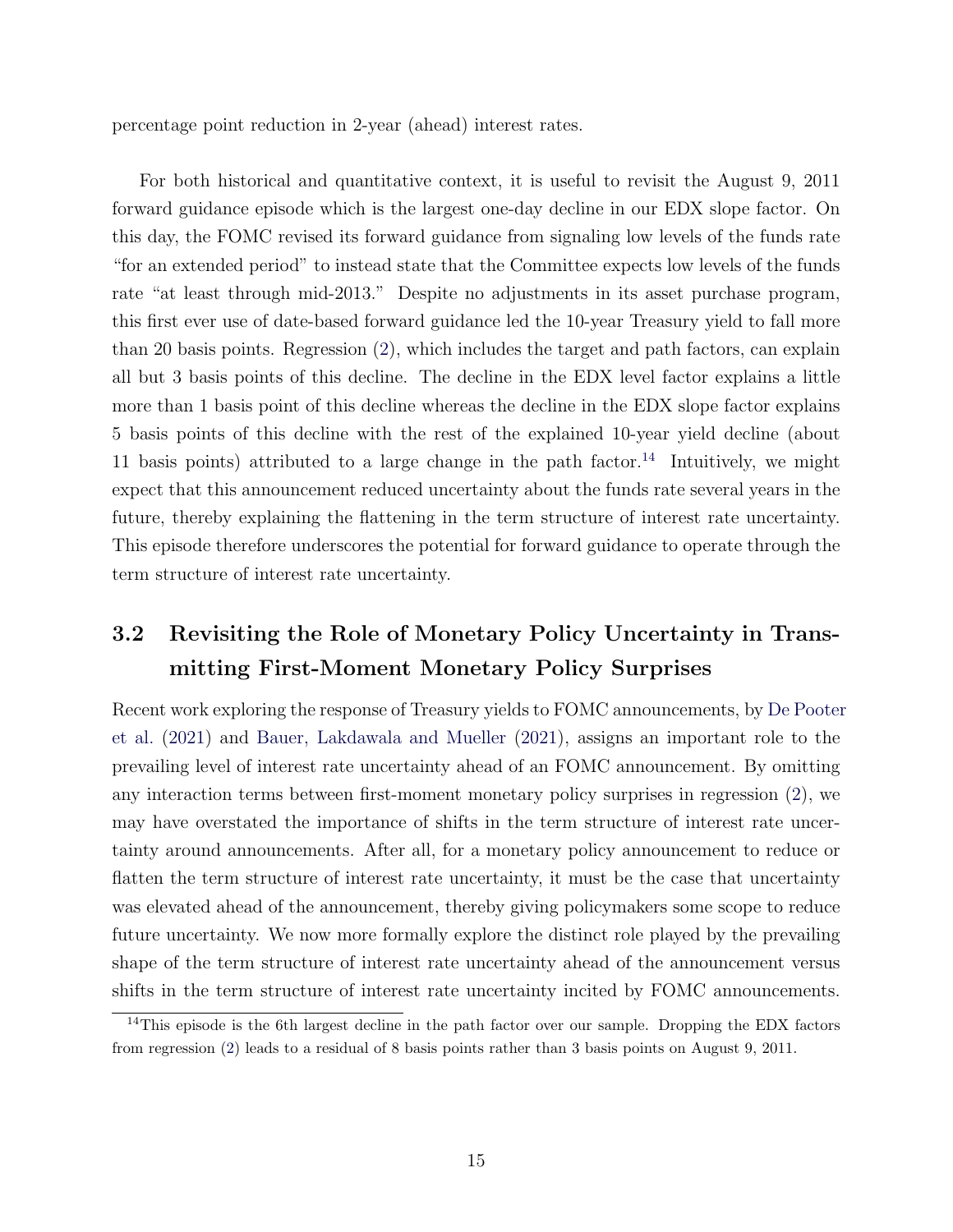To this end, we consider the following regression model:

<span id="page-16-1"></span>
$$
\Delta y_t^{10} = \alpha + \beta^L L_t + \beta^S S_t + \beta^F F_t
$$
  
+ 
$$
\beta^{F,L} F_t \times EDX4Q_{t-1} + \beta^{F,S} F_t \times (EDX5Q_{t-1} - EDX1Q_{t-1}) + \varepsilon_t,
$$
 (3)

where  $EDX4Q_{t-1}$  denotes the level of EDX4Q the day before the FOMC announcement and, similarly,  $(EDX5Q_{t-1} - EDX1Q_{t-1})$  denotes the spread between the level of the EDX5Q and the EDX1Q the day before the FOMC announcement.[15](#page-16-0)

Table [5](#page-35-0) reports estimates from both a restricted and unrestricted version of regression [\(3\)](#page-16-1) for each of the three measures of first-moment monetary policy surprises. The restricted regression restricts  $\beta^S = \beta^{F,S} = 0$  in an effort to closely mirror the regressions estimated in [De Pooter et al.](#page-29-2) [\(2021\)](#page-29-2) and [Bauer, Lakdawala and Mueller](#page-29-3) [\(2021\)](#page-29-3), since both papers consider just the level of interest rate uncertainty. Consistent with their findings, in these restricted regressions, we estimate that the interaction term  $\beta^{F,L}$  is negative and statistically significant across all three first-moment measures of monetary policy surprises. This suggests that, all else equal, a higher (lower) level of uncertainty ahead of an FOMC announcement dampens (amplifies) the effects of first-moment monetary policy surprises on Treasury yields.

The estimates from the unrestricted form of regression [\(3\)](#page-16-1) reveal that, once we include the EDX slope factor in the [De Pooter et al.](#page-29-2) [\(2021\)](#page-29-2) and [Bauer, Lakdawala and Mueller](#page-29-3) [\(2021\)](#page-29-3) regressions, interaction effects largely vanish. Consistently across first-moment monetarypolicy surprise measures, the negative and statistically significant estimates of  $\beta^{F,L}$  decline in magnitude and lose statistical significance when the EDX slope factor and the slope interaction terms are added to the regression. Moreover, these regressions indicate that to the extent that a statistically significant relationship remains between prevailing interest-rate uncertainty and first moment monetary policy surprises, it operates through the slope rather than the level — of interest rate uncertainty. For instance, the target and path factor regressions suggest no meaningful relationship exists between the prevailing level of interest rate uncertainty and first-moment monetary policy surprises. Instead, the only remaining evidence of interaction effects appears to operate between the path factor and the prevailing slope of interest rate uncertainty ahead of the announcement as  $\beta^{F,S}$  is statistically significant at the 10 percent level. Though, this result is not robust across first-moment measures. Instead, the most robust empirical fact remains the importance of shifts in the level and slope of the term structure of interest rate uncertainty in explaining movements in Treasury yields, as indicated by the p-values of EDX F-tests across unrestricted specifications.

<span id="page-16-0"></span> $^{15}{\rm{We}}$  also include  $EDX4Q_{t-1}$  and  $(EDX5Q_{t-1} - EDX1Q_{t-1})$  in these regressions.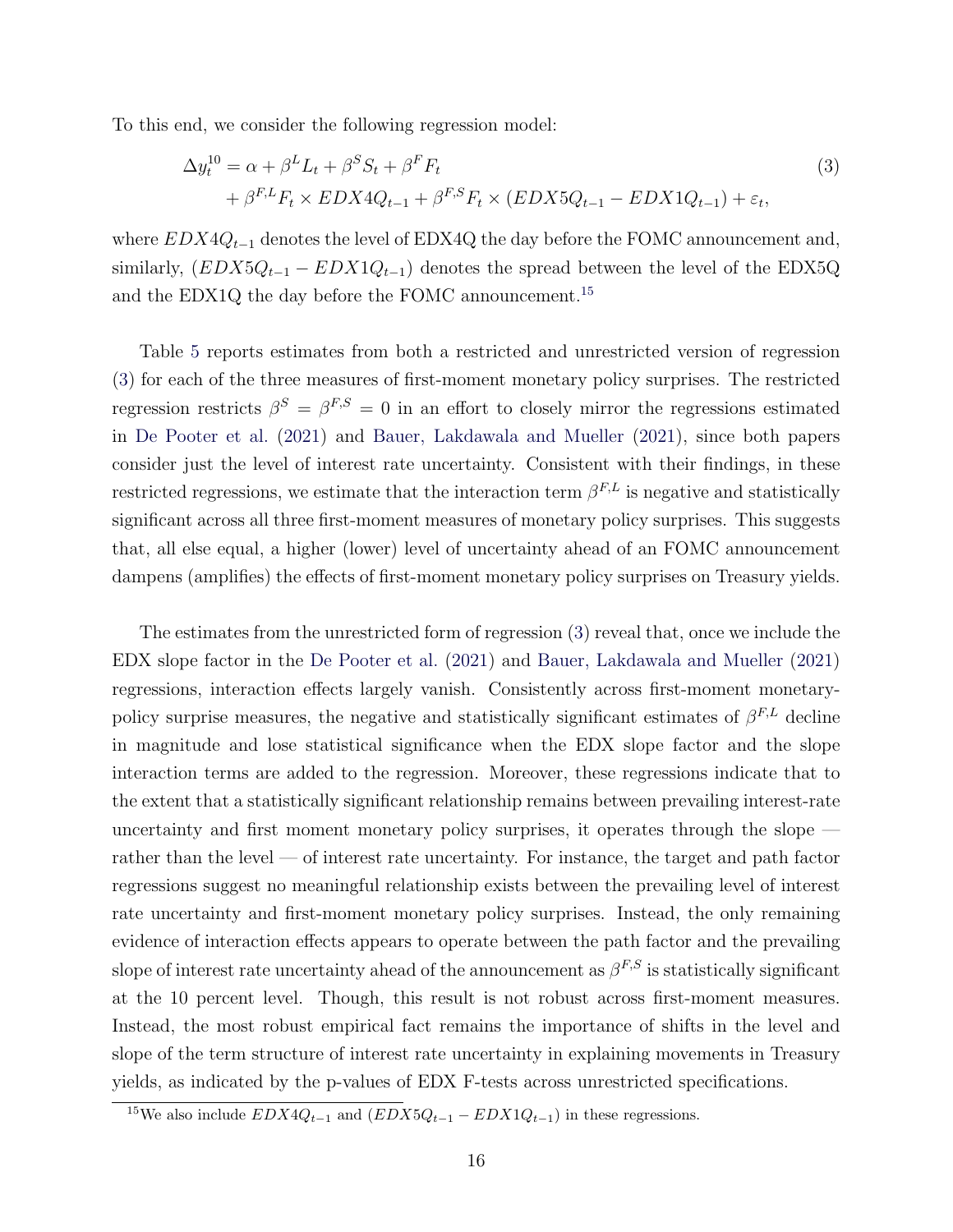### <span id="page-17-1"></span>3.3 Monetary Policy Uncertainty & The Response of Nominal and Real Treasury Forward Rates to FOMC Announcements

Having established that shifts in the term structure of interest rate uncertainty transmit to the 10-year Treasury yield, we now seek a more granular view of this transmission mechanism. This leads us to study the response of nominal and real Treasury forward rates at various horizons to FOMC announcements using our EDX level and slope factors. In addition to detailing the breakdown between nominal and real interest rates, as well as isolating effects at specific points on the Treasury forward curve, this analysis also relates our work to [Hanson and Stein](#page-30-2) [\(2015\)](#page-30-2) and [Nakamura and Steinsson](#page-31-1) [\(2018\)](#page-31-1). In standard macroeconomic models, monetary policy only affects real variables due to sticky prices. Thus, after ten years, one would expect all prices in the economy to adjust and therefore monetary policy should not affect real forward rates far in the future. Nevertheless, [Hanson and Stein](#page-30-2) [\(2015\)](#page-30-2) and [Nakamura and Steinsson](#page-31-1) [\(2018\)](#page-31-1) document that FOMC forward guidance affects forward real rates ten or even twenty years into the future, albeit through different channels.

We specifically focus on the [Hanson and Stein](#page-30-2) [\(2015\)](#page-30-2) specification which regresses changes in n-year Treasury forward rates on the 2-year Treasury yield in a two-day window around FOMC announcements for nominal and real (Treasury Inflation Protected Securities, TIPS) instantaneous forward rates. [Hanson and Stein](#page-30-2) [\(2015\)](#page-30-2) explain the sensitivity of distant forward real rates to forward guidance through changes in term premia driven by yield-oriented investors. Specifically, they develop a supply and demand model with investors who reachfor-yield in long-term bonds when the central bank reduces the expected short-term policy rate. They show that term premia in long-term real rates in their model depend on two factors: (1) uncertainty about the future short-term policy rate, shifts in which should be captured by our EDX measures, and (2) a reach-for-yield term premium, which is affected by the expected path, or first-moment monetary policy surprises. They focus on the latter reach-for-yield channel, whereas our EDX measures provide a novel angle to explore the quantitative significance of the former, the short-rate uncertainty channel.

To illustrate the quantitative importance of interest rate uncertainty in changes in far forward real rates around FOMC announcements, we build directly on the baseline results from [Hanson and Stein](#page-30-2) [\(2015\)](#page-30-2). Specifically, they estimate regressions of the form:

<span id="page-17-0"></span>
$$
\Delta f_t^{X(n)} = a_X(n) + b_X(n)\Delta y_t^{*(2)} + \varepsilon_t^{X(n)},
$$
\n(4)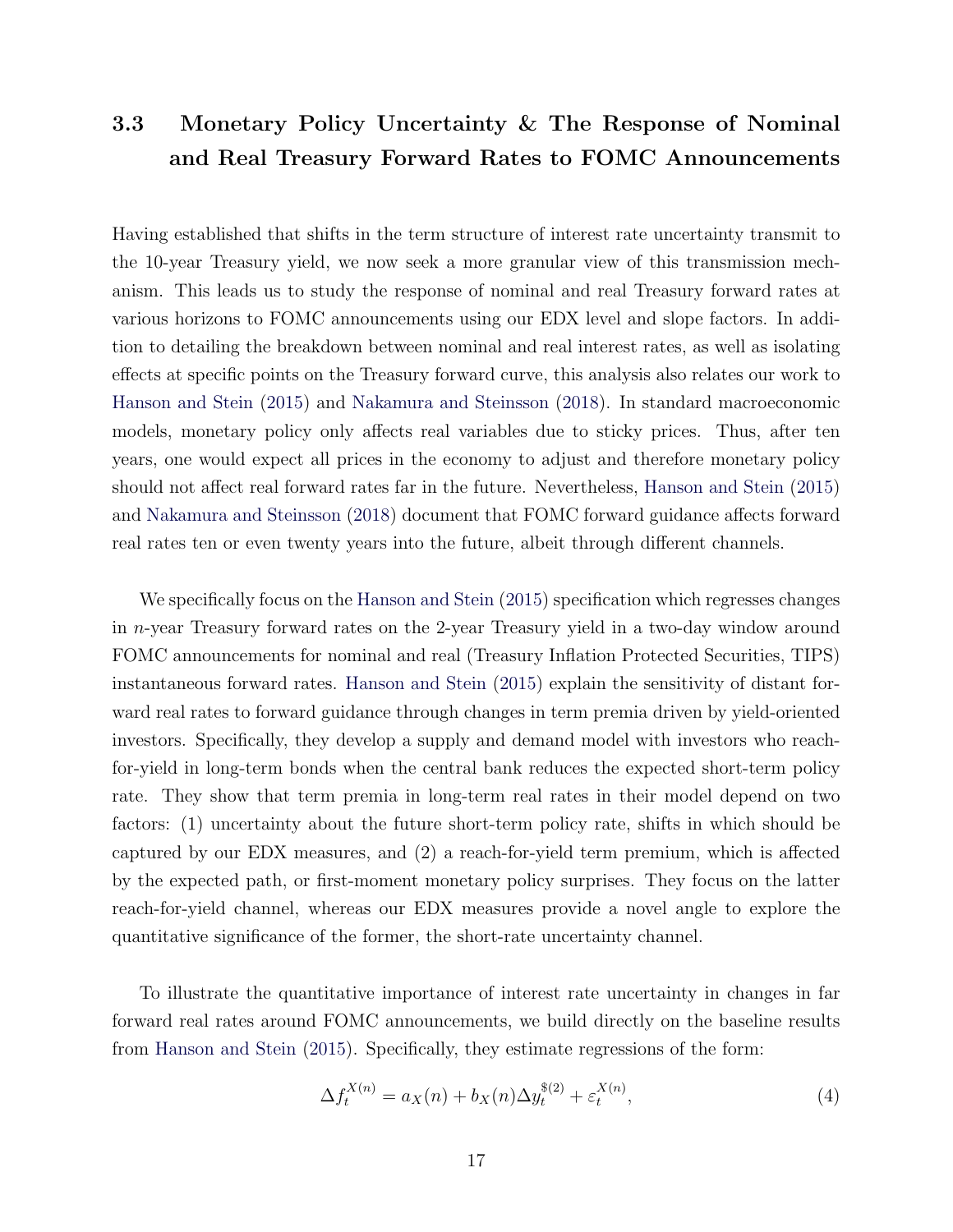where  $\Delta f_t^{X(n)}$  $t^{(X(n))}_{t}$  is the change in the forward nominal rate of security X with maturity n. We consider the change in the nominal forward rate  $X(n) = \frac{2(n)}{n}$ , the forward real rate  $X(n) = TIPS(n)$ , and the forward break-even inflation rate  $X(n) = \pi(n)$ .  $\Delta y_t^{\$(2)}$  $t^{*(2)}$  is the change in the two-year zero-coupon nominal yield. [Hanson and Stein](#page-30-2) [\(2015\)](#page-30-2) calculate these changes in a two-day window around FOMC meetings and estimate the regression from January 1999 through February 2012.<sup>[16](#page-18-0)</sup> To examine the quantitative importance of both the interest rate uncertainty channel and the reach-for-yield channel, we augment their regression model with our EDX level and slope factors:

<span id="page-18-1"></span>
$$
\Delta f_t^{X(n)} = a_X(n) + b_X(n)\Delta y_t^{\$(2)} + \beta_X^L(n)L_t + \beta_X^S(n)S_t + \varepsilon_t^{X(n)},\tag{5}
$$

where  $L_t$  is our level factor and  $S_t$  is our slope factor constructed as before but now over the [Hanson and Stein](#page-30-2) [\(2015\)](#page-30-2) event window and event dates. Table [6](#page-36-0) reports the regression results for the regression models in equations [\(4\)](#page-17-0) and [\(5\)](#page-18-1) for forward nominal, real, and break-even inflation rates.[17](#page-18-2)

We find that the uncertainty of future short-term policy rates plays a significant role in driving forward interest rates around FOMC announcements. The first row of each maturity replicates the estimates from Table 1 of [Hanson and Stein](#page-30-2) [\(2015\)](#page-30-2). They document that forward interest rates, in particular real forward rates, respond in a positive and statistically significant manner to an FOMC-induced increase in two-year Treasury yields. The second row for each maturity shows the coefficients from Equation [\(5\)](#page-18-1), which include our interest rate uncertainty factors. Focusing first on the results for forward nominal rates in the left panel of Table [6,](#page-36-0) we find that the coefficient estimates on Hanson and Stein's two-year yield measure fall by roughly 35-55 percent when we add our EDX factors to the regression. Moreover, we estimate a positive, statistically and economically meaningful coefficient on our EDX slope factor at all maturities, even at the 20-year horizon. We also find that our EDX level factor is positive and significant out to the 10-year horizon. At the 10-year horizon, a 10 basis point increase in either of our uncertainty factors (holding all else equal), increases 10-year ahead nominal forward rates by about 7 basis points. Moreover, our uncertainty factors also add greatly to the statistical power of the regression model. The  $R^2$  measure of fit increases by a factor of 1.5-3 across all horizons when we include our interest rate uncertainty factors, suggesting that the uncertainty channel plays a quantitatively meaningful role in explaining movements in nominal forward rates around policy announcements.

<span id="page-18-2"></span><span id="page-18-0"></span><sup>16</sup>They exclude five FOMC meetings associated with significant LSAP announcements.

<sup>&</sup>lt;sup>17</sup>For brevity, we focus on maturities of  $n = 5, 10, 15,$  and 20 in Table [6.](#page-36-0) Estimates for all maturities from  $n = 5, ..., 20$  are available upon request.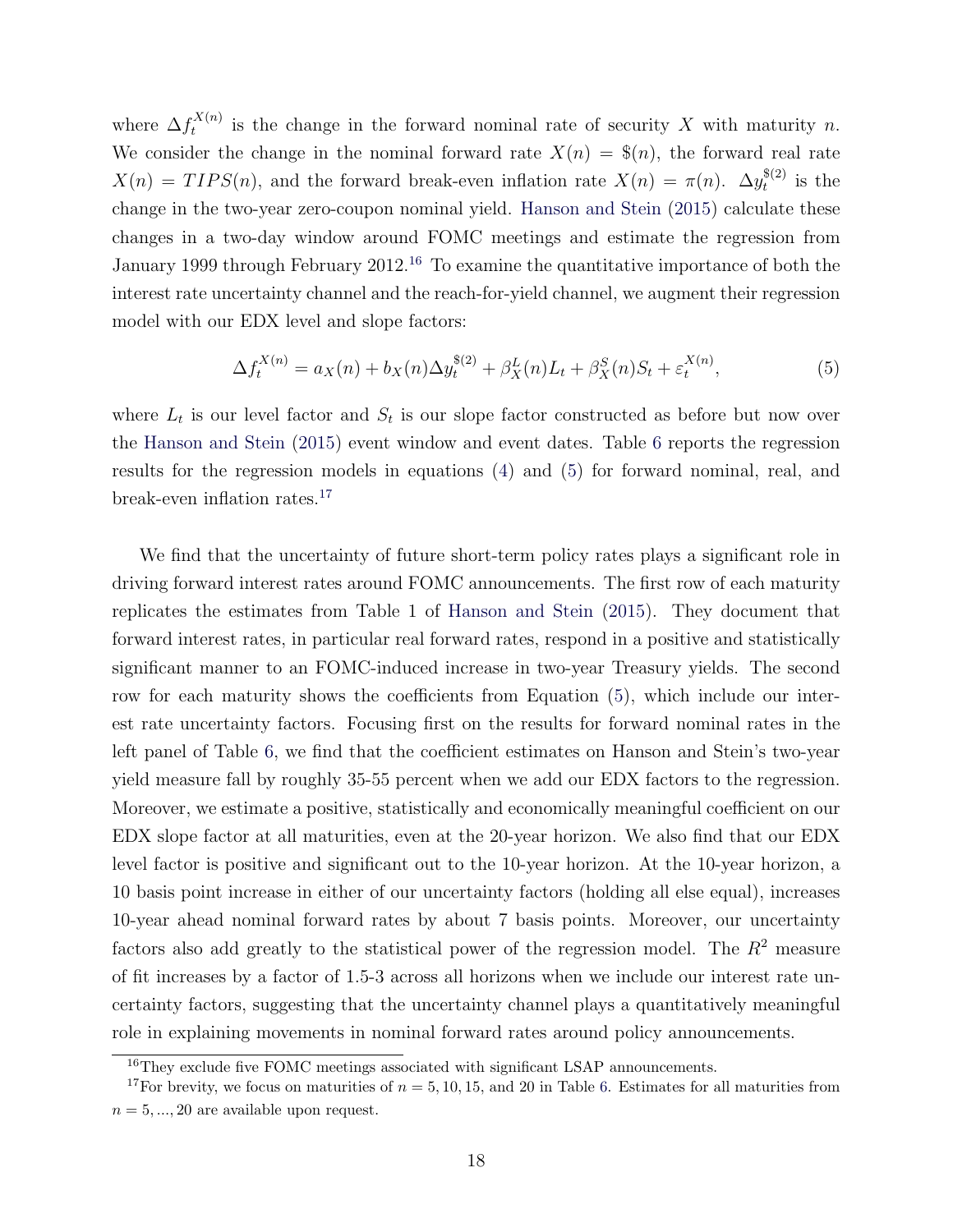The economic significance and increased explanatory power of nominal forward rates from our measures of interest rate uncertainty stem from their effects on forward real rates. In the middle and right panels of Table [6,](#page-36-0) we decompose the nominal forward regression coefficients into their additive real and break-even inflation components. These results show that the decline in the 2-year yield's coefficient on nominal forward rates reflects a reduction in the coefficient on the real component of forward rates. For example, focusing on the 10-year forward rate, the coefficient on the 2-year yield falls from 0.45 to 0.23 when we add our EDX factors in the model. Of this 0.22 reduction in sensitivity,  $0.15$  — or about 70 percent of the reduction — comes from a decline in the sensitivity of real forward rates. Moreover, we observe that the increases in  $R<sup>2</sup>$  measures from incorporating our EDX factors are concentrated on the real forwards more so than on the modest increases in explained variation in the break-even inflation regressions.<sup>[18](#page-19-1)</sup> Focusing on the 5-year forward real rate, the  $R<sup>2</sup>$  nearly doubles from 0.24 to 0.46 when we introduce our EDX factors. In fact, we observe increases in explained variation in real forward rates across all horizons though the increases in explanatory power diminish at longer horizons.

Changes in interest rate uncertainty incited by FOMC announcements appear to be a primary driver of changes in forward real rates around policy announcements. Through the lens of [Hanson and Stein's](#page-30-2) [\(2015\)](#page-30-2) model of yield oriented investors, changes in interest rate uncertainty transmit to longer-term interest rates through term premiums rather than the expected path of rates. These regression results are therefore suggestive, though not conclusive, that changes in term premiums predominantly explain movements in real forward rates around FOMC announcements. In the next sections, we further explore this issue.

# <span id="page-19-0"></span>4 The Macroeconomic Effects of FOMC Announcements

The meaningful increases in  $R<sup>2</sup>$  that result from including our EDX level and slope factors in [Hanson and Stein's](#page-30-2) [\(2015\)](#page-30-2) regressions substantially strengthen the evidence that FOMC announcements transmit to far forward real rates. However, the mechanism through which

<span id="page-19-1"></span><sup>18</sup>[Hansen, McMahon and Tong](#page-30-10) [\(2019\)](#page-30-10) shows that changes in the narrative information from the Bank of England's Inflation Report, which likely captures inflation risk premiums as opposed to forward guidance, also help explain movements in term premiums in longer-term bonds. The regression results in Table [6](#page-36-0) help to distinguish these channels.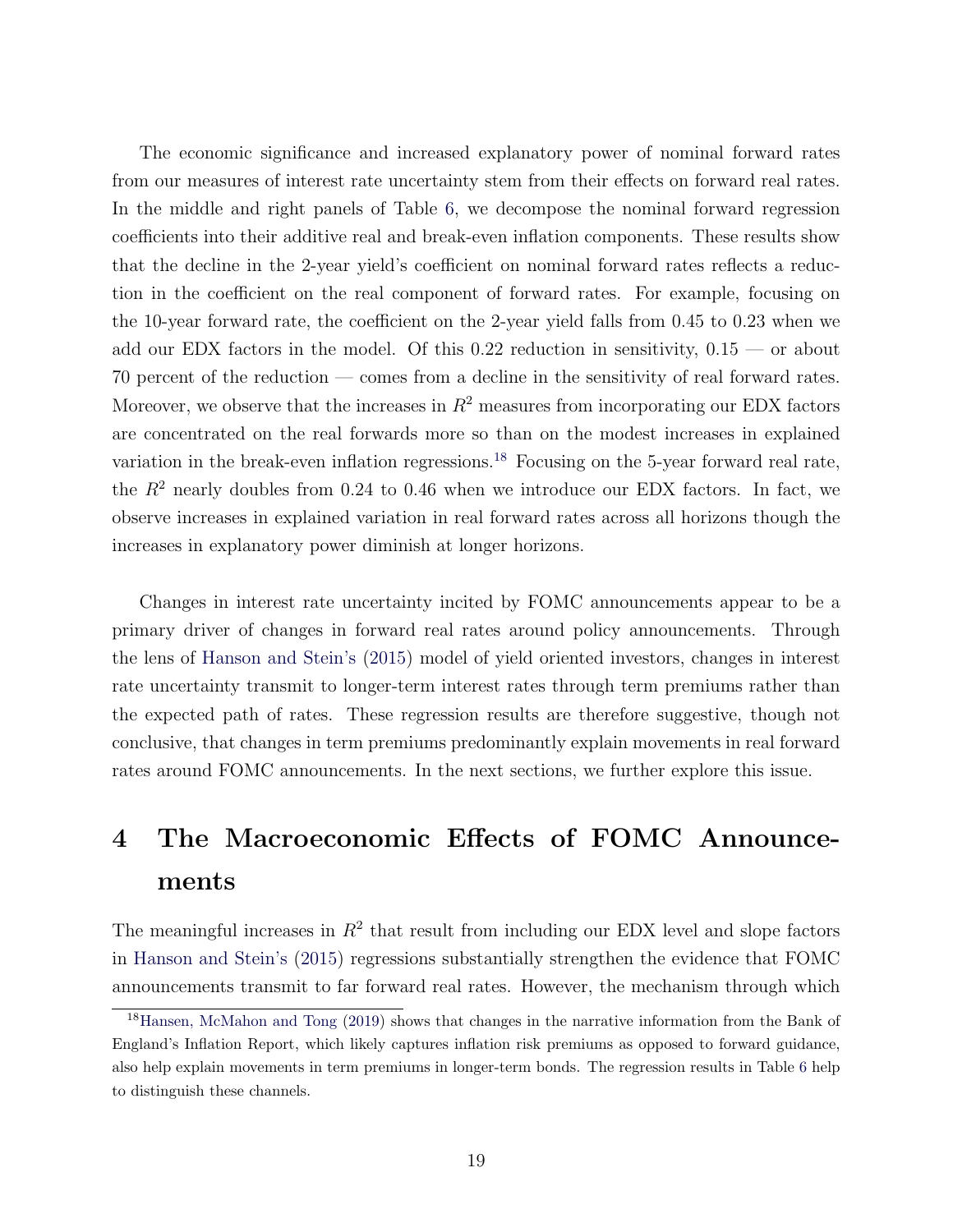these changes in real rates manifest remains unclear. [Hanson and Stein](#page-30-2) [\(2015\)](#page-30-2) argue that changes in forward real rates reflect "reach-for-yield" behavior by which announcements conveying a lower path of future policy rates reduce term premiums. Moreover, the results from our augmented [Hanson and Stein](#page-30-2) [\(2015\)](#page-30-2) regressions suggest that changes in interest rate uncertainty may be equally, or perhaps even more, important for term premiums than the reach-for-yield mechanism put forward by [Hanson and Stein](#page-30-2) [\(2015\)](#page-30-2). [Nakamura and Steinsson](#page-31-1) [\(2018\)](#page-31-1) instead put forth an alternative interpretation through which announcements conveying a lower path of future policy rates reduce expectations for future real rates, reflecting dimmer beliefs about the economy's growth prospects arising from "Fed information effects."

Since greater clarity about the trajectory of policy rates would arise from FOMC forward guidance under any of these mechanisms, our Treasury rate regressions cannot discriminate between these hypotheses. Where these two hypotheses diverge is in their predictions for the macroeconomic consequences of FOMC forward guidance. If reductions in forward rates primarily reflect reductions in term premiums, then FOMC forward guidance conveying a more accommodative path of policy rates should stimulate economic activity. On the other hand, if FOMC forward guidance conveying a more accommodative path of policy rates also conveys the FOMC's own concern about the economy's growth prospects, then the pace of economic activity should slow.

Recognizing these different predictions, [Nakamura and Steinsson](#page-31-1) [\(2018\)](#page-31-1) present evidence based on monthly-frequency regressions that professional forecasters revise down their growth expectations when the FOMC announces a lower-than-expected path for interest rates. [Naka](#page-31-1)[mura and Steinsson](#page-31-1) [\(2018\)](#page-31-1) choose to study the response of survey expectations for future growth rather than a direct examination of the effects on future economic activity data due to the low power of high-frequency surprises to the expected policy path. They refer to this as the "power problem" of high-frequency monetary policy surprises which they describe as follows: "The monetary shocks we estimate are quite small (they have a standard deviation of only about 5 basis points). This 'power problem' precludes us from directly estimating their effect on future output. Intuitively, output several quarters in the future is influenced by myriad other shocks, rendering the signal-to-noise ratio in such regressions too small to yield reliable inference." [\(Nakamura and Steinsson,](#page-31-1) [2018,](#page-31-1) pg. 1284). While [Nakamura and](#page-31-1) [Steinsson's](#page-31-1) [\(2018\)](#page-31-1) evidence is certainly suggestive of a Fed information effect, similar to the "Delphic" interpretation offered for similar regression results in [Campbell et al.](#page-29-7) [\(2012\)](#page-29-7), more recent work has questioned whether these monthly forecast-revision regressions are immune from endogeneity concerns that plague the literature seeking to isolate the macroeconomic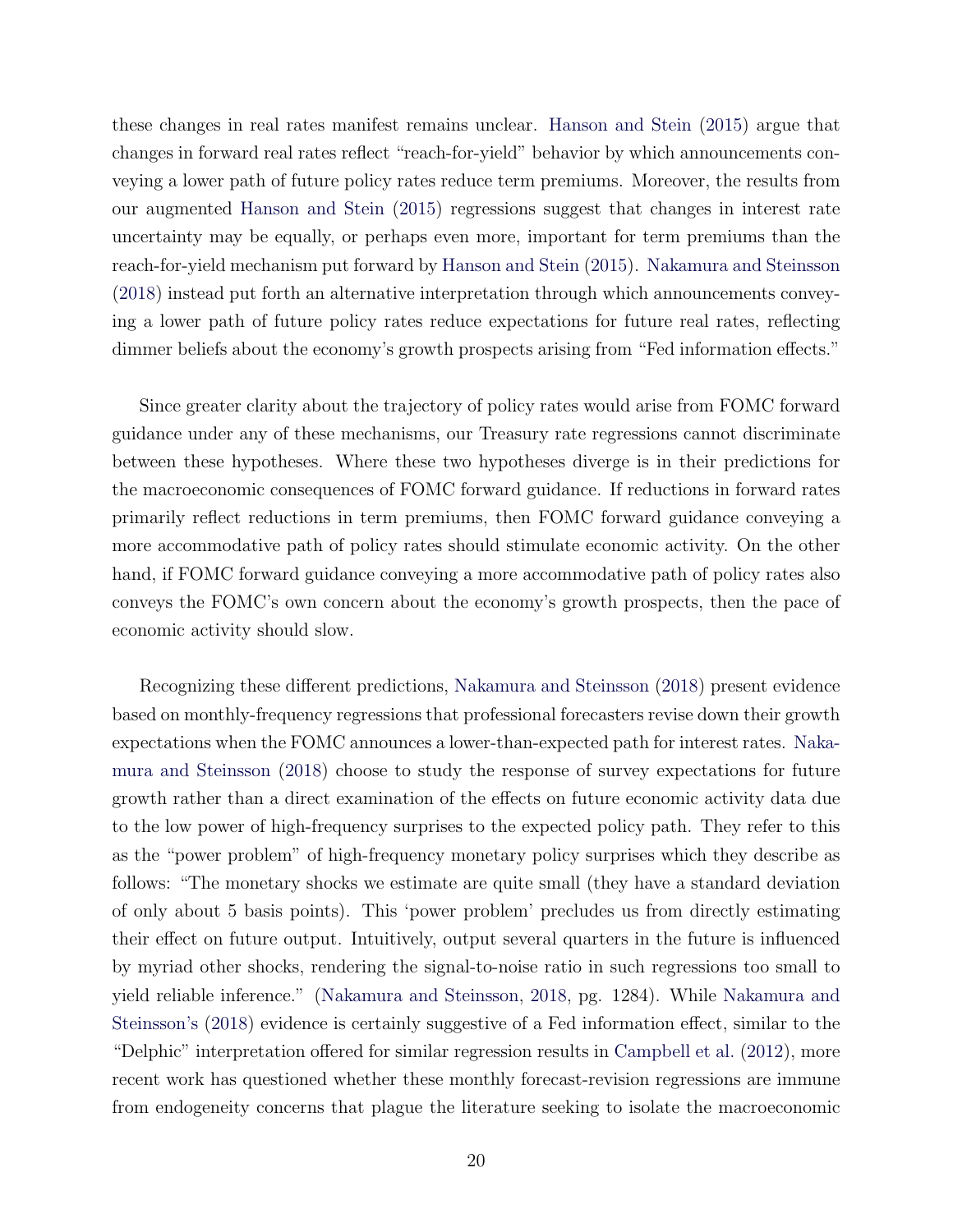effects of monetary policy [\(Bauer and Swanson,](#page-29-8) [2020\)](#page-29-8). Therefore, direct evidence on the output implications of forward guidance remains elusive.

Proxy SVAR models look to be a promising avenue to assess the macroeconomic effects of forward guidance due to their ability to directly incorporate high-frequency surprises in a time-series framework that can also account for the Fed's endogenous response to economic fundamentals [\(Caldara and Herbst,](#page-29-9) [2019\)](#page-29-9). Nevertheless, the weak correlation between surprises to the expected path of policy rate and VAR-residuals is an evident challenge in the proxy-SVAR literature where, in practice, high-frequency forward guidance surprises have been found to be weak instruments. [Gertler and Karadi](#page-29-4) [\(2015\)](#page-29-4) for instance note that, "A conceptually nice way to assess the importance of forward guidance would be to follow GSS by isolating the component of the instrument set that reflects surprises in future rates that are orthogonal to surprises in the current rate. This component, which GSS refer to as the 'path' factor then in principle captures the effect of pure shocks to forward guidance. Unfortunately, this decomposition [...] leads to instruments that are too weak in the context of our external instruments setup to credibly identify pure surprises to forward guidance." [\(Gertler and Karadi,](#page-29-4) [2015,](#page-29-4) pg. 69)

We aim to directly assess the macroeconomic effects of FOMC forward guidance by expanding the high-frequency proxy set of forward guidance surprises. In particular, our event study evidence suggests that our level and slope term structure factors greatly enhance the explanatory power of high-frequency FOMC announcement surprises on Treasury yields. While these event-study regressions are in a 1- or 2-day window around FOMC announcements, we postulate that the increase in  $R^2$  in these regressions may partly translate to the first-stage IV-type regressions of VAR residuals of Treasury yields on our proxy set. Indeed, we present evidence in this section that including our level and slope factors in a proxy SVAR setting can help to address the weak instruments and power problems that accompany [Swanson's](#page-31-2) [\(2021\)](#page-31-2) forward guidance factor – a successor to the [Gurkaynak, Sack and](#page-30-3) [Swanson](#page-30-3) [\(2005\)](#page-30-3) path factor – which is derived from interest rate futures like the policy news surprise measure in [Nakamura and Steinsson](#page-31-1) [\(2018\)](#page-31-1). Moreover, we show that the increased strength of the forward guidance proxy set that arises from including our level and slope factors results in evidence that economic activity increases following an accommodative forward guidance announcement. Therefore, our results appear to support the term premium mechanism rather than the Fed information effect of forward guidance.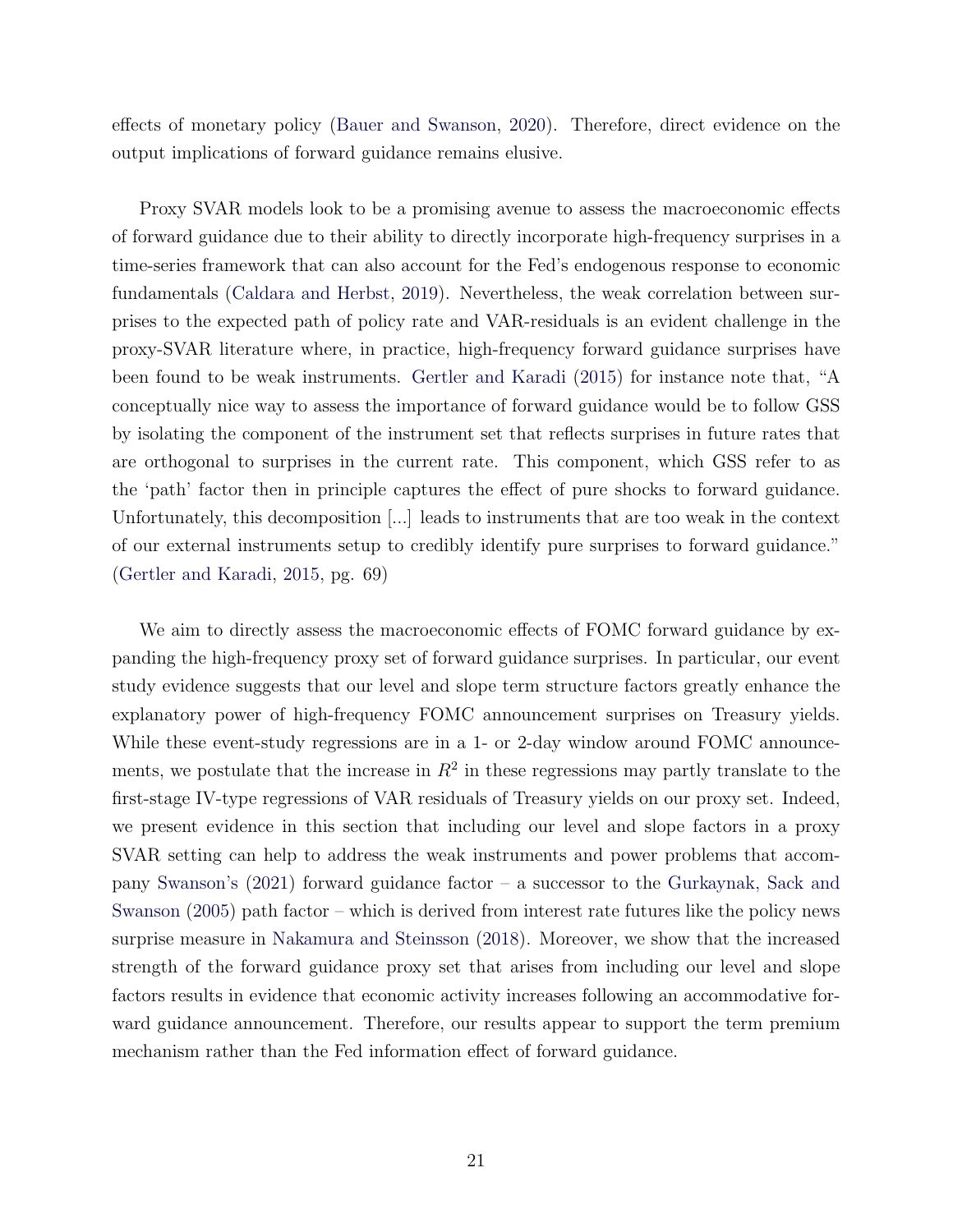#### 4.1 Proxy SVAR Data and Description

We closely follow the proxy SVAR specification in [Gertler and Karadi](#page-29-4) [\(2015\)](#page-29-4). We study a four variable monthly VAR model consisting of  $y_t = [GS_t, 100 \times log(ip_t), 100 \times log(cpi_t), ebp_t]'$ where  $GS_t$  is the monthly-average yield on a U.S. government debt security which will serve as our indicator for forward guidance,  $100 \times log(ip_t)$  is 100 times the natural log of the index of industrial production,  $100 \times log(cpi_t)$  is 100 times the log of the Consumer Price Index (CPI), and  $e_{p_t}$  is the Gilchrist and Zakrajšek [\(2012\)](#page-29-10) excess bond premium. In our analysis, we consider  $n$ -year zero coupon Treasury yields and  $n$ -year instantaneous Treasury forward rates with maturities  $n = 2, 5, 10$ . The use of forward rates as a policy indicator departs from [Gertler and Karadi](#page-29-4) [\(2015\)](#page-29-4) who end their sample in 2012. We argue in the following analysis that considering forward rates sharpens the identification of forward guidance over our sample that encompasses the full seven-year zero lower bound period of 2009-2015.

Consider the structural VAR representation of the vector of variables  $y_t$ , where a constant term is suppressed from the notation but is included in the estimation:

$$
B_0 y_t = B(L)y_{t-1} + \varepsilon_t,\tag{6}
$$

where  $B_0$  is the matrix that describes the contemporaneous structural relationships between the variables,  $B(L)$  is a 12-th order lag polynomial, and  $\varepsilon_t$  is a vector of i.i.d. structural shocks, each with unit variance. Without loss of generality, we assume that the first element of  $\varepsilon_t$ , denoted  $\varepsilon_t^{fg}$  $t^{1g}$ , is the forward guidance shock that we seek to recover.

We estimate the reduced-form VAR model over an updated sample relative to [Gertler](#page-29-4) [and Karadi](#page-29-4) [\(2015\)](#page-29-4), ranging from 1979:7 through 2019:6 using ordinary least squares:

$$
y_t = A(L)y_{t-1} + u_t,\t\t(7)
$$

where  $A(L) = B_0^{-1}B(L)$  is the 12-th order reduced-form lag polynomial and  $u_t$  is the mean zero vector of reduced-form VAR residuals with variance-covariance matrix  $\Sigma$ . The mapping between  $u_t$  and  $\varepsilon_t$  is given by:

$$
u_t = [u_t^1, u_t^{q'}] = B_0^{-1} \varepsilon_t = S \varepsilon_t = [S_1, S_2] [\varepsilon_t^{fg}, \varepsilon_t^{q'}] = \begin{bmatrix} s_{11} & s_{21} \\ s_{21} & s_{22} \end{bmatrix} [\varepsilon_t^{fg}, \varepsilon_t^{q'}]',
$$
(8)

where  $S_1 = [s_{11}, s_{21}']'$  is a 4 × 1 vector.  $s_{11}$  is a scalar, which measures the impact effect of a one unit forward guidance shock on the forward guidance indicator, and  $s'_{21}$  is a  $3 \times 1$ vector that measures the resulting impact effect from this forward guidance shock on the remaining three variables in the VAR. Once  $S_1$  is identified, the impulses responses to a forward guidance shock can be estimated.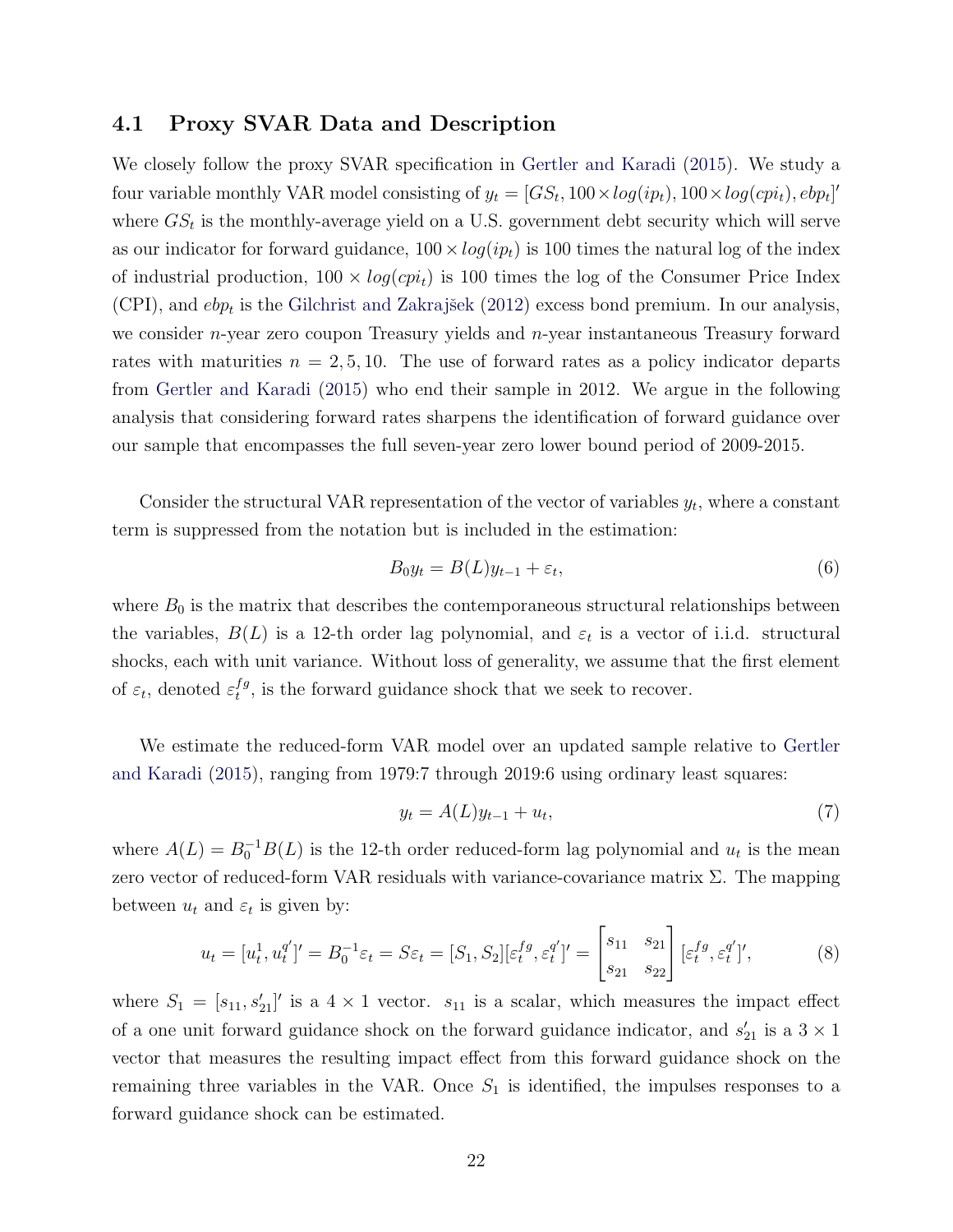#### 4.2 The Strength of Forward Guidance Proxies

We follow the proxy SVAR literature and look to recover  $S_1$  by using external instruments [\(Stock and Watson,](#page-31-5) [2012;](#page-31-5) [Mertens and Ravn,](#page-31-6) [2013;](#page-31-6) [Gertler and Karadi,](#page-29-4) [2015\)](#page-29-4). We focus our attention on forward guidance instruments that can capture changes in the distribution of policy rates over the coming quarters and years rather than unexpected changes in the current target rate. For this purpose, we define the instrument set  $Z_t$  to potentially consist of [Swanson's](#page-31-2) [\(2021\)](#page-31-2) forward guidance factor, which is derived from changes in interest-rate futures and Treasury yields around FOMC announcements, as well as our level and slope factors derived from options on interest rate futures. To ensure consistency in the availability of these instruments, we extend our level and slope factors back to 1991, using the 1-day change in the EDX 1- through 5-quarter around the same dates used to construct [Swanson's](#page-31-2) [\(2021\)](#page-31-2) forward guidance factor. Therefore, the instrument set is available from [19](#page-23-0)91:8 through 2019:6.<sup>19</sup> We therefore estimate the vector  $S_1$  using a two-stage least squares regression of  $u_t^{q'}$  on  $u_t^1$  instrumented by  $Z_t$ .<sup>[20](#page-23-1)</sup>

The strength of the instrument set, and therefore the ability to obtain unbiased and reliable estimates of the macroeconomic effects of forward guidance, is typically determined by the F-statistic from the first-stage regression:

<span id="page-23-2"></span>
$$
u_t^1 = Z_t \phi + e_t,\tag{9}
$$

where  $u_t^1$  are the residuals from the forward guidance indicator equation (the first equation) in the reduced-form VAR model and  $e_t$  is a white noise error term. The residuals  $u_t^1$  reflect the month-to-month variation in a Treasury yield or Treasury forward rate that cannot be predicted by lagged macroeconomic and financial variables. A fraction of this unpredictable variation undoubtedly reflects the unexpected announcements by the FOMC which economists are attempting to recover; however, it may be a small fraction relative to other forces shifting interest rates month-to-month. The low variation of high-frequency policy news or forward guidance surprises relative to the month-to-month variation in Treasury rates can therefore lead to a low  $R^2$  and therefore a low F-statistic in the first-stage

<span id="page-23-0"></span><sup>19</sup>[Swanson's](#page-31-2) [\(2021\)](#page-31-2) forward guidance factor actually begins in 1991:7 however, due to the aggregation of the high-frequency surprises from daily to monthly, for which we follow the aggregation method outlined in [Gertler and Karadi](#page-29-4) [\(2015\)](#page-29-4) (cumulatively sum the daily values, aggregate this series to a monthly basis by averaging within the month, and then difference the resulting monthly series), we lose the first month's observation.

<span id="page-23-1"></span><sup>&</sup>lt;sup>20</sup>Technically, this two-stage regression recovers the  $1 \times 3$  vector  $\hat{s}_{21}/\hat{s}_{11}$ .  $\hat{s}_{11}$  can then be recovered by combining the estimate of  $s_{21}/s_{11}$  with the estimate of  $\Sigma$  using the relationship  $SS' = \Sigma$ . See footnote 4 of [\(Gertler and Karadi,](#page-29-4) [2015\)](#page-29-4) for details.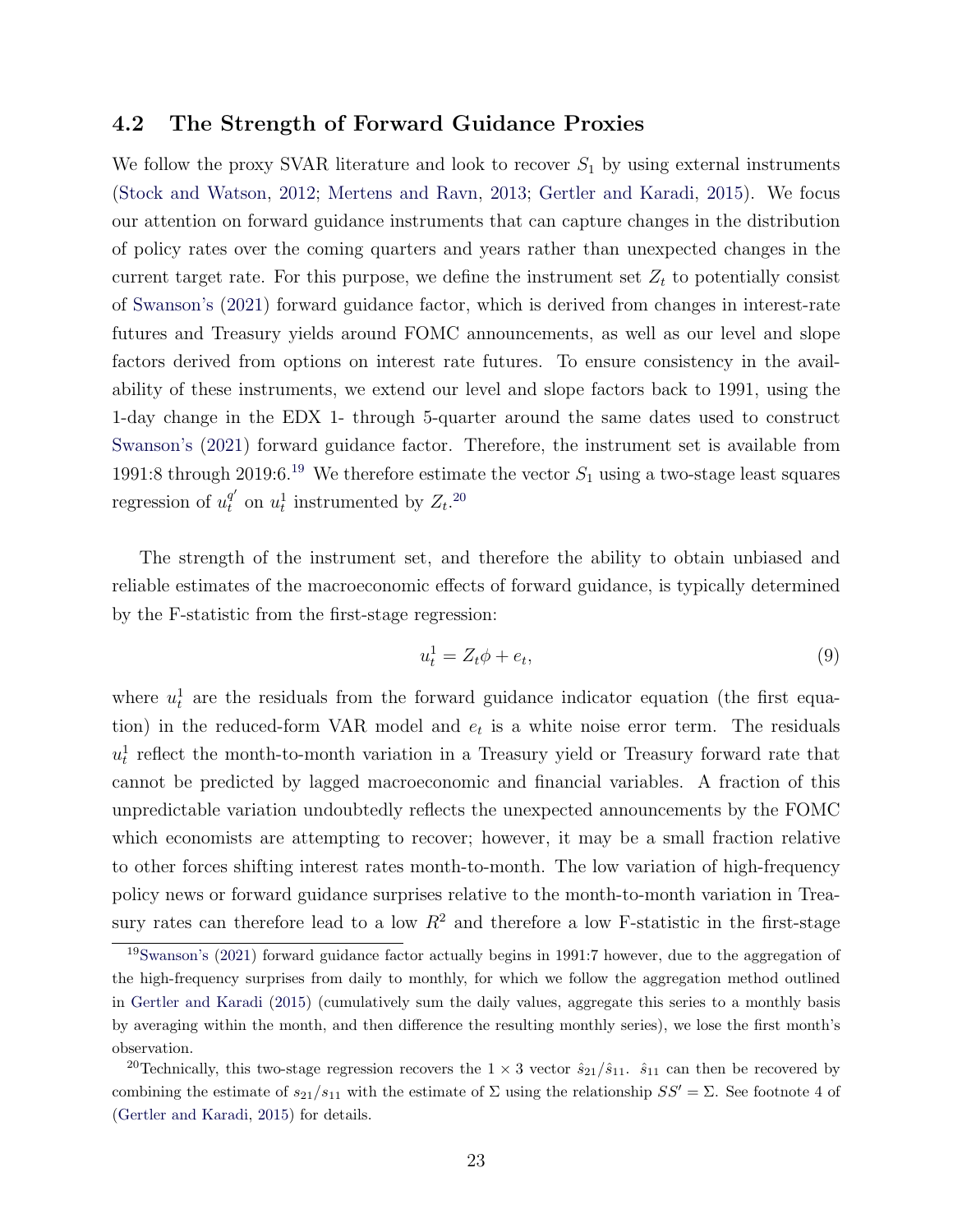regression. [Stock, Wright and Yogo](#page-31-7) [\(2002\)](#page-31-7) present a broad review of the weak instruments IV literature and conclude that, in most applications, a first-stage F-statistic near ten is necessary to allay concerns over weak instruments. The primary challenge to date in identifying the effects of forward guidance shocks in this setting is that the F-statistics from regression [\(9\)](#page-23-2) generally fall uncomfortably below ten when  $Z_t$  consists of measures of forward guidance surprises constructed from changes in interest rate futures around FOMC announcements, such as the [Gurkaynak, Sack and Swanson](#page-30-3) [\(2005\)](#page-30-3) path factor [\(Gertler and Karadi,](#page-29-4) [2015\)](#page-29-4).

Table [7](#page-37-0) shows the output of the first-stage regression defined in equation [\(9\)](#page-23-2) using  $n$ year Treasury yields and Treasury forward rates of various maturities n as the forward guidance indicator. Across all forward guidance indicators, using solely [Swanson's](#page-31-2) [\(2021\)](#page-31-2) forward guidance factor, denoted by "FG Factor" in the table, fails to register a first-stage F-statistic much above six, echoing the results from [Gertler and Karadi](#page-29-4)  $(2015)$ .<sup>[21](#page-24-0)</sup> However, when the EDX level and slope factors are employed as forward-guidance proxies the firststage F-statistics increase and even exceed ten in one instance. Table [7](#page-37-0) also shows that including all three factors as instruments, [Swanson's](#page-31-2) [\(2021\)](#page-31-2) forward guidance factor, the level factor, and the slope factor, increases the first-stage F statistic for most indicators relative to solely using [Swanson's](#page-31-2) [\(2021\)](#page-31-2) forward guidance factor.

The strongest proxies arise when we use the 5-year Treasury forward rate as the forward guidance indicator. While [Gertler and Karadi](#page-29-4) [\(2015\)](#page-29-4) and [Lakdawala](#page-30-4) [\(2019\)](#page-30-4) employ the 1- or 2-year Treasury yield as forward guidance indicators over samples ending around 2012, the results in Table [7](#page-37-0) call for using medium-term Treasury forwards as forward guidance indicators over our 1991-2019 sample. For instance, not one of the three forward guidance proxies is statistically significant when the 2-year Treasury yield is the forward guidance indicator. However, when we consider longer horizon, forward Treasury rates as our forward guidance indicator, we find a stronger relationship between the forward guidance indicator and the forward guidance instruments. Over roughly the same sample period we consider, [Swanson](#page-31-2) [\(2021\)](#page-31-2) shows that in a tight window around FOMC announcements, forward guidance has its largest effect on 5-year Treasury rates with a diminishing effect at shorter and longer

<span id="page-24-0"></span><sup>&</sup>lt;sup>21</sup>The F-statistics are not directly comparable to [Lakdawala](#page-30-4) [\(2019\)](#page-30-4) as he includes both the [Gurkaynak,](#page-30-3) [Sack and Swanson](#page-30-3) [\(2005\)](#page-30-3) target and path factors in the first-stage regression. [Gurkaynak, Sack and Swanson](#page-30-3) [\(2005\)](#page-30-3) shows that the target factor has a large and statistically significant effect on 2-year Treasury yields, [Lakdawala's](#page-30-4) [\(2019\)](#page-30-4) forward guidance indicator. Similarly, Jarociński and Karadi [\(2020\)](#page-30-11) and [Caldara and](#page-29-9) [Herbst](#page-29-9) [\(2019\)](#page-29-9) use near-term futures surprises which reflect both forward guidance as well as unexpected changes in the current policy rate.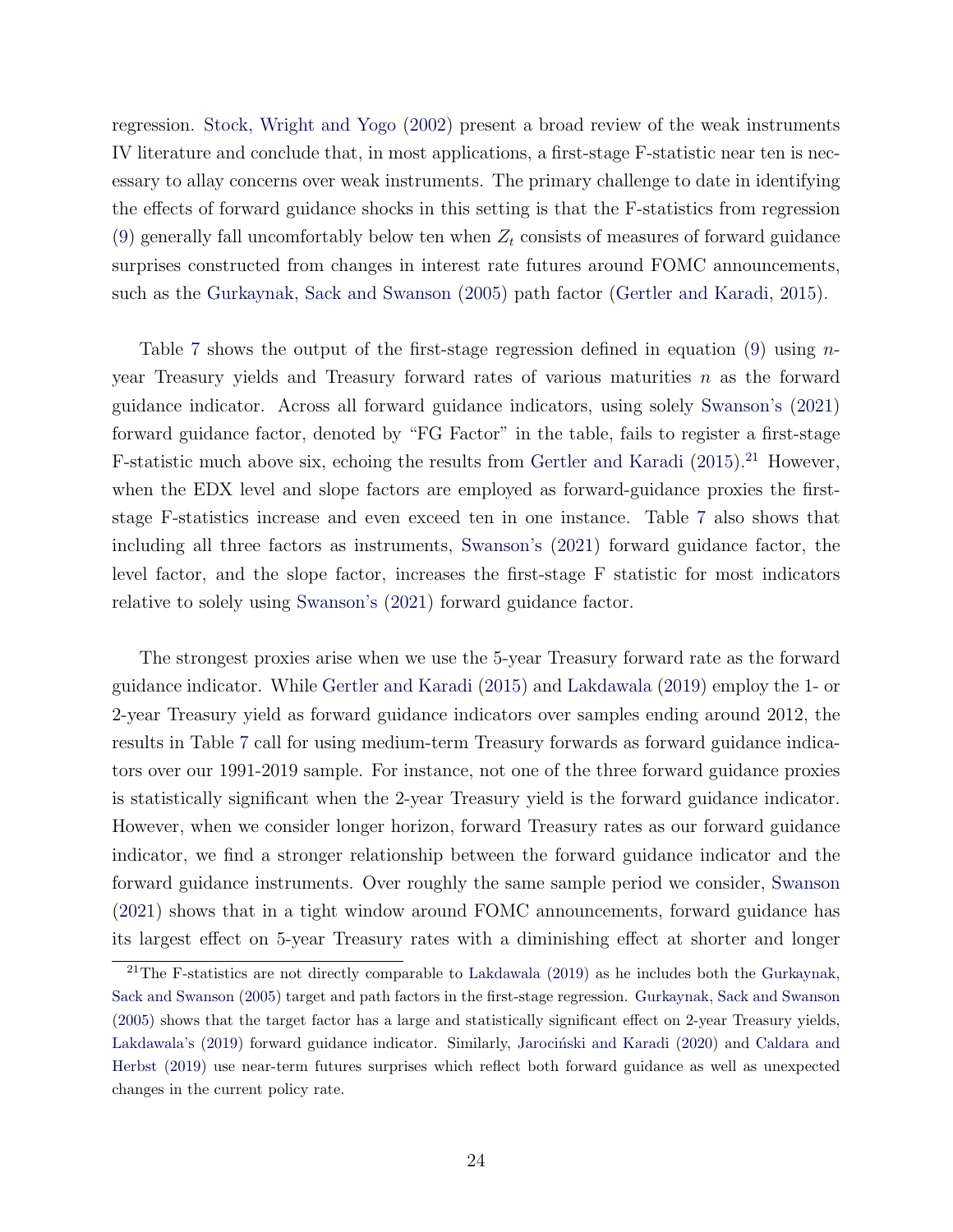maturities. The need to consider longer-horizon policy indicators to capture the full effects of forward guidance is therefore a likely consequence of our more modern sample which, unlike [Gertler and Karadi](#page-29-4) [\(2015\)](#page-29-4) and [Lakdawala](#page-30-4) [\(2019\)](#page-30-4), encompasses the full seven year zero lower bound period of 2009 through 2015.

#### 4.3 Estimated Impulse Responses to a Forward Guidance Shock

The extent to which the documented instances of weak instruments in Table [7](#page-37-0) bias the estimated output effects from forward guidance is ultimately application specific. Therefore, we next study the estimated impulse responses across alternative instruments. Figure [3](#page-41-0) shows the impulse responses from a forward guidance shock which reduces the 5-year forward Treasury rate by 25 basis points across three different instrument sets. Confidence bands are calculated using 10,000 replications of the moving block bootstrap procedure proposed in [Jentsch and Lunsford](#page-30-12) [\(2019\)](#page-30-12), which [Mertens and Ravn](#page-31-8) [\(2019\)](#page-31-8) contend are conservative in cases that the instruments may be weak. The first column shows that when [Swanson's](#page-31-2) [\(2021\)](#page-31-2) forward guidance factor is the sole proxy, industrial production declines for the first year following a surprise reduction in expected future interest rates, consistent with the evidence presented in [Nakamura and Steinsson](#page-31-1) [\(2018\)](#page-31-1) and [Lakdawala](#page-30-4) [\(2019\)](#page-30-4) in favor of a Fed information effect. We also estimate a temporary decline in prices, although the price response is not estimated with much precision. However, these contractionary effects from FOMC forward guidance on economic activity and prices may well reflect bias arising from weak instruments. For instance, if this was a pure Fed information effect then we might expect excess bond premiums to rise but, instead, they fall. Therefore, the responses of industrial production and consumer prices seem out of sync with the response of bond premiums and may therefore reflect the lack of explanatory power of futures-based forward guidance surprise measures rather than a Fed information effect.

The second column provides evidence that when the instruments are sufficiently strong, forward guidance announcements which lower forward rates lead to increases — rather than declines — in economic activity and prices. Importantly, the paths for 5-year forward rates are virtually identical across columns 1 and 2 of Figure [3.](#page-41-0) However, unlike in column 1, when the level and slope factors are used as forward guidance proxies, industrial production moves persistently higher in a hump-shaped pattern. The peak response of industrial production is larger and more precisely estimated when the level and slope factors are used as proxies relative to when [Swanson's](#page-31-2) [\(2021\)](#page-31-2) forward guidance factor is used as a proxy. Similarly, prices steadily rise over the months following the forward guidance intervention when using the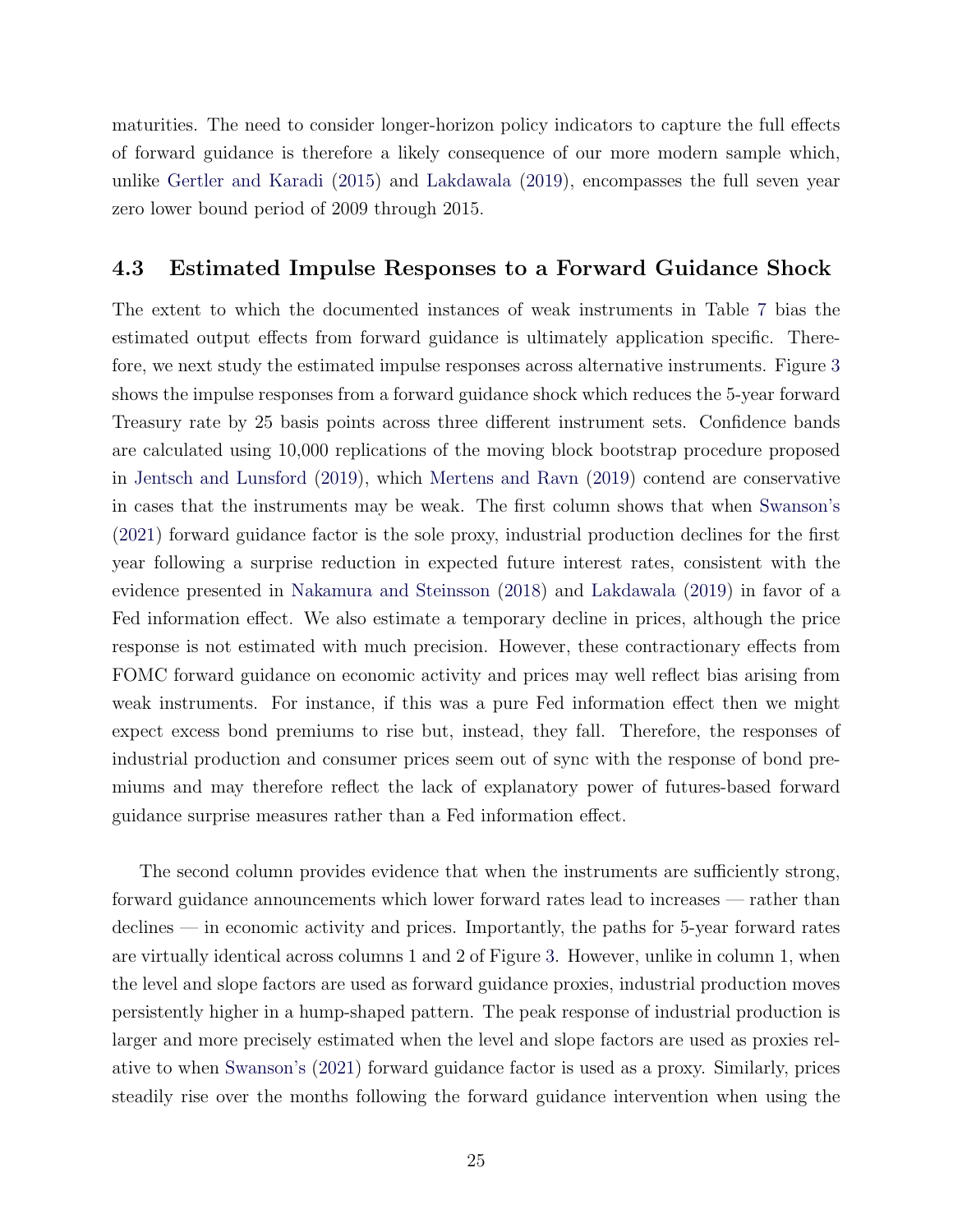EDX factors as forward guidance proxies, rather than initially declining when the [Swanson's](#page-31-2) [\(2021\)](#page-31-2) forward guidance factor is used as the forward guidance proxy. Though the differences between the price responses across columns 1 and 2 of Figure [3](#page-41-0) are less pronounced. Therefore, the primary effect of weak forward guidance instruments appears to be concentrated in the response of real economic activity, the key variable of interest in interpreting forward real rate responses to FOMC announcements.

The third column of Figure [3](#page-41-0) employs all three forward guidance proxies as first-stage instruments in the SVAR. The response of the 5-year forward rate, the price level, and the excess bond premium is essentially unchanged from column 2, perhaps unsurprisingly given the similarity in these responses across columns 1 and 2. However, given the contrasting predictions regarding the response of real activity across proxies, the industrial production response in column 3 of Figure [3](#page-41-0) is worth noting. Although the strength of the instrument set is diluted by including the forward guidance factor in the instrument set, illustrated by the decline in the F-statistic moving from column 2 to column 3, the output response is not materially affected. The peak industrial production response is virtually identical to that found in column 2, offering further evidence that the initial decline in industrial production and tepid increase shown in column 1 may be an artifact of weak instruments that vanishes in the presence of stronger instruments.

### <span id="page-26-0"></span>5 Relationship to Other Work and Additional Results

We find evidence that forward guidance increases economic activity when responses are estimated using sufficiently strong forward guidance proxies. Importantly, these same proxies imply that forward guidance announcements simultaneously increase economic activity and reduce far-forward real yields. Therefore, the evidence presented from our event-study regressions in Section [3.3,](#page-17-1) as well as the proxy SVAR models presented in Section [4,](#page-19-0) offer support for the "term premium" interpretation of the effects of monetary policy announcements on far forward yields rather than the "Fed information effect."

We now further explore this interpretation by directly regressing our level and slope factor on individual components of Treasury yields as estimated by affine term structure models: the risk-neutral yield which proxies the expected path of future interest rates and the estimated term premium component. The specific decomposition we rely is generated by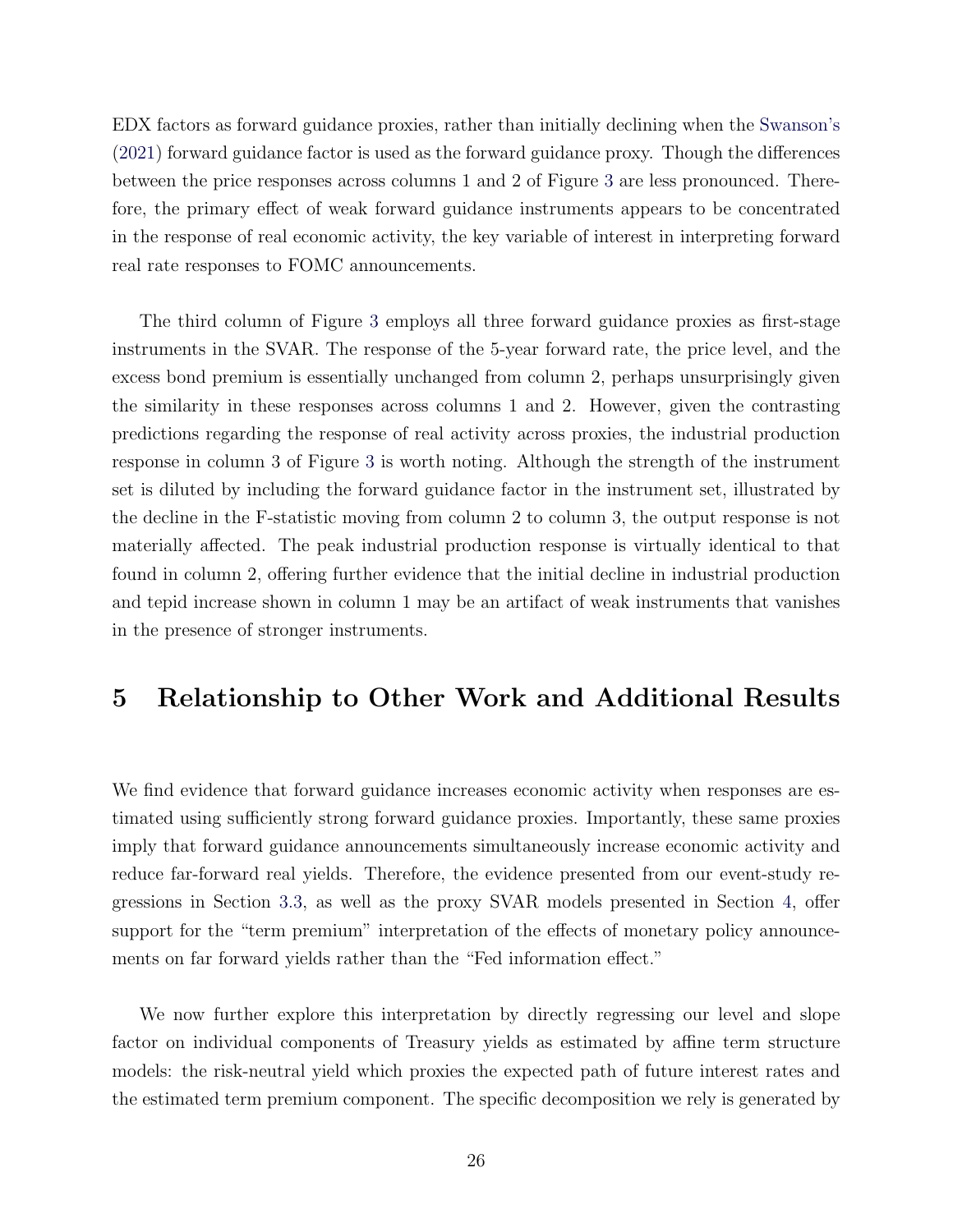the model of [Adrian, Crump and Moench](#page-29-11)  $(2013).^{22}$  $(2013).^{22}$  $(2013).^{22}$  $(2013).^{22}$  Estimates of the risk-neutral expected path of rates and the term premium are available at a daily frequency from the Federal Reserve Bank of New York for 1- to 10-year zero-coupon bonds and were obtained through Haver Analytics. We focus on the benchmark 10-year yield which was the focus of our analysis in Section [3.1.](#page-13-1) We estimate regressions of the form:

<span id="page-27-2"></span>
$$
\Delta rn_t^{10} = \alpha_{rn} + \beta_{rn}^L L_t + \beta_{rn}^S S_t + \beta_{rn}^F F_t + \varepsilon_t^{rn},\tag{10}
$$

$$
\Delta t p_t^{10} = \alpha_{tp} + \beta_{tp}^L L_t + \beta_{tp}^S S_t + \beta_{tp}^F F_t + \varepsilon_t^{tp},\tag{11}
$$

where  $\Delta r n_t^{10}$  denotes the one-day change in the risk-neutral component of the zero coupon 10-year Treasury yield and  $\Delta tp_t^{10}$  denotes the one-day change in the term premium component of the zero coupon 10-year Treasury yield, calculated around scheduled FOMC meetings.

These regression results further suggest that policy announcements operate on longerterm yields in large part through term premiums. In particular, these two regression equations essentially decompose the coefficient estimates on the 10-year yield from Table [4](#page-34-0) into two additive terms, a term on the risk neutral yield and term on the term premium.<sup>[23](#page-27-1)</sup> The estimates in Table [8](#page-38-0) reveal that the positive relationship between our EDX factors and the 10-year Treasury yield emanate exclusively through the term premium component. In particular, the coefficients  $\beta_{tp}^L$  and  $\beta_{tp}^S$  are estimated to be positive and are statistically significant across measures of first-moment monetary policy shocks. In contrast, the coefficient  $\beta_{rn}^S$ is estimated to be negative and statistically insignificant for the EDX slope factor which, according to Table [4,](#page-34-0) is the factor which we find most robustly loads positively and significantly on the 10-year Treasury yield.

These yield component regressions offer further evidence that policy announcements operate on longer-term yields in large part by moving the term structure of interest rate uncertainty which translates positively to term premiums. The theoretical model in [King](#page-30-5) [\(2019\)](#page-30-5) posits a similar mechanism through which forward guidance operates on longer-term yields when policy rates are resting at the zero lower bound. However, in the far right columns of Table [8,](#page-38-0) we provide empirical evidence that the linkages between interest rate uncertainty and longer-term yields remains operative in samples when policy rates are not at

<span id="page-27-0"></span><sup>22</sup>We reserve this exercise for further exploration, as opposed to including it in our baseline analysis, because typical term structure models assume homoskedasticity. Therefore, there is some tension by regressing term-premium measures derived from models assuming constant variances on time-varying measures of interest rate volatility.

<span id="page-27-1"></span><sup>&</sup>lt;sup>23</sup>The decomposition is not exact due to fitting errors in the affine term structure model.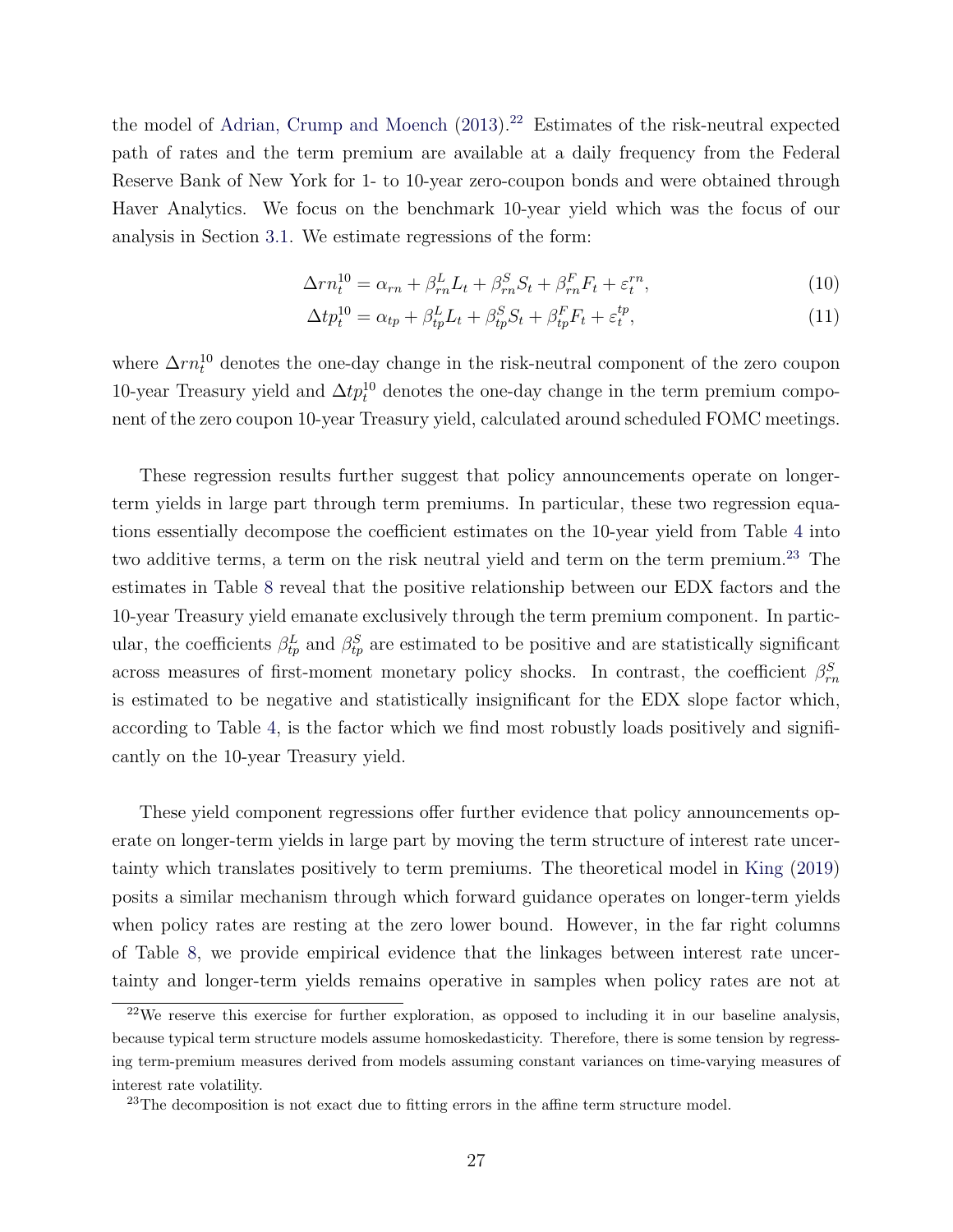their lower bound. We re-estimate the regression model in equation [\(11\)](#page-27-2) over our Non-ZLB sample which drops the December-2008 through December-2015 period from our regression model. Over this sub-sample, we continue to estimate that  $\beta_{tp}^S$  is positive and statistically significant. Moreover, over this sub-sample, the F-statistic testing the null hypothesis that  $\mathcal{H}_0: \beta_{tp}^L = \beta_{tp}^S = 0$  remains reliably above the five percent critical value. Therefore, these sub-sample estimates suggest that channels other than those put forth by [King](#page-30-5) [\(2019\)](#page-30-5), such as those present in the model of [Hanson and Stein](#page-30-2) [\(2015\)](#page-30-2), are quantitatively important in understanding the transmission of forward guidance to longer-term rates. However, consistent with [King's](#page-30-5) [\(2019\)](#page-30-5) prediction that the effects of forward guidance on term premiums are stronger at the zero lower bound, we estimate larger effects from changes in interest rate uncertainty on term premiums over our full sample versus the Non-ZLB sample.

### <span id="page-28-0"></span>6 Conclusion

This paper argues that the effects of monetary policy announcements on interest rates and economy activity partly transmit through changes in the term structure of interest rate uncertainty. While several recent contributions have pointed to changes in interest rate uncertainty as an important mechanism through which monetary policy operates, our results suggest that focusing on just a single dimension of interest rate uncertainty can be misleading. Therefore, much in the spirit of [Gurkaynak, Sack and Swanson](#page-30-3) [\(2005\)](#page-30-3), we argue that there is not just one, but rather there are two relevant dimensions of monetary policy uncertainty. One implication of our proposal of a more encompassing approach to measuring monetary policy uncertainty is that forward interest rate guidance — operating through changes in the term structure of interest rate uncertainty — appears to be a more efficacious policy tool than currently available forward guidance proxies might otherwise suggest.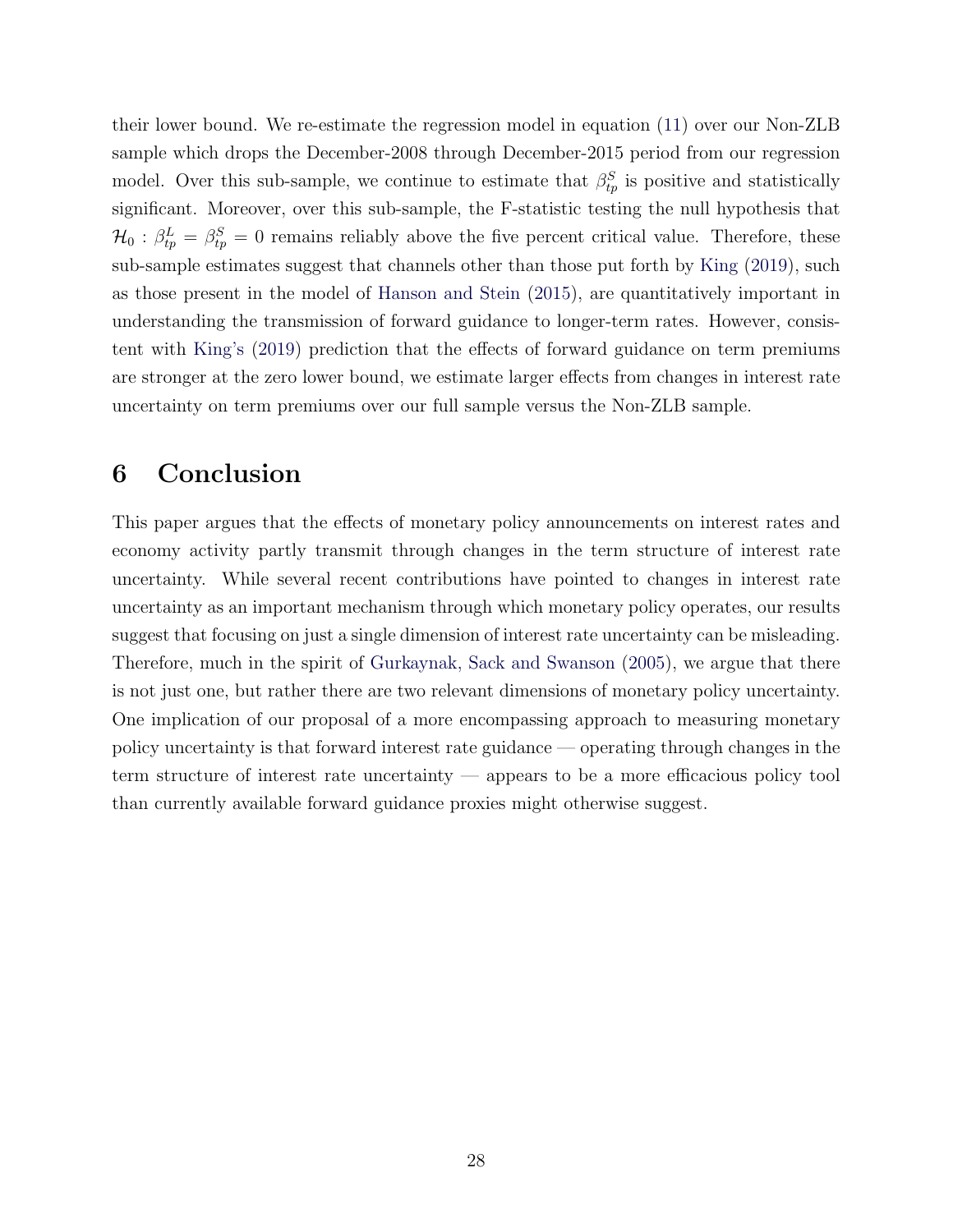#### References

- <span id="page-29-11"></span>Adrian, Tobias, Richard K. Crump, and Emanuel Moench. 2013. "Pricing the Term Structure with Linear Regressions." Journal of Financial Economics, 110: 110–138.
- <span id="page-29-3"></span>Bauer, Michael, Aeimet Lakdawala, and Philippe Mueller. 2021. "Market-Based Monetary Policy Uncertainty." Economic Journal, Forthcoming.
- <span id="page-29-8"></span>Bauer, Michael D, and Eric T Swanson. 2020. "The Fed's Response to Economic News Explains the" Fed Information Effect"." National Bureau of Economic Research.
- <span id="page-29-5"></span>Bundick, Brent, and Trenton Herriford. 2017. "How Do FOMC Projections Affect Policy Uncertainty?" Federal Reserve Bank of Kansas City Economic Review, 102(2): 5– 22.
- <span id="page-29-9"></span>Caldara, Dario, and Edward Herbst. 2019. "Monetary Policy, Real Activity, and Credit Spreads: Evidence from Bayesian Proxy SVARs." American Economic Journal: Macroeconomics, 11(1): 157–92.
- <span id="page-29-7"></span>Campbell, Jeffrey R., Charles L. Evans, Jonas D.M. Fisher, and Alejandro Justiniano. 2012. "Macroeconomic Effects of Federal Reserve Forward Guidance." Brookings Papers on Economic Activity, 44(1): 1–80.
- <span id="page-29-0"></span>Cieslak, Anna, and Pavol Povala. 2016. "Information in the Term Structure of Yield Curve Volatility." The Journal of Finance, 71(3): 1393–1436.
- <span id="page-29-6"></span>Cragg, John G, and Stephen G Donald. 1997. "Inferring the rank of a matrix." Journal of econometrics, 76(1-2): 223–250.
- <span id="page-29-1"></span>Creal, Drew D, and Jing Cynthia Wu. 2017. "Monetary policy uncertainty and economic fluctuations." International Economic Review, 58(4): 1317–1354.
- <span id="page-29-2"></span>De Pooter, Michiel, Giovanni Favara, Michele Modugno, and Jason Wu. 2021. "Monetary policy uncertainty and monetary policy surprises." Journal of International Money and Finance, 112: 102323.
- <span id="page-29-4"></span>Gertler, Mark, and Peter Karadi. 2015. "Monetary Policy Surprises, Credit Costs, and Economic Activity." American Economic Journal: Macroeconomics, 7(1): 44–76.
- <span id="page-29-10"></span>Gilchrist, Simon, and Egon Zakrajšek. 2012. "Credit spreads and business cycle fluctuations." American economic review, 102(4): 1692–1720.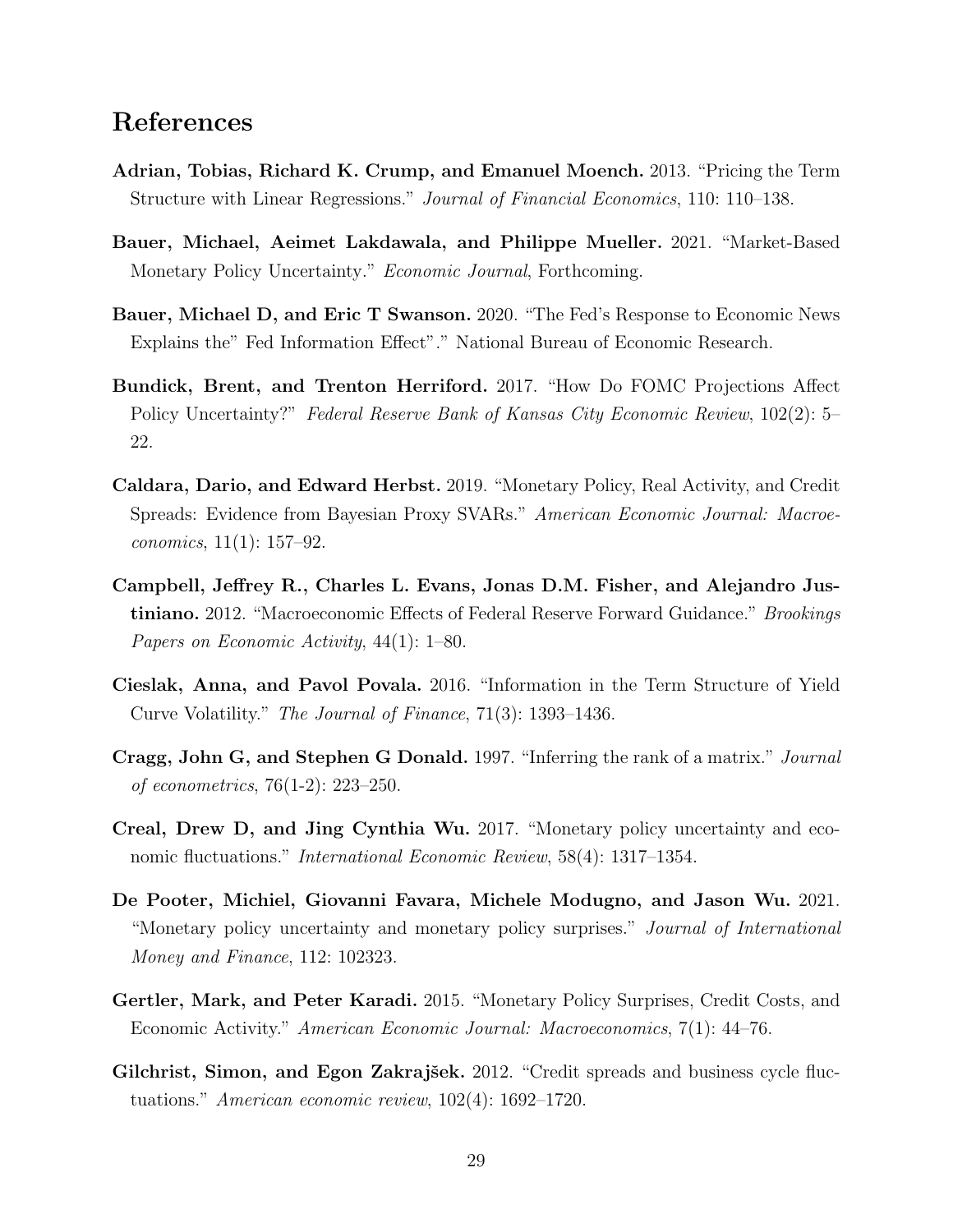- <span id="page-30-13"></span><span id="page-30-1"></span>Grisse, Christian. 2021. "Lower Bound Uncertainty and Long-Term Interest Rates." Journal of Money, Credit and Banking, Forthcoming.
- <span id="page-30-3"></span>Gurkaynak, Refet S, Brian Sack, and Eric Swanson. 2005. "Do Actions Speak Louder Than Words? The Response of Asset Prices to Monetary Policy Actions and Statements." International Journal of Central Banking, 1(1): 55–93.
- <span id="page-30-9"></span>Gürkaynak, Refet S., Brian Sack, and Jonathan H. Wright. 2007. "The U.S. Treasury yield curve: 1961 to the present." Journal of Monetary Economics, 54(8): 2291–2304.
- <span id="page-30-10"></span>Hansen, Stephen, Michael McMahon, and Matthew Tong. 2019. "The Long-Run Information Effect of Central Bank Communication." Journal of Monetary Economics. Forthcoming.
- <span id="page-30-2"></span>Hanson, Samuel G., and Jeremy C. Stein. 2015. "Monetary Policy and Long-Term Real Rates." Journal of Financial Economics, 115: 429–448.
- <span id="page-30-0"></span>Husted, Lucas, John Rogers, and Bo Sun. 2019. "Monetary Policy Uncertainty." Journal of Monetary Economics.
- <span id="page-30-11"></span>Jarocinski, Marek, and Peter Karadi. 2020. "Deconstructing Monetary Policy Surprises—The Role of Information Shocks." American Economic Journal: Macroeconomics, 12(2): 1–43.
- <span id="page-30-12"></span>**Jentsch, Carsten, and Kurt G. Lunsford.** 2019. "The Dynamic Effects of Personal and Corporate Income Tax Changes in the United States: Comment." American Economic Review,  $109(7)$ : 2655–78.
- <span id="page-30-5"></span>King, Thomas B. 2019. "Expectation and Duration at the Effective Lower Bound." Journal of Financial Economics, 134: 736–760.
- <span id="page-30-8"></span>Kleibergen, Frank, and Mark Schaffer. 2015. "RANKTEST: Stata module to test the rank of a matrix using the Kleibergen-Paap rk statistic."
- <span id="page-30-7"></span>Kleibergen, Frank, and Richard Paap. 2006. "Generalized reduced rank tests using the singular value decomposition." Journal of econometrics, 133(1): 97–126.
- <span id="page-30-6"></span>Kuttner, Kenneth N. 2001. "Monetary Policy Surprises and Interest Rates: Evidence from the Fed Funds Futures Market." Journal of Monetary Economics, 47(3): 523–544.
- <span id="page-30-4"></span>Lakdawala, Aeimit. 2019. "Decomposing the effects of monetary policy using an external instruments SVAR." Journal of applied econometrics, 34(6): 934–950.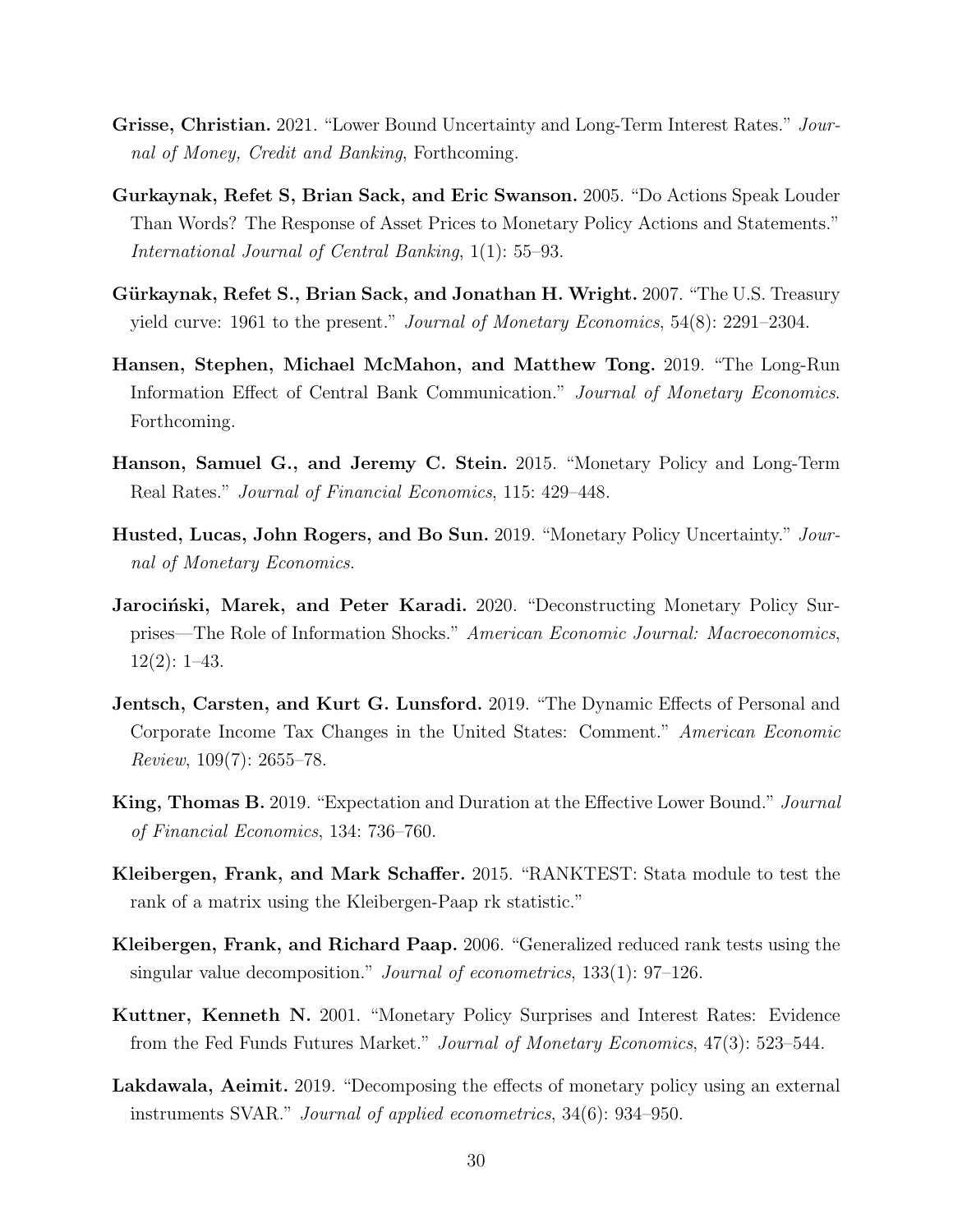- <span id="page-31-6"></span>Mertens, Karel, and Morten O Ravn. 2013. "The dynamic effects of personal and corporate income tax changes in the United States." American economic review, 103(4): 1212–47.
- <span id="page-31-8"></span>Mertens, Karel, and Morten O. Ravn. 2019. "The Dynamic Effects of Personal and Corporate Income Tax Changes in the United States: Reply." American Economic Review, 109(7): 2679–91.
- <span id="page-31-1"></span>Nakamura, Emi, and Jón Steinsson. 2018. "High Frequency Identification of Monetary Non-Neutrality: The Information Effect." Quarterly Journal of Economics, 133(3): 1283– 1330.
- <span id="page-31-3"></span>Reifschneider, David, and Peter Tulip. 2019. "Gauging the uncertainty of the economic outlook using historical forecasting errors: The Federal Reserve's approach." International Journal of Forecasting, 35(4): 1564–1582.
- <span id="page-31-5"></span>Stock, James H, and Mark W Watson. 2012. "Disentangling the Channels of the 2007- 2009 Recession." Brookings Papers on Economic Activity.
- <span id="page-31-7"></span>Stock, James H, Jonathan H Wright, and Motohiro Yogo. 2002. "A survey of weak instruments and weak identification in generalized method of moments." Journal of Business & Economic Statistics, 20(4): 518–529.
- <span id="page-31-4"></span>Swanson, Eric T. 2006. "Have increases in Federal Reserve transparency improved private sector interest rate forecasts?" Journal of Money, Credit and Banking, 791–819.
- <span id="page-31-2"></span>Swanson, Eric T. 2021. "Measuring the effects of Federal Reserve forward guidance and asset purchases on financial markets." Journal of Monetary Economics, 118: 32–53.
- <span id="page-31-0"></span>Tillmann, Peter. 2020. "Monetary policy uncertainty and the response of the yield curve to policy shocks." Journal of Money, Credit and Banking, 52(4): 803–833.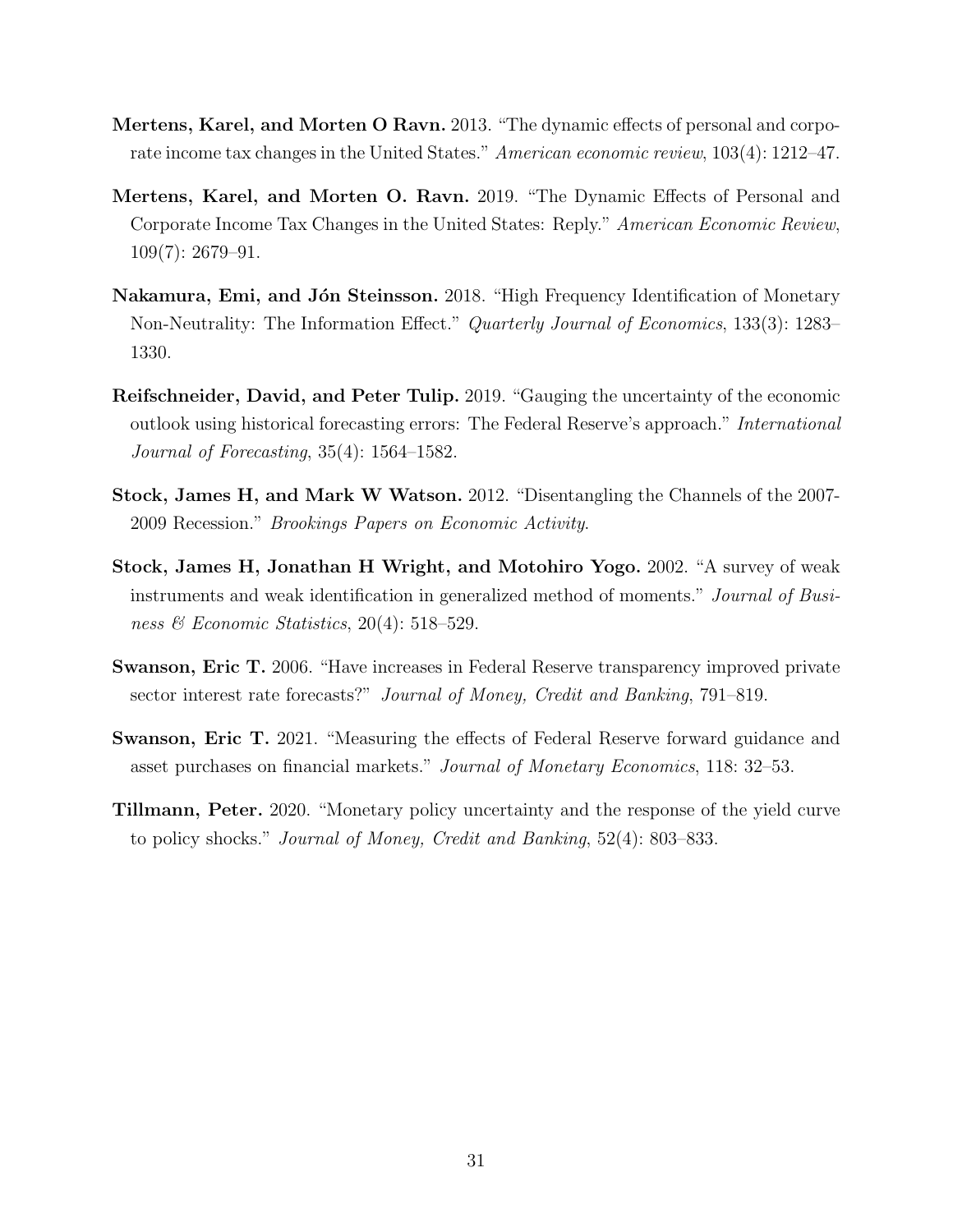<span id="page-32-0"></span>Table 1: Summary Statistics of EDX Measures of Market-Implied Interest Rate Uncertainty

|                     | EDX 10 | EDX 2Q | EDX 3Q | EDX 4Q | EDX 5Q |
|---------------------|--------|--------|--------|--------|--------|
| Full Sample Mean    | 0.36   | 0.57   | 0.77   | 0.95   | 1.11   |
| Non-ZLB Sample Mean | 0.40   | 0.63   | 0.84   | 1.03   | 1.19   |
| ZLB Sample Mean     | 0.27   | 0.41   | 0.57   | 0.74   | 0.92   |

The units of the EDX series are annualized percentage points. The full sample period is 1994 through 2019. The ZLB Sample encompases the period from December 16, 2008 through December 16, 2015.

Table 2: Principle Component Analysis of the Changes in the Term Structure of Interest Rate Uncertainty Around FOMC Announcements

<span id="page-32-1"></span>

|                    | EDX Level Factor | EDX Slope Factor |
|--------------------|------------------|------------------|
| $\Delta$ EDX 1Q    | 0.80             | $-0.56$          |
| $\triangle$ EDX 2Q | 0.93             | $-0.27$          |
| $\triangle$ EDX 3Q | 1.01             | 0.10             |
| $\Delta$ EDX 4Q    | 1.00             | 0.31             |
| $\triangle$ EDX 5Q | 0.92             | 0.44             |
| Cumulative $R^2$   | 0.86             | 0.94             |

The first column reports the factor loadings on the (rotated) first principal component while the second column reports the factor loadings on the (rotated) second principal component. As these loadings suggest, we normalize the EDX Level Factor to have a one for one effect on the ∆EDX 4Q and we normalize the EDX Slope Factor to have a one for one effect on the ∆EDX5Q - ∆EDX1Q. The change in the EDX measures are calculated over a one-day window around scheduled FOMC meetings. The sample period is January 1994 – December 2019, resulting in 208 observations.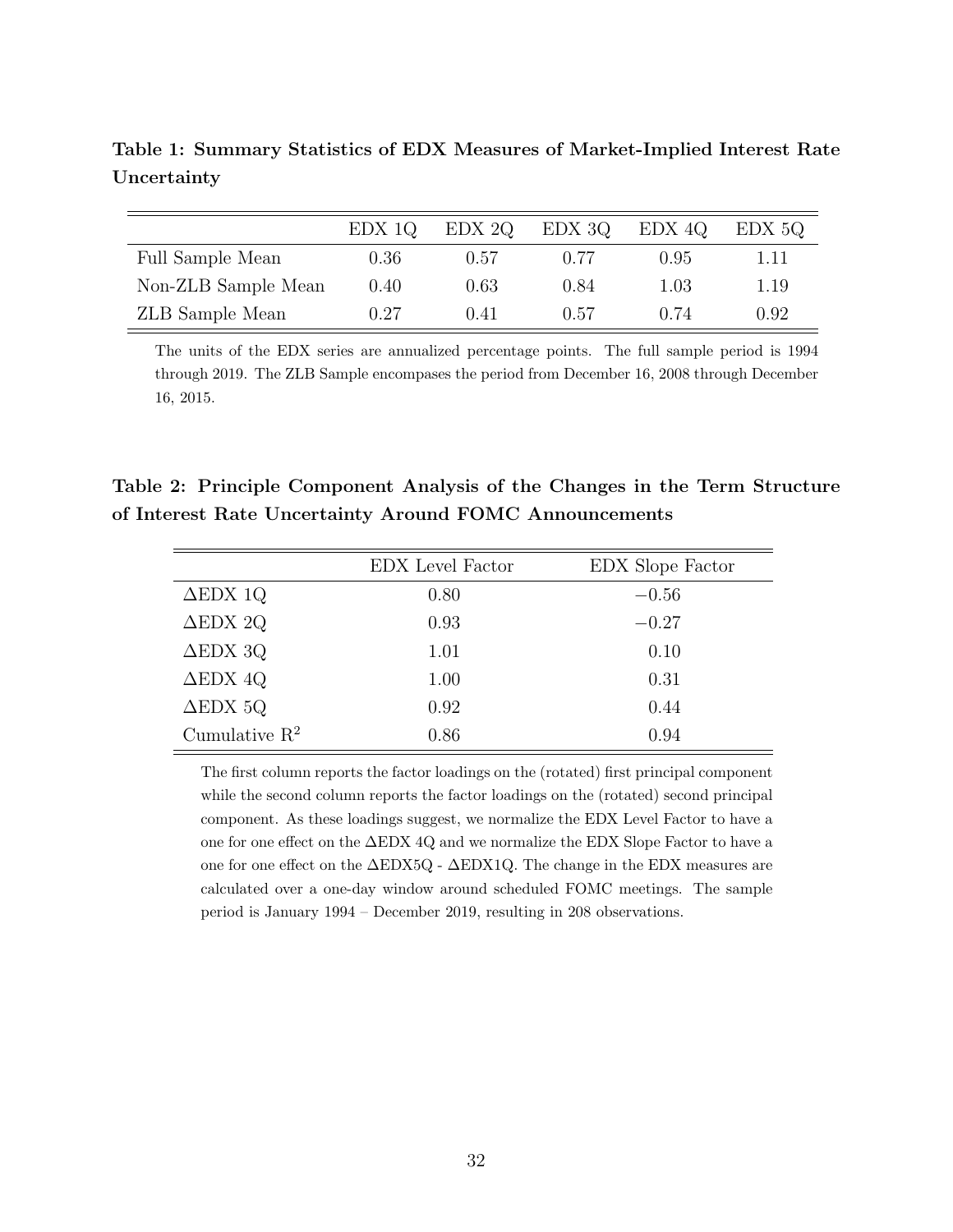Table 3: Testing the Number of Factors Needed to Summarize Changes in the Term Structure of Interest Rate Uncertainty Around FOMC Announcements

<span id="page-33-0"></span>

| Number of factors |                                                                  |       |        |
|-------------------|------------------------------------------------------------------|-------|--------|
| under the null    | Degrees of Freedom (dof) rk-statistic $\sim \chi^2(dof)$ p-value |       |        |
| $k_0 = 0$         |                                                                  | 51.82 | [0.00] |
| $k_0 = 1$         | 4                                                                | 26.97 | [0.00] |
| $k_0 = 2$         |                                                                  | 0.91  | [0.34] |

This table shows results from the [Kleibergen and Paap](#page-30-7) [\(2006\)](#page-30-7) test for the number of factors underlying changes in the EDX 1-quarter, EDX 4-quarter, and EDX 5-quarter measures of option-implied interest rate uncertainty around scheduled FOMC meetings. Eicker-White heteroskedasticity-robust covariance matrix is used in constructing the test statistic. Number of observations: 208. The sample period is January 1994 – December 2019. The change in the EDX measures are calculated over a one-day window around scheduled FOMC meetings.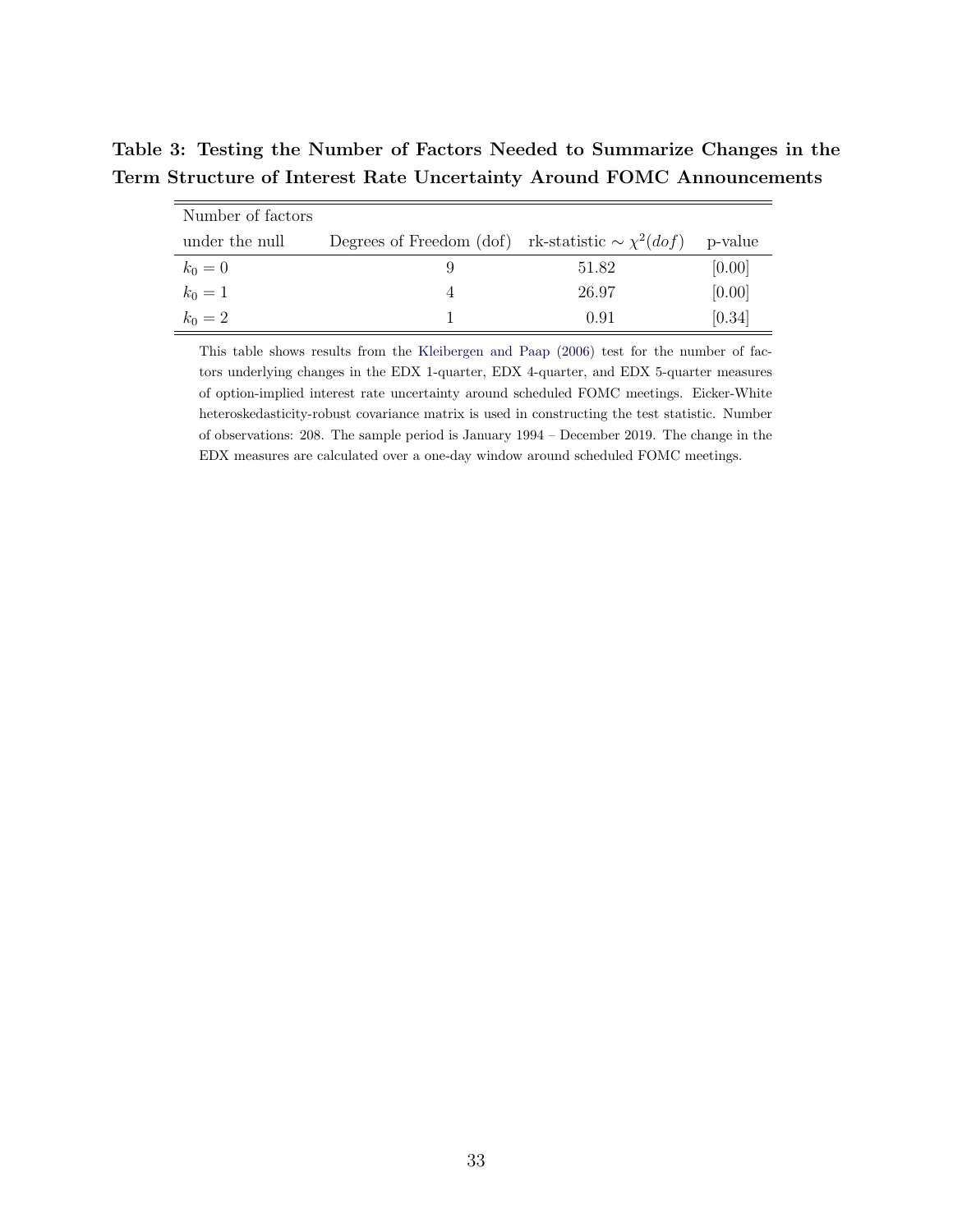<span id="page-34-0"></span>

|                | Dependent Variable: $\Delta$ 10-yr Treasury Yield |                                                            |                                                     |                     |                     |  |  |  |
|----------------|---------------------------------------------------|------------------------------------------------------------|-----------------------------------------------------|---------------------|---------------------|--|--|--|
|                |                                                   | <b>Excluding First-Moment</b><br>Monetary Policy Surprises | Including First-Moment<br>Monetary Policy Surprises |                     |                     |  |  |  |
| EDX Level      | $0.99***$<br>[0.00]                               | $0.99***$<br>[0.00]                                        | $0.42**$<br>[0.01]                                  | 0.14<br>[0.27]      | 0.16<br>[0.31]      |  |  |  |
| EDX Slope      |                                                   | $1.51***$                                                  | $0.84***$                                           | $0.62***$           | $0.76***$           |  |  |  |
| $\Delta$ 2-yr  |                                                   | [0.00]                                                     | [0.00]<br>$0.65***$<br>[0.00]                       | [0.00]              | [0.00]              |  |  |  |
| Target         |                                                   |                                                            |                                                     | 0.00<br>[0.99]      |                     |  |  |  |
| Path           |                                                   |                                                            |                                                     | $0.60***$<br>[0.00] |                     |  |  |  |
| <b>PNS</b>     |                                                   |                                                            |                                                     |                     | $0.56***$<br>[0.00] |  |  |  |
| $\mathrm{R}^2$ | 0.14                                              | 0.32                                                       | 0.57                                                | 0.59                | 0.55                |  |  |  |
| EDX F-test     | [0.00]                                            | [0.00]                                                     | [0.00]                                              | [0.00]              | [0.00]              |  |  |  |

Table 4: Monetary Policy Surprises & The Term Structure of Monetary Policy Uncertainty

The EDX F-test row shows the [p-value] for the hypothesis test that the regression coefficients on the EDX Level and EDX Slope are jointly zero. Eicker-White standard errors are used to calculate [p-values] shown below coefficient estimates. Number of observations: 207. The sample period is January 1994 – December 2019. All changes in yields and the EDX measures are calculated over a one-day window around scheduled FOMC meetings.

 $***p<0.01,$   $**p<0.05,$   $*p<0.10$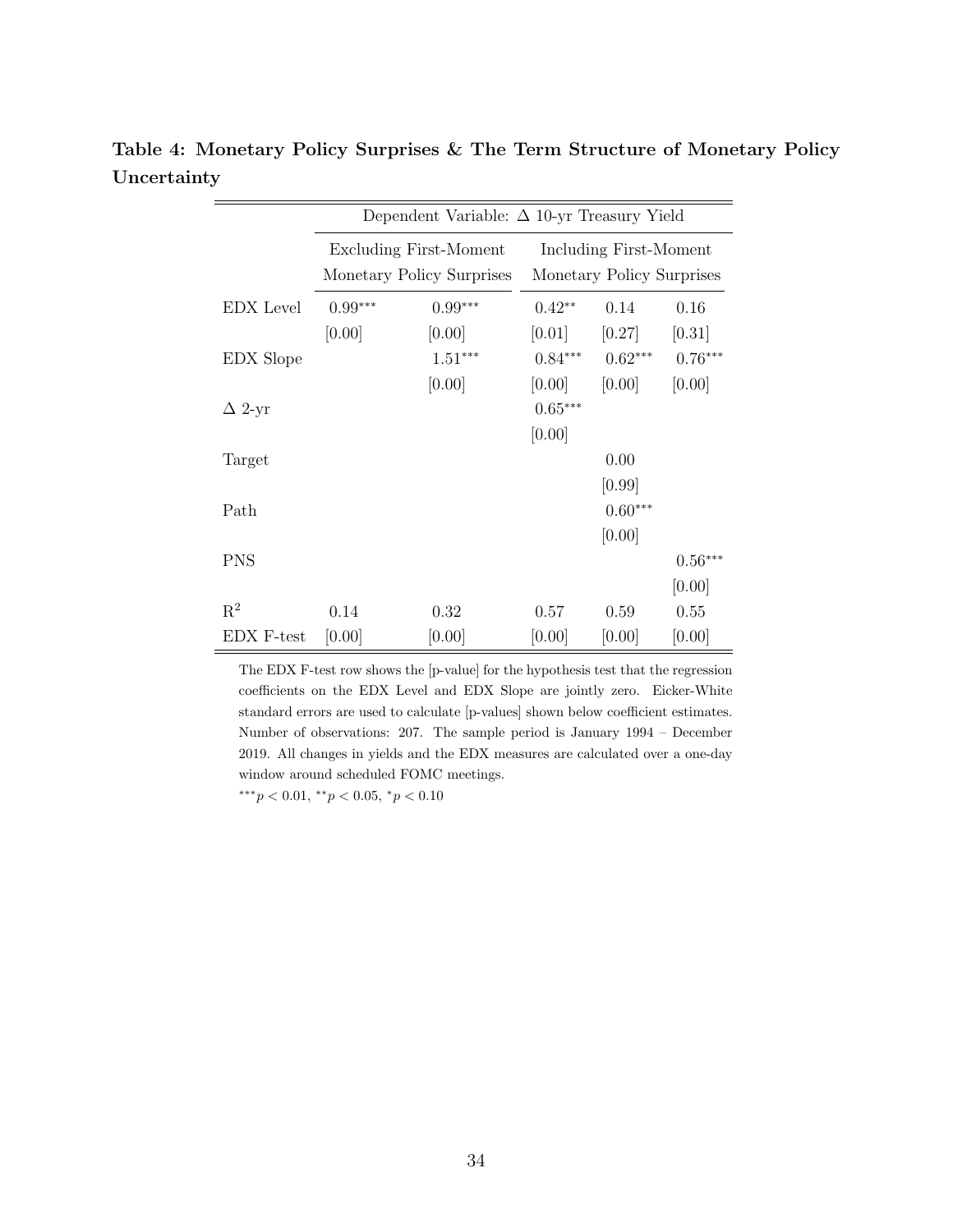|                               | Dependent Variable: $\Delta$ 10-yr Treasury Yield |                           |            |           |           |                                                  |  |  |  |
|-------------------------------|---------------------------------------------------|---------------------------|------------|-----------|-----------|--------------------------------------------------|--|--|--|
|                               |                                                   | $\Delta$ 2-yr Treas Yield |            |           |           | Target & Path Factors Policy News Surprise (PNS) |  |  |  |
| EDX Level                     | $0.54***$                                         | $0.53***$                 | 0.22       | $0.26*$   | 0.25      | $0.26\,$                                         |  |  |  |
|                               | [0.00]                                            | [0.00]                    | [0.10]     | [0.07]    | [0.14]    | [0.12]                                           |  |  |  |
| <b>EDX</b> Slope              |                                                   | $0.72***$                 |            | $0.39**$  |           | $0.61***$                                        |  |  |  |
|                               |                                                   | [0.00]                    |            | [0.03]    |           | [0.00]                                           |  |  |  |
| $\Delta$ 2-yr                 | $1.03***$                                         | $0.99***$                 |            |           |           |                                                  |  |  |  |
|                               | [0.00]                                            | [0.00]                    |            |           |           |                                                  |  |  |  |
| Target                        |                                                   |                           | $-0.30$    | $-0.31$   |           |                                                  |  |  |  |
|                               |                                                   |                           | [0.30]     | [0.34]    |           |                                                  |  |  |  |
| Path                          |                                                   |                           | $1.01***$  | $1.05***$ |           |                                                  |  |  |  |
|                               |                                                   |                           | [0.00]     | [0.00]    |           |                                                  |  |  |  |
| <b>PNS</b>                    |                                                   |                           |            |           | $1.03***$ | $1.01***$                                        |  |  |  |
|                               |                                                   |                           |            |           | [0.00]    | [0.00]                                           |  |  |  |
| $\Delta$ 2-yr x L EDX 4Q      | $-0.27*$                                          | $-0.10$                   |            |           |           |                                                  |  |  |  |
|                               | [0.08]                                            | $[0.64]$                  |            |           |           |                                                  |  |  |  |
| $\Delta$ 2-yr x L EDX 5Q-1Q   |                                                   | $-0.28$                   |            |           |           |                                                  |  |  |  |
|                               |                                                   | [0.50]                    |            |           |           |                                                  |  |  |  |
| Target x L EDX 4Q             |                                                   |                           | 0.21       | $0.06\,$  |           |                                                  |  |  |  |
|                               |                                                   |                           | [0.32]     | [0.81]    |           |                                                  |  |  |  |
| Target x L EDX 5Q-1Q          |                                                   |                           |            | 0.25      |           |                                                  |  |  |  |
|                               |                                                   |                           |            | [0.60]    |           |                                                  |  |  |  |
| Path x L EDX 4Q               |                                                   |                           | $-0.31***$ | 0.03      |           |                                                  |  |  |  |
|                               |                                                   |                           | [0.01]     | [0.88]    |           |                                                  |  |  |  |
| Path x L EDX 5Q-1Q            |                                                   |                           |            | $-0.54*$  |           |                                                  |  |  |  |
|                               |                                                   |                           |            | [0.07]    |           |                                                  |  |  |  |
| PNS x L EDX 4Q                |                                                   |                           |            |           | $-0.36**$ | $-0.13$                                          |  |  |  |
|                               |                                                   |                           |            |           | [0.02]    | [0.41]                                           |  |  |  |
| PNS x L EDX 5Q-1Q             |                                                   |                           |            |           |           | $-0.35\,$                                        |  |  |  |
|                               |                                                   |                           |            |           |           | $[0.23]$                                         |  |  |  |
| $\mathbf{R}^2$                | $0.55\,$                                          | $0.58\,$                  | $0.60\,$   | $0.61\,$  | $0.54\,$  | $0.56\,$                                         |  |  |  |
| $EDX$ $\operatorname{F-test}$ | [0.00]                                            | [0.00]                    | [0.10]     | $[0.02]$  | [0.14]    | [0.00]                                           |  |  |  |

<span id="page-35-0"></span>Table 5: Monetary Policy Surprises Interacted with The Term Structure of Monetary Policy Uncertainty

The EDX F-test row shows the [p-value] for the hypothesis test that the regression coefficients on the EDX Level and EDX Slope are jointly zero. Eicker-White standard errors are used to calculate [p-values] shown below coefficient estimates. Number of observations: 207. The sample period is January 1994 – December 2019. All changes in yields and the EDX measures are calculated over a one-day window around scheduled FOMC meetings. ∗∗∗p < <sup>0</sup>.01, ∗∗p < <sup>0</sup>.05, <sup>∗</sup>p < <sup>0</sup>.<sup>10</sup> 35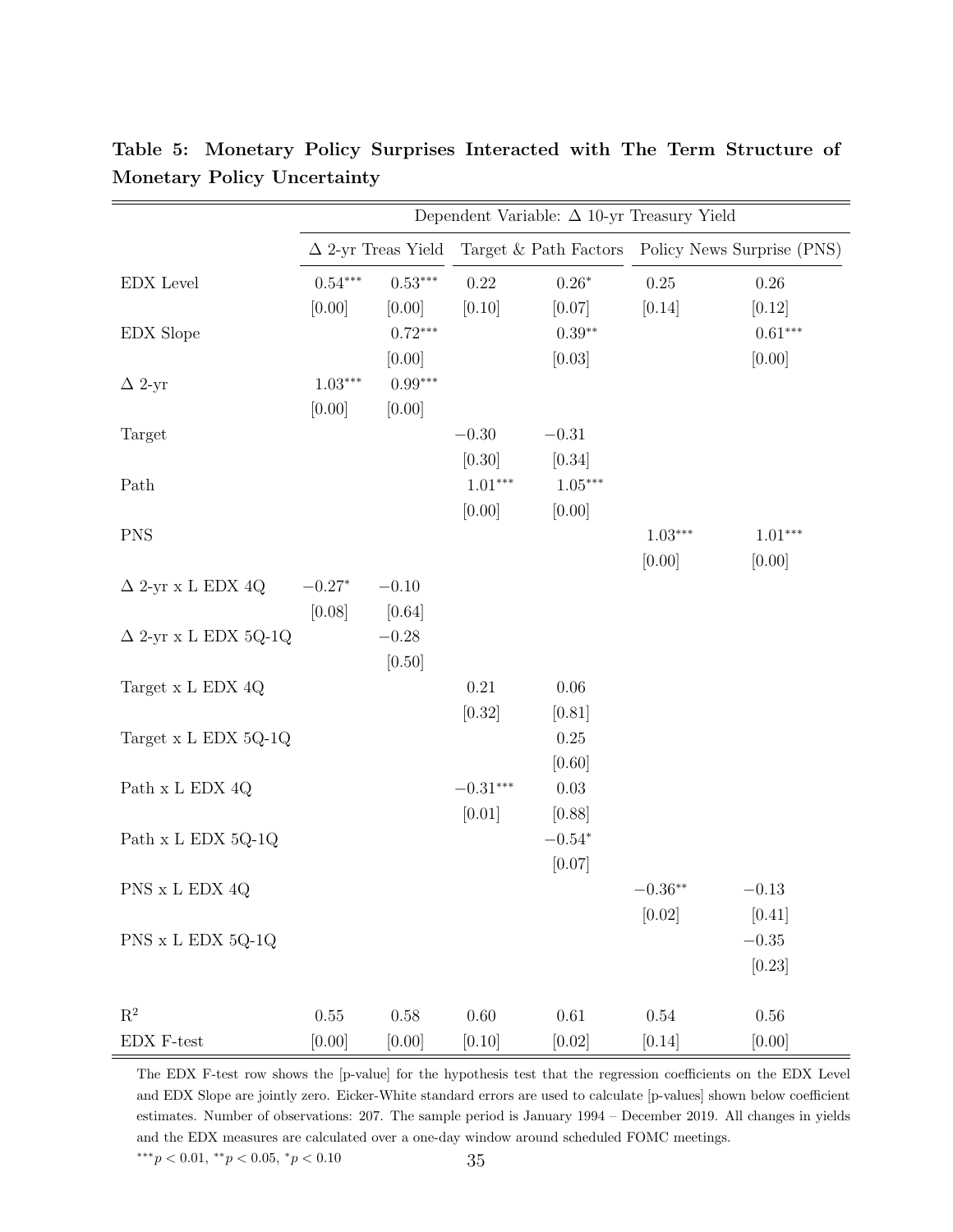|            | Nominal Forward Rates |           |                     |                | Real Forward Rates |                         |           |                | Inflation Forward Rates |          |                     |                |
|------------|-----------------------|-----------|---------------------|----------------|--------------------|-------------------------|-----------|----------------|-------------------------|----------|---------------------|----------------|
| Maturity   | $\Delta$ 2-yr         |           | EDX Level EDX Slope | $\mathbf{R}^2$ |                    | $\Delta$ 2-yr EDX Level | EDX Slope | $\mathbf{R}^2$ | $\Delta$ 2-yr           |          | EDX Level EDX Slope | $\mathbf{R}^2$ |
| 5-Year     | $0.84***$             |           |                     | $0.30\,$       | $0.65***$          |                         |           | 0.24           | $0.19**$                |          |                     | $0.05\,$       |
|            | [0.00]                |           |                     |                | [0.00]             |                         |           |                | [0.01]                  |          |                     |                |
|            | $0.54***$             | $0.96***$ | $0.93***$           | 0.55           | $0.43***$          | $0.86***$               | $0.61***$ | 0.46           | 0.11                    | 0.11     | $0.32**$            | 0.10           |
|            | [0.00]                | [0.00]    | [0.00]              |                | [0.00]             | [0.01]                  | [0.00]    |                | [0.20]                  | $[0.42]$ | [0.05]              |                |
| $10$ -Year | $0.45***$             |           |                     | $0.09\,$       | $0.42***$          |                         |           | 0.18           | 0.03                    |          |                     | $0.001\,$      |
|            | [0.00]                |           |                     |                | [0.00]             |                         |           |                | [0.81]                  |          |                     |                |
|            | $0.23*$               | $0.75***$ | $0.67***$           | $0.26\,$       | $0.27***$          | $0.43**$                | $0.50***$ | 0.31           | $-0.05$                 | $0.32**$ | 0.17                | 0.06           |
|            | [0.08]                | $[0.01]$  | [0.00]              |                | [0.00]             | $[0.02]$                | [0.01]    |                | [0.69]                  | [0.03]   | [0.27]              |                |
| $15$ -Year | $0.29***$             |           |                     | $0.07\,$       | $0.35^{***}\,$     |                         |           | 0.15           | $-0.06$                 |          |                     | 0.004          |
|            | [0.01]                |           |                     |                | [0.00]             |                         |           |                | [0.56]                  |          |                     |                |
|            | 0.18                  | 0.14      | $0.46**$            | $0.11\,$       | $0.25***$          | $0.29**$                | $0.35*$   | 0.23           | $-0.07$                 | $-0.15$  | 0.11                | 0.02           |
|            | [0.12]                | $[0.43]$  | $[0.02]$            |                | [0.00]             | [0.04]                  | [0.06]    |                | [0.52]                  | [0.45]   | [0.49]              |                |
| $20$ -Year | 0.18                  |           |                     | 0.03           | $0.30***$          |                         |           | 0.10           | $-0.12$                 |          |                     | $0.01\,$       |
|            | [0.17]                |           |                     |                | [0.00]             |                         |           |                | $[0.42]$                |          |                     |                |
|            | 0.08                  | $-0.12$   | $0.51***$           | 0.10           | $0.20**$           | $0.33**$                | $0.31*$   | 0.17           | $-0.12$                 | $-0.45$  | 0.20                | 0.11           |
|            | [0.54]                | [0.50]    | [0.01]              |                | [0.02]             | [0.04]                  | [0.09]    |                | [0.41]                  | [0.10]   | [0.36]              |                |

<span id="page-36-0"></span>Table 6: The Response of US Treasury Forwards Around FOMC Announcements

In each of the three panels, each row reports coefficients from the following regression both with and without our EDX factors:  $\Delta f$ In each of the three panels, each row reports coefficients from the following regression both with and without our EDX factors:  $\Delta f_t^{X(n)} = a_X(n) + b_X(n)\Delta y_t^{s(2)} + \beta_X^Y(n)L_t +$ <br> $\beta_X^S(n)S_t + \Delta \epsilon_t^{X(n)}$ , where  $\Delta f_t^{X(n)}$  is the change  $\frac{S}{X}(n)S_t + \Delta \varepsilon$  $\beta_X^S(n)S_t + \Delta \varepsilon_t^{X(n)}$ , where  $\Delta f_t^{X(n)}$  is the change in the forward nominal rate  $(X(n) = \mathcal{S}(n))$ , the forward real rate  $(X(n) = TIPS(n))$ , or the forward break-even inflation rate  $(X(n) = \pi(n))$  at maturity  $n$ ,  $\Delta y_t^{S(2)}$  is the through EDX 5Q around FOMC meetings). All changes in <sup>y</sup>ields and the EDX measures are calculated over two days, following [Hanson](#page-30-13) and Stein ([2015\)](#page-30-13). The sample period is January 1999 through February 2012, dropping 5 LSAP dates omitted by [Hanson](#page-30-13) and Stein [\(2015\)](#page-30-13), resulting in <sup>107</sup> observations. Eicker-White standard errors are used to calculate [p-values] shown below coefficient estimates.  $***p < 0.01, **p < 0.05, *p < 0.10$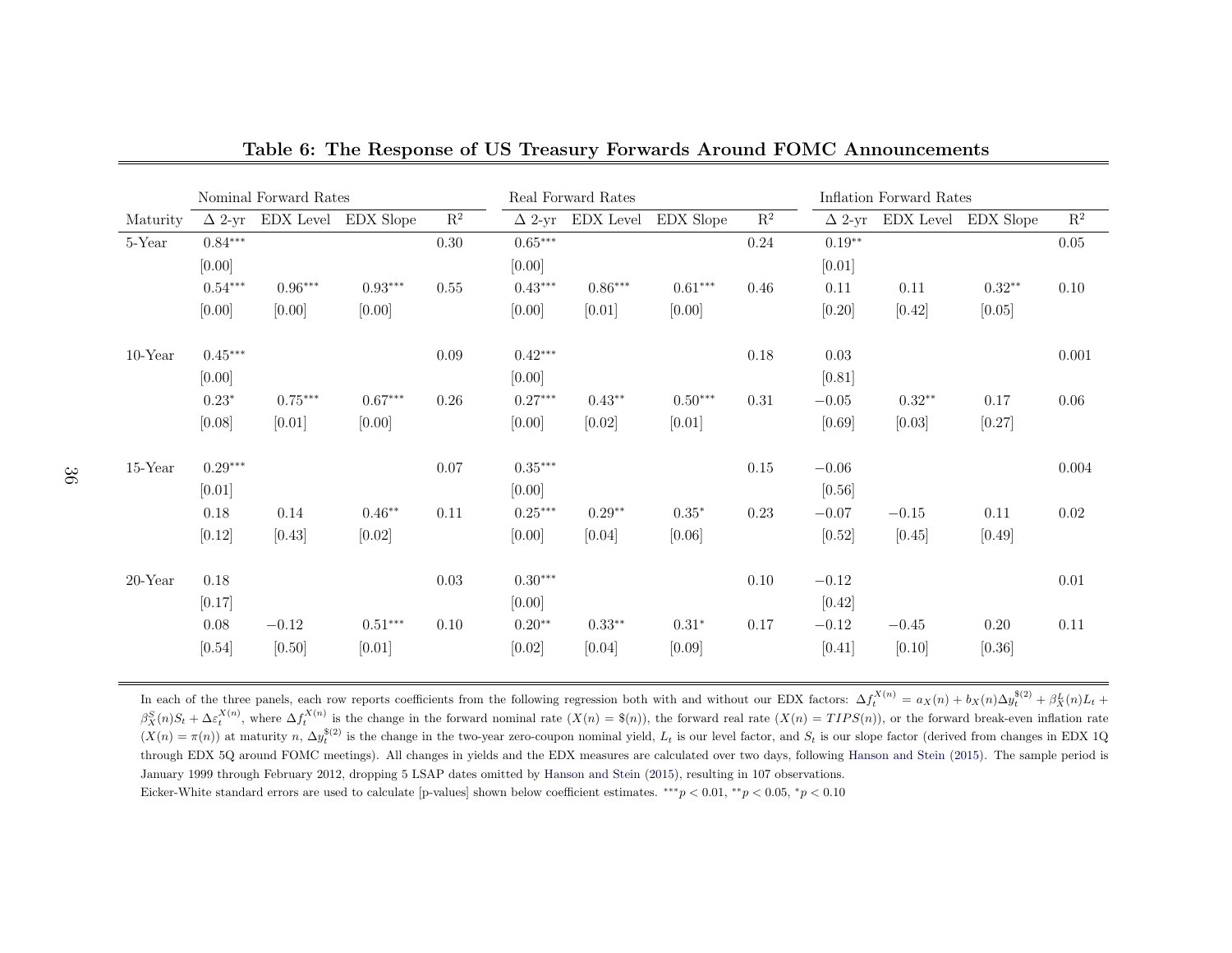<span id="page-37-0"></span>

| Instrument Set: Swanson (2021) Forward Guidance Factor   |          |  |  |             |  |  |  |  |  |
|----------------------------------------------------------|----------|--|--|-------------|--|--|--|--|--|
| Forward Guidance Indicator FG Factor EDX Level EDX Slope |          |  |  | F-statistic |  |  |  |  |  |
| 2-year Treasury Yield                                    | 0.00     |  |  | 0.07        |  |  |  |  |  |
| 5-year Treasury Yield                                    | 0.02     |  |  | 0.84        |  |  |  |  |  |
| 10-year Treasury Yield                                   | 0.02     |  |  | 2.37        |  |  |  |  |  |
|                                                          |          |  |  |             |  |  |  |  |  |
| 2-year Forward Rate                                      | 0.01     |  |  | 0.50        |  |  |  |  |  |
| 5-year Forward Rate                                      | $0.04**$ |  |  | 6.14        |  |  |  |  |  |
| 10-year Forward Rate                                     | 0.03     |  |  | 3.49        |  |  |  |  |  |

Table 7: The Strength of Forward Guidance Proxies: First-Stage Regressions

| Instrument Set: EDX Factors                              |  |          |          |             |  |  |  |  |  |
|----------------------------------------------------------|--|----------|----------|-------------|--|--|--|--|--|
| Forward Guidance Indicator FG Factor EDX Level EDX Slope |  |          |          | F-statistic |  |  |  |  |  |
| 2-year Treasury Yield                                    |  | 0.78     | $-0.06$  | 1.17        |  |  |  |  |  |
| 5-year Treasury Yield                                    |  | $1.28*$  | 1.13     | 3.83        |  |  |  |  |  |
| 10-year Treasury Yield                                   |  | $1.34**$ | $1.42*$  | 5.70        |  |  |  |  |  |
| 2-year Forward Rate                                      |  | 0.82     | $1.50*$  | 2.53        |  |  |  |  |  |
| 5-year Forward Rate                                      |  | $2.10**$ | $2.22**$ | 11.05       |  |  |  |  |  |
| 10-year Forward Rate                                     |  | 0.75     | 1.16     | 2.28        |  |  |  |  |  |

#### Instrument Set: [Swanson](#page-31-2) [\(2021\)](#page-31-2) Forward Guidance Factor & EDX Factors

| Forward Guidance Indicator | FG Factor | EDX Level | EDX Slope | F-statistic |
|----------------------------|-----------|-----------|-----------|-------------|
| 2-year Treasury Yield      | $-0.02$   | 0.99      | 0.11      | 1.07        |
| 5-year Treasury Yield      | $-0.01$   | $1.34*$   | 1.20      | 2.59        |
| 10-year Treasury Yield     | 0.00      | $1.33**$  | $1.41*$   | 3.79        |
|                            |           |           |           |             |
| 2-year Forward Rate        | $-0.01$   | 0.89      | $1.56*$   | 1.70        |
| 5-year Forward Rate        | 0.01      | 1.98*     | $2.12*$   | 7.43        |
| 10-year Forward Rate       | 0.02      | 0.51      | 0.96      | 1.90        |

Notes: Sample Period: 1991:07 – 2019:06. Observations: 258. Eicker-White standard errors are used to calculate [p-values].  $***p < 0.01, **p < 0.05, *p < 0.10$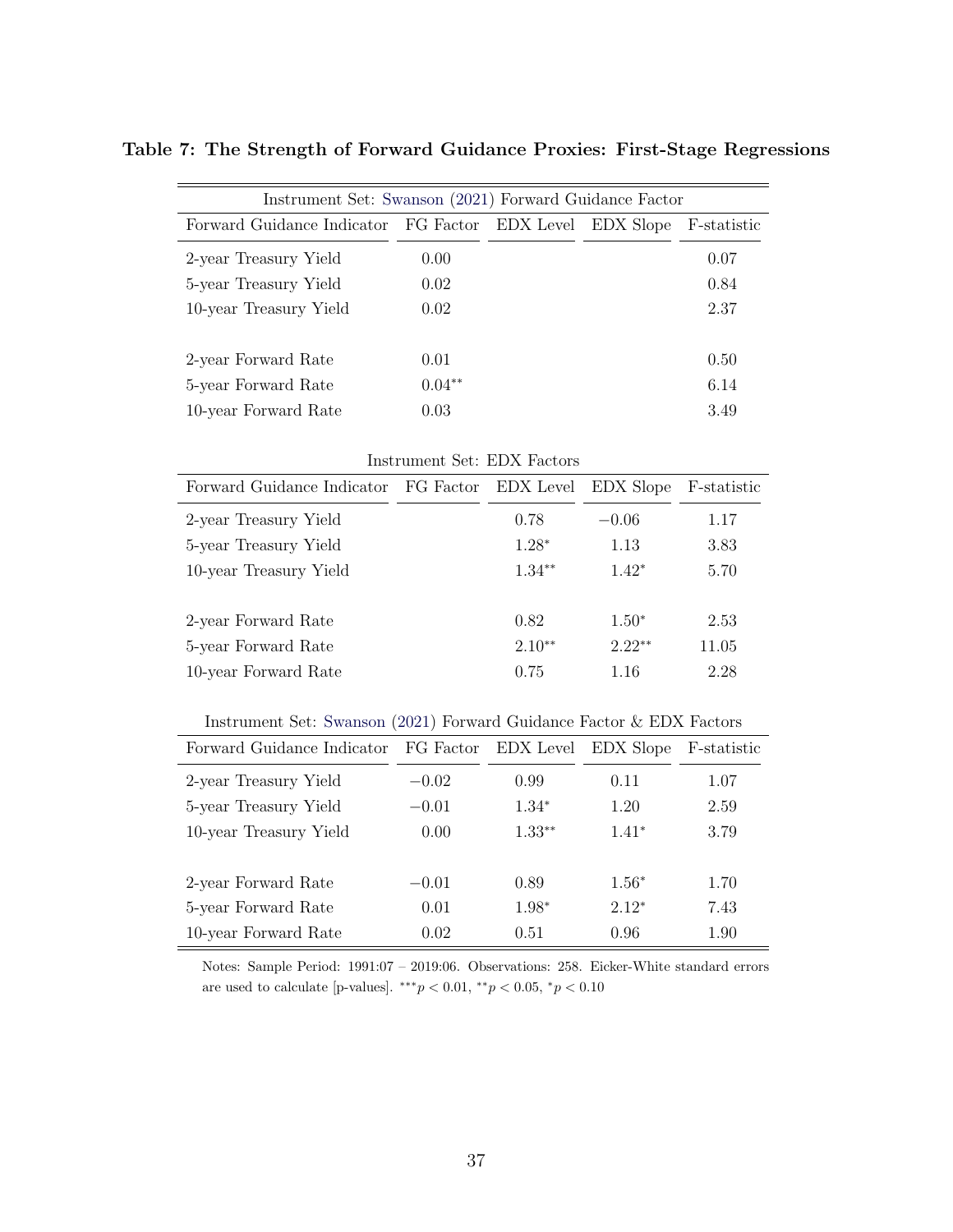|                |           |                                   |           | Non-ZLB Sample: |                             |           |            |                             |           |  |
|----------------|-----------|-----------------------------------|-----------|-----------------|-----------------------------|-----------|------------|-----------------------------|-----------|--|
|                |           | $\Delta$ 10-yr Risk Neutral Yield |           |                 | $\Delta$ 10-yr Term Premium |           |            | $\Delta$ 10-yr Term Premium |           |  |
| EDX Level      | 0.04      | $-0.23**$                         | $-0.23**$ | $0.41**$        | $0.41**$                    | $0.42**$  | 0.22       | 0.23                        | 0.23      |  |
|                | [0.43]    | [0.01]                            | [0.01]    | [0.02]          | [0.02]                      | [0.03]    | [0.26]     | $[0.20]$                    | [0.26]    |  |
| EDX Slope      | $-0.02$   | $-0.11$                           | $-0.08$   | $0.89***$       | $0.76***$                   | $0.88***$ | $0.62***$  | $0.51**$                    | $0.60***$ |  |
|                | [0.84]    | [0.34]                            | [0.45]    | [0.00]          | [0.00]                      | [0.00]    | [0.00]     | [0.02]                      | [0.01]    |  |
| $\Delta$ 2-yr  | $0.73***$ |                                   |           | $-0.08$         |                             |           | $-0.18***$ |                             |           |  |
|                | [0.00]    |                                   |           | [0.45]          |                             |           | [0.01]     |                             |           |  |
| Target         |           | $0.22***$                         |           |                 | $-0.22**$                   |           |            | $-0.21*$                    |           |  |
|                |           | [0.00]                            |           |                 | [0.03]                      |           |            | [0.05]                      |           |  |
| Path           |           | $0.60***$                         |           |                 | 0.01                        |           |            | $-0.07$                     |           |  |
|                |           | [0.00]                            |           |                 | [0.92]                      |           |            | [0.28]                      |           |  |
| <b>PNS</b>     |           |                                   | $0.62***$ |                 |                             | $-0.06$   |            |                             | $-0.13*$  |  |
|                |           |                                   | [0.00]    |                 |                             | [0.50]    |            |                             | [0.06]    |  |
| EDX F-test     | [0.66]    | [0.04]                            | [0.04]    | [0.00]          | [0.00]                      | [0.00]    | [0.01]     | [0.05]                      | [0.02]    |  |
| $\mathrm{R}^2$ | 0.87      | 0.79                              | 0.79      | 0.11            | 0.16                        | 0.11      | 0.10       | 0.14                        | 0.08      |  |

<span id="page-38-0"></span>Table 8: 10-yr Yield Decomposition: Monetary Policy Surprises & The Term Structure of Monetary Policy Uncertainty

The EDX F-test row shows the [p-value] for the hypothesis test that the regression coefficients on the EDX Level and EDX Slope are jointly zero. Eicker-White standard errors are used to calculate [p-values] shown below coefficient estimates. The "Full Sample" period is January 1994 – December 2019 resulting in 207 observations. The "Non-ZLB Sample" period is January 1994 – December 2019, excluding December 2008 – December 2015, resulting in 150 observations. The risk neutral yield and term premium measures are the [Adrian, Crump and Moench](#page-29-11) [\(2013\)](#page-29-11) estimates provided by the Federal Reserve Bank of New York. All changes in yields and the EDX measures are calculated over a one-day window around scheduled FOMC meetings.

∗∗∗p < 0.01, ∗∗p < 0.05, <sup>∗</sup>p < 0.10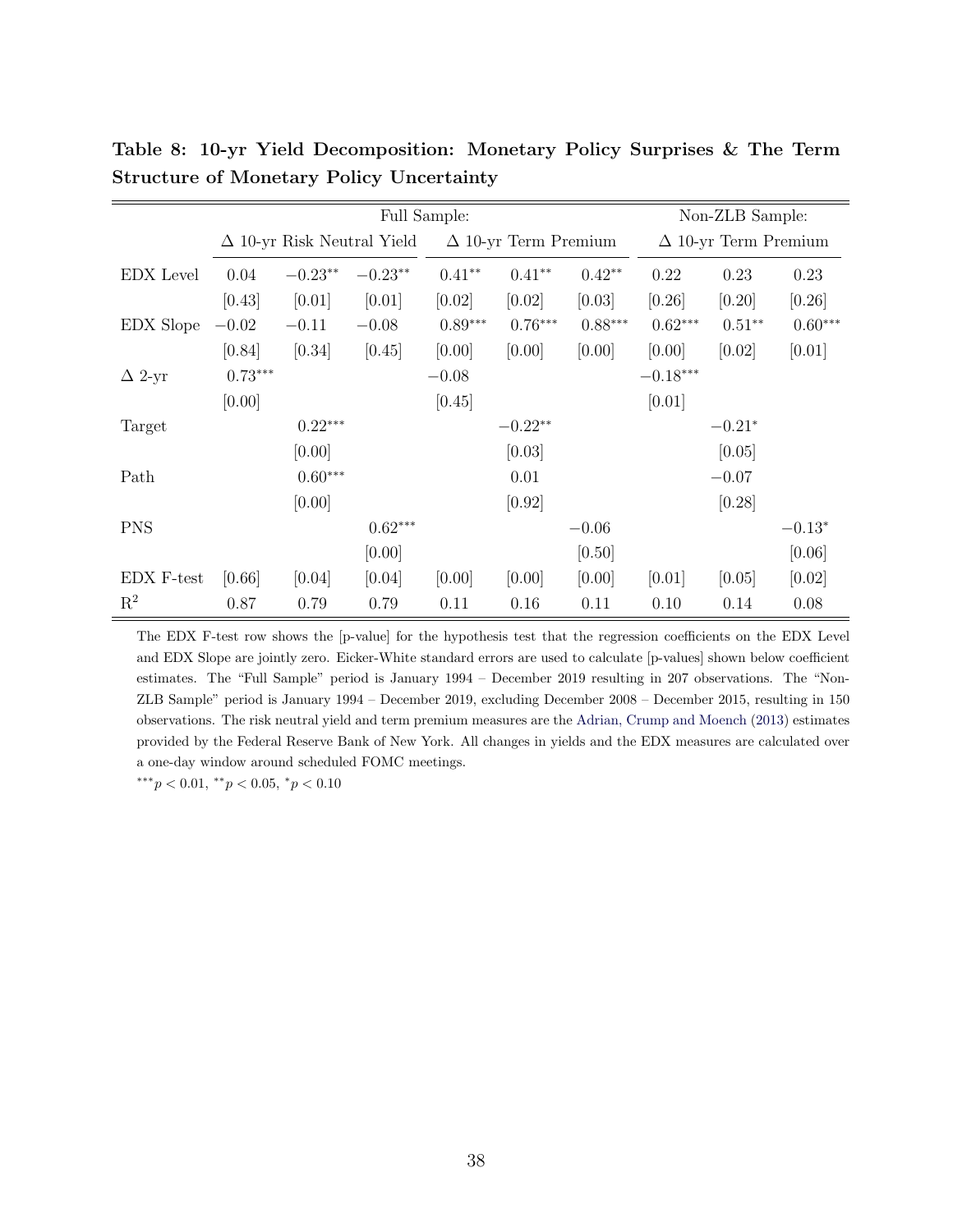<span id="page-39-0"></span>Figure 1: Daily EDX Measures of Option-Implied Interest Rate Volatility at Select Horizons



Note: This figure plots the daily EDX 1Q, EDX 4Q, and EDX 5Q from 1994 through 2019.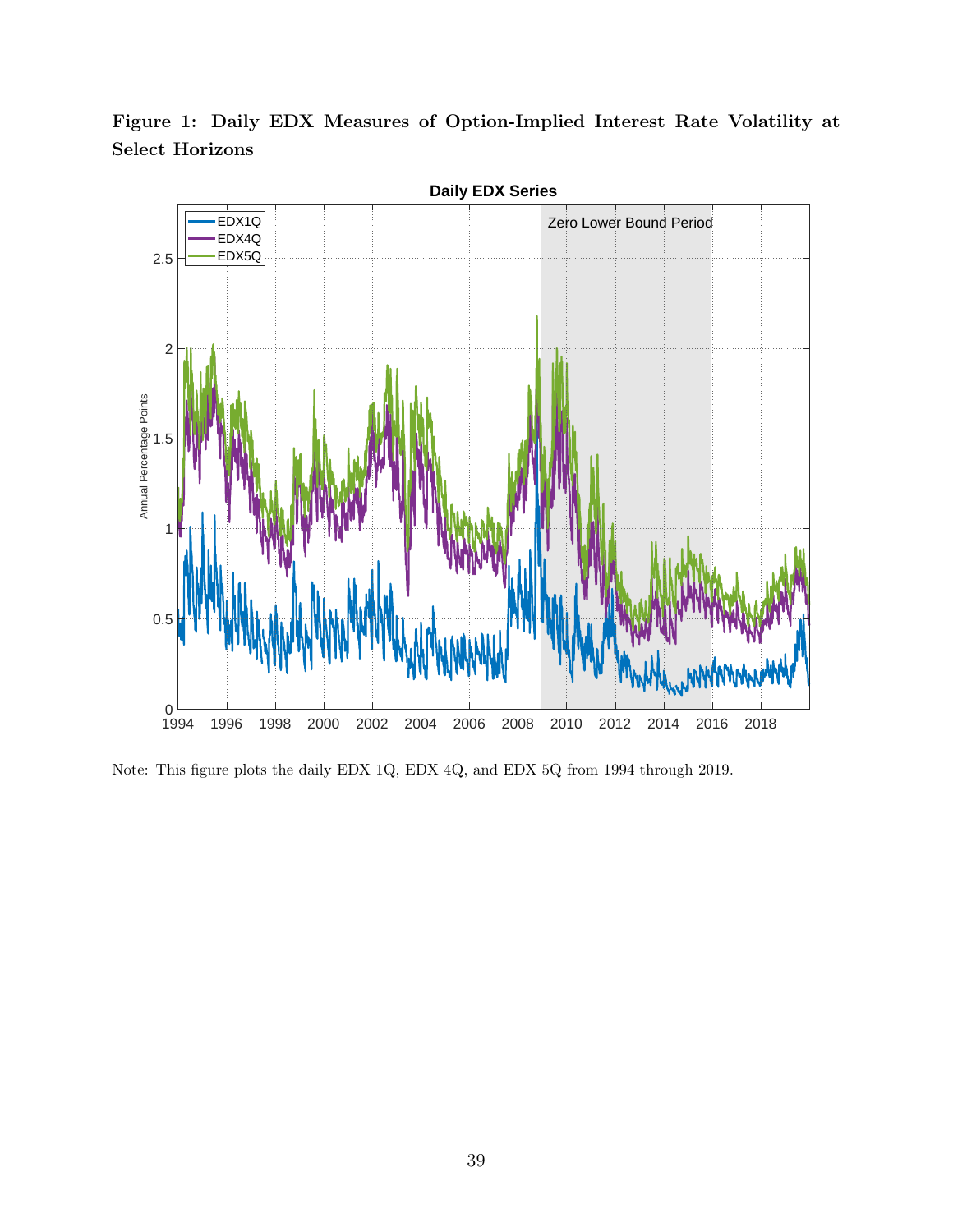

<span id="page-40-0"></span>Figure 2: Changes in the Term Structure of Interest Rate Uncertainty Around FOMC Announcements

**EDX Factors Derived from Changes in EDX Measures Around FOMC Meetings**



Note: The top panel shows the 1-day change in the EDX 1Q through the EDX 5Q around scheduled FOMC meetings from 1994 through 2019. Thebottom panel shows the first two principal components from these five series which, after scaling, we call the EDX Level and EDX Slope Factors.